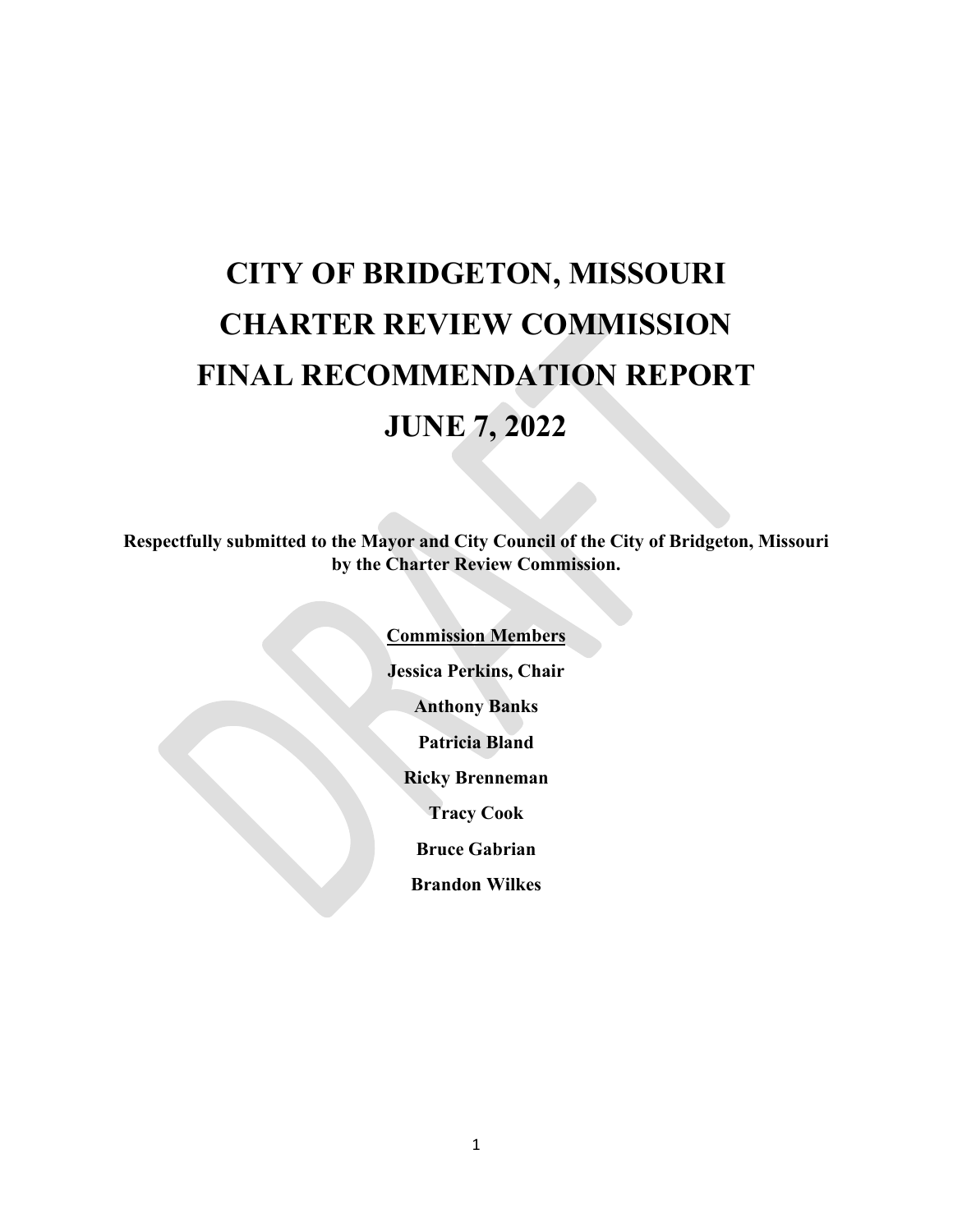# **TABLE OF CONTENTS**

| $\mathbf{I}$ . |                                                               |
|----------------|---------------------------------------------------------------|
| II.            | <b>SUMMARY OF RECOMMENDATIONS????</b>                         |
| III.           | <b>BLACKLINED DRAFT OF</b>                                    |
| IV.            | <b>CLEAN DRAFT OF</b><br><b>AMENDMENTS TO CHARTER</b>         |
| V.             | <b>CHART SUMMARY OF</b><br><b>PROPOSED CHARTER AMENDMENTS</b> |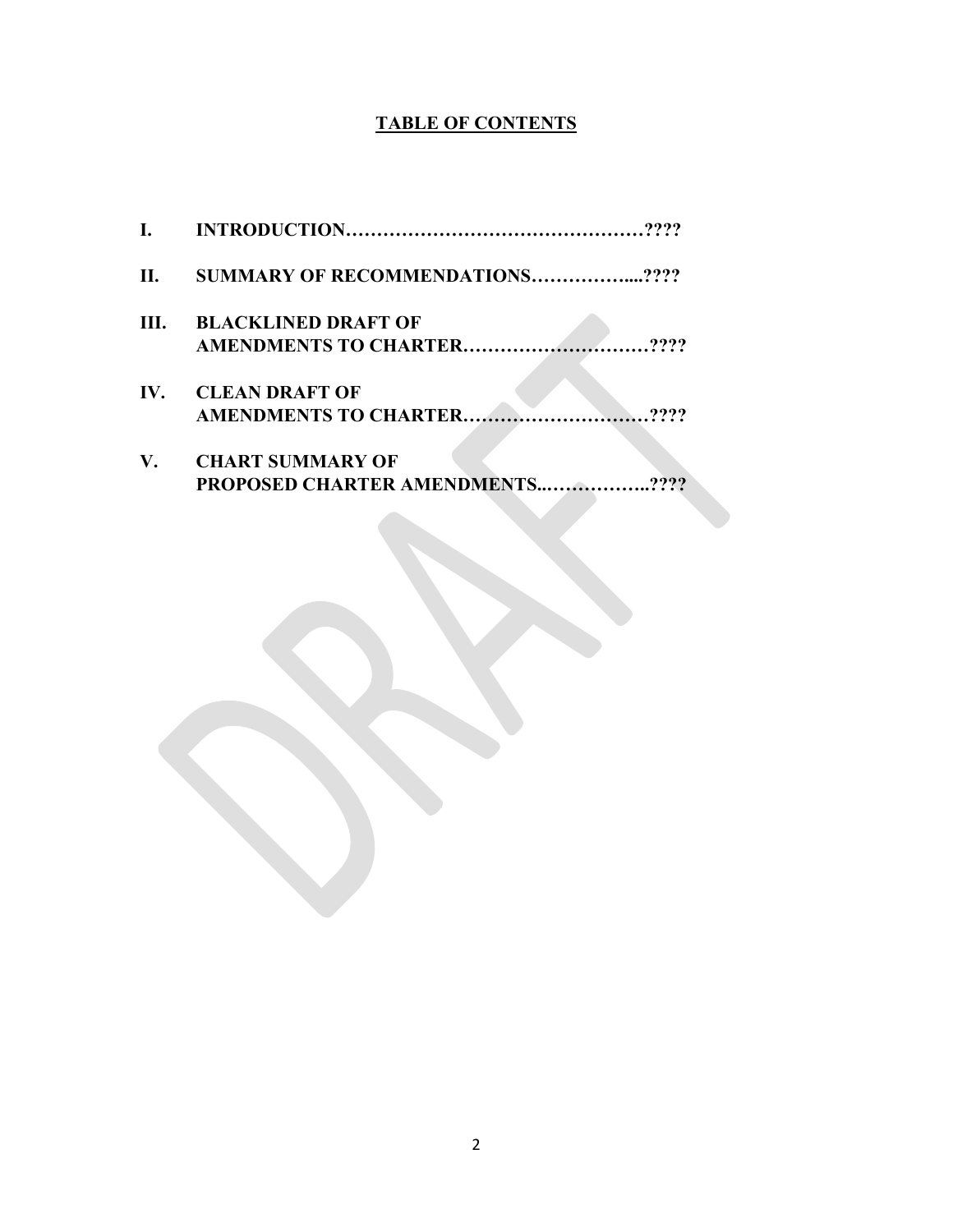#### **I. INTRODUCTION**

Consistent with the provisions of Article VI, Section 19 of the Missouri Constitution, the City Charter of the City of Bridgeton, Missouri (the "Charter") was presented to, and approved by, the qualified electors of the Town of Bridgeton on October 25, 1966.

On , 2021, pursuant to Section 2.05(D) of the Charter, the Mayor with the Consent of the City Council, appointed the members of the Charter Review Commission (the "Commission"). The Commission was tasked to review and study the Charter, and make recommendations to the Mayor and City Council of any amendments deemed necessary or expedient to the good governance of the City.

This Final Recommendation Report of the Charter Review Commission (the "Report") contains the recommendations of the Commission for amendments to the Charter to be submitted to the qualified electors of the City consistent with the requirements of Section 13.15 of the Charter and Article VI, Section 20 of the Missouri Constitution. Contained in this report are a summary of the Commission's recommendations; a blacklined draft of proposed amendments to the Charter, showing the changes; a clean draft of the proposed amendment to the Charter; and a chart identifying and summarizing each proposed amendment and identifying other provisions of the Charter implicated thereby, as well as any legislative action as may be required by the City Council as a result thereof.

#### Methodology of the Commission

The Commission conducted two meetings per month to methodically study and analyze each section of the Charter. Generally, the Commission began the review of each Article of the Charter by reviewing each section therein, discussing and debating proposed revisions, and providing general direction for the preparation of proposed revisions to specific sections of the Charter. At a subsequent meeting, the proposed revisions were presented to the Commission and the public for discussion and debate. At a third meeting, the proposed revisions were further debated and presented for inclusion in the recommendation report of the Commission for submission to the City Council.

In reviewing the Charter, the Commission analyzed its provisions by comparing them to the City Charters of similarly situated cities throughout the State of Missouri and comparable provisions applicable to statutory third and fourth class cities. Furthermore, at each meeting of the Commission, the Commission encouraged and provided opportunities at each meeting of the Commission for input from the general public and members of the City Council. In addition, the Commission solicited input from the Mayor, City Council, City Administrator, Chief of Police, City Engineer, Director of Finance, Municipal Judge and the Special Counsel employed by the City to advise the Commission.

At the conclusion of the Commission's review of each Chapter of the Charter, and having received comments from City officials and the public, a final report of the recommendations of the Commission was prepared, made available for public inspection and comment, and finally approved by the Commission for presentation to the Mayor and City Council.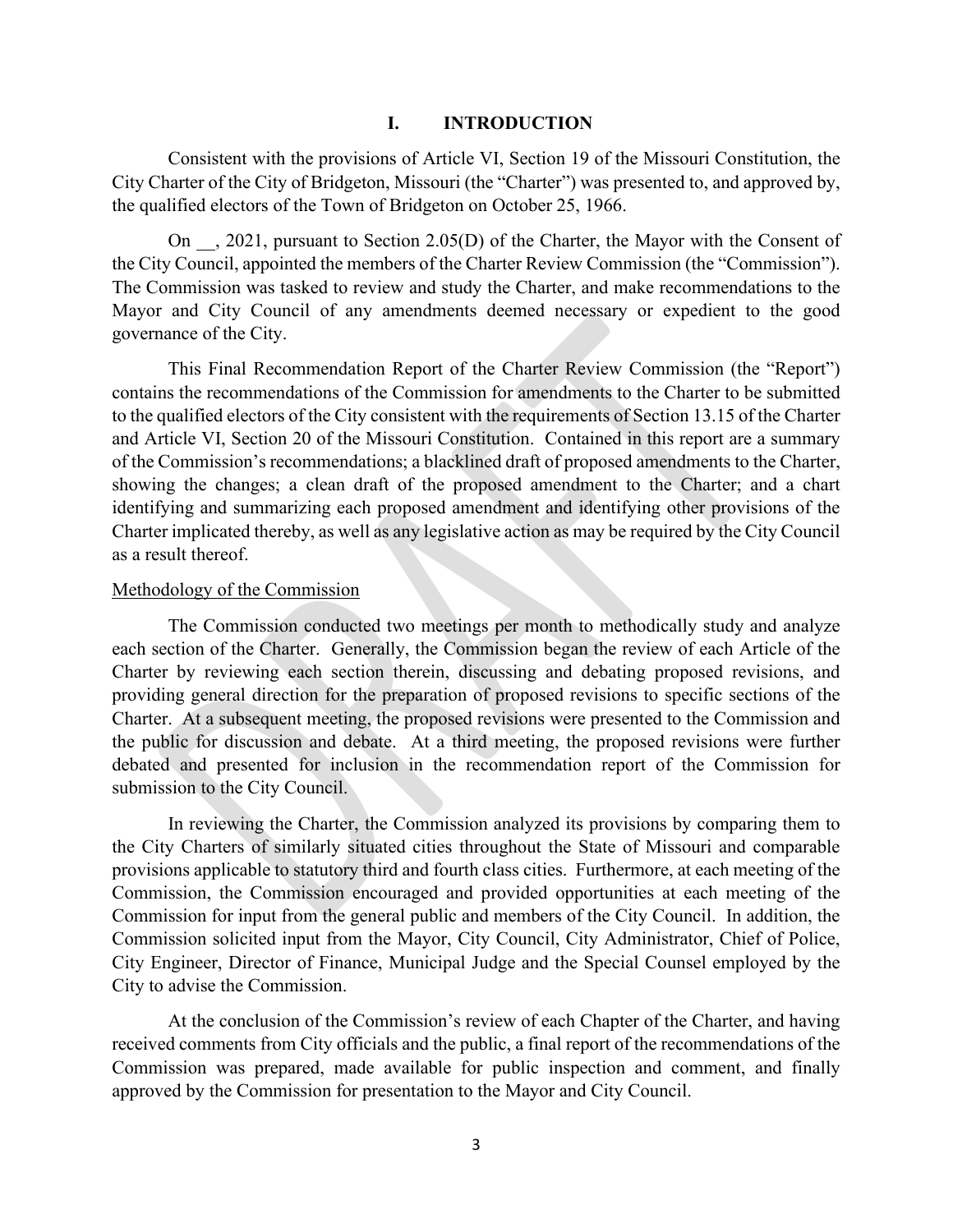#### **II. SUMMARY OF RECOMMENDATIONS**

The Commission, after reviewing and studying the provisions of the Charter, and receiving public input thereon, recommends that the City Council submit to the qualified voters of the City, consistent with the requirements of Section 13.15 of the Charter and Article VI, Section 20 of the Missouri Constitution, the proposed amendments contained herein. As general guiding principles, the amendments to the Charter recommended by the Commission are made with the following intentions: 1) to modernize the operations of the City for efficient and effective governance; 2) to ensure consistent application and enforcement of the provisions of the Charter by making its provisions consistent with governing law; and 3) to ensure that the provisions of the Charter are inclusive in its application and protections for all residents of the City of Bridgeton.

The Commission recognizes that submitting as a single proposition all of the recommended amendments contained herein to the voters of the City may be overwhelming, thereby lessening the chances of their successful passage. Accordingly, the Commission recommends submitting separate propositions to the voters of the City. Each proposition should address a specific category of the City's governance, and include together those sections of the Charter that, for the sake of consistency and efficiency, must be submitted together to the voters. Those provisions of the Charter implicated by the amendment of another and which may be submitted to the voters together are identified in the Chart Summary of Proposed Amendments set forth in Section \_\_ of this Report.

The Commission ranked proposed amendments by priority. The level of priority assigned herein is not necessarily intended to indicate that one proposed revision is more important than another, but more so to reflect the time sensitivity of obtaining voter approval of the suggested amendment. Those deemed to be the highest priority are recommended for submission to the qualified electors of the City at the general municipal election on April 4, 2023. Those identified as the next highest priority should be submitted to voters at the next available election, thereafter. The lower priority amendments should be submitted to the voters at subsequent elections as deemed appropriate by the City Council.

#### **Highest Priority Amendments**

The highest priority amendments are identified, in order, as follows:

#### **1. Sections 1.02 (Form of government), 2.05 (Mayor: Powers and Duties) and 5.01 (Administrative Assistant).**

The top priority, and the most substantive recommendation, of the Commission is to change City of Bridgeton from a Mayor-Council to a Mayor-City Administrator-Council form of government. This includes changing the position of Administrative Assistant to a City Administrator who is appointed by the Mayor with the consent of the City Council. Unlike the Administrative Assistant, whose term coincides with the employing Mayor, the City Administrator will serve for an indefinite term and at the pleasure of the Mayor and City Council. The City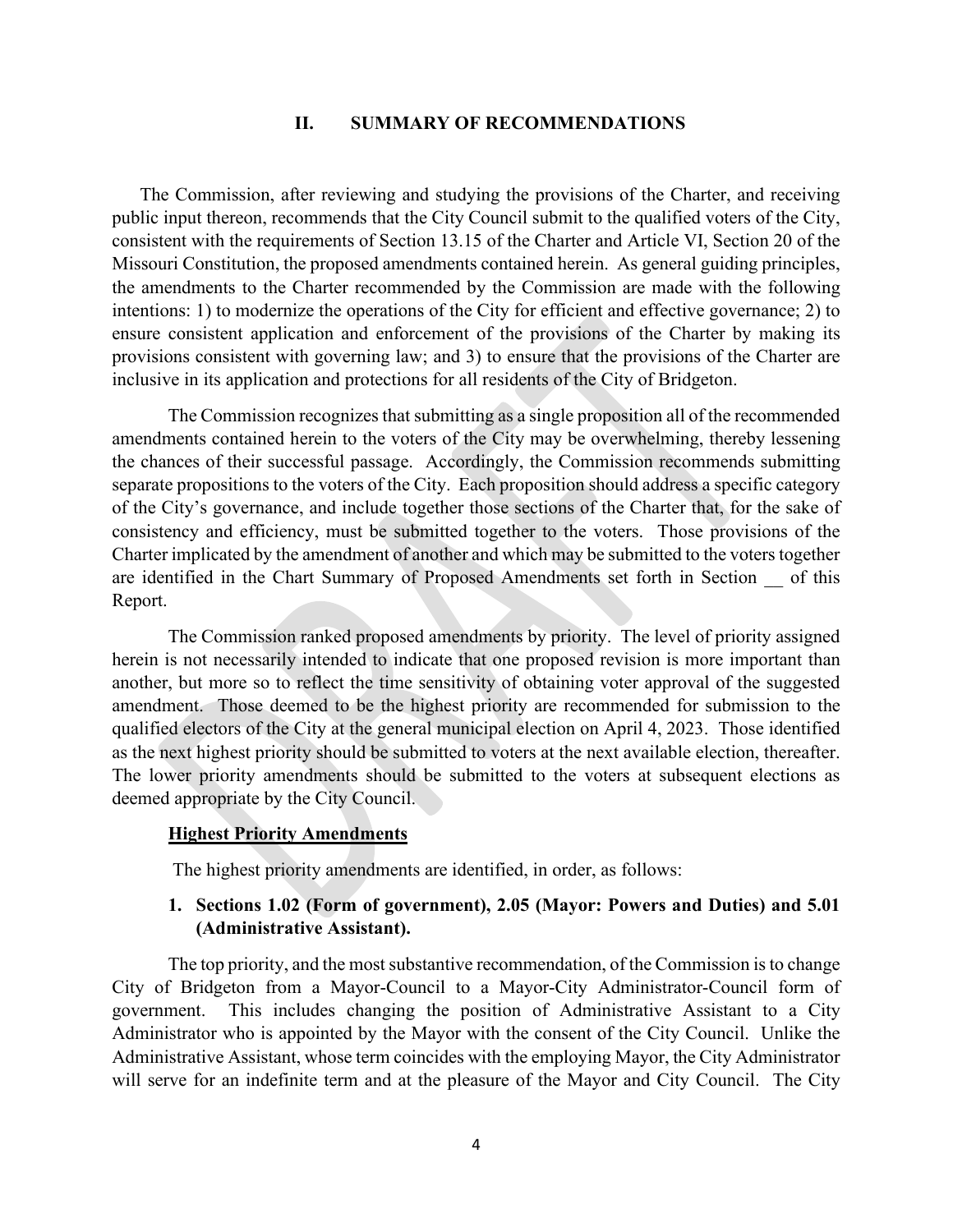Administrator will be the chief administrative officer of the City, and will inherit many of the dayto-day administrative duties that currently are the sole responsibility of the office of the Mayor.

The intent in recommending this amendment to the Charter is to modernize the operations of the City and to provide for more efficient and professional administration of the City's day-today operations. Providing for an indefinite term for the City Administrator and granting the City Administrator general superintending control over the departments of the City and their employees will ensure that the City is able to attract the most qualified candidates by providing administrative stability and consistency spanning Mayoral terms. Moreover, the City Administrator will be a consistent source of institutional memory.

Finally, the recommended change in form of government will not unnecessarily disrupt the current administration of the City, as it is substantially similar to current operations.

# **2. Section 4.02 (Municipal Court Judge).**

It is recommended that the office of Municipal Judge be amended from an elective to an appointive position. Moreover, the Municipal Judge need not be a resident of the City.

As evidenced in recent years with well documented abuses in the municipal courts in other communities and the resulting legislative enactments (e.g., Senate Bill No. 5 in 2015), the proper administration and operation of a city's municipal court is critical. For many years, the City has benefited from the long-time service of a knowledgeable and qualified Municipal Judge. With the current Municipal Judge's legally mandated retirement looming, it is imperative that the City reconsider its method of selection of its Municipal Judge.

By providing for the appointment of a Municipal Judge, the City ensures that it will be able to identify and appoint the most qualified person to serve in this position. In addition, removing the residency requirement broadens the pool of qualified and experienced candidates for appointment.

# **3. Sections 2.02 (Mayor: Election, Term), 3.01 (City Council: Composition, Term, Election) and 3.02 (City Council: Qualifications).**

It is recommended that Section 2.02 of the Charter be amended to provide that no person serve as Mayor for a period of time in excess of sixteen (16) consecutive years (four (4) consecutive full terms). Additional terms of office may be sought after having been out of the office of Mayor for one full four-year term.

In support of recommending term limits for the office of Mayor, the Commission finds that:

- i. Term limits increases the ratio of competitive elections thereby promoting active voter engagement and curbing complacency of those they elect;
- ii. Term limits promote fresh ideas and new perspectives from those who are not bound by the status quo;
- iii. Term limits produce a citizen led government of ordinary people rather than a fulltime politician; and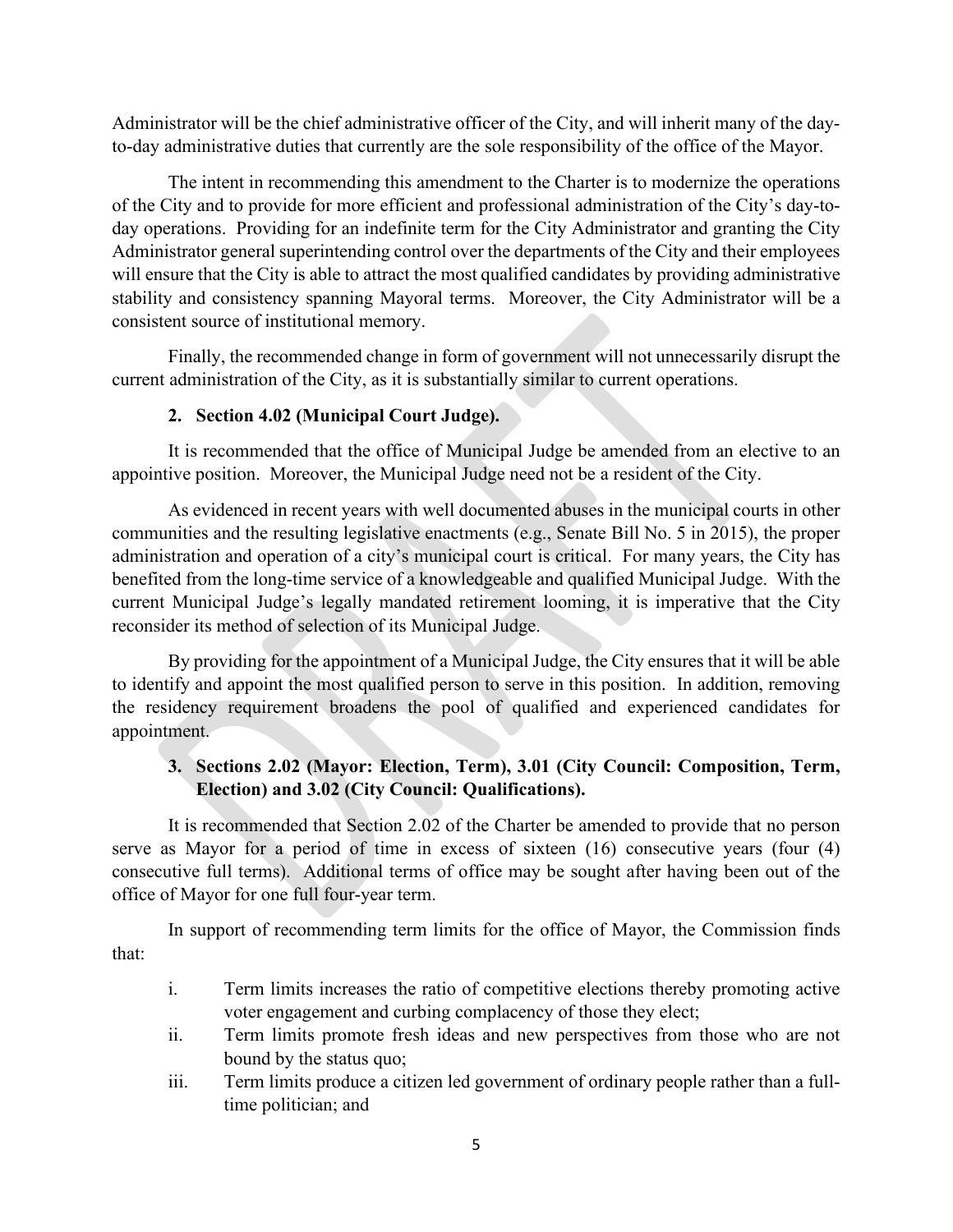iv. Term limits curb undue influence of lobbyists and special interests.

It is further recommended that Section 3.01 of the Charter be amended to increase the term of office for Council Members from two (2) to three (3) years. It is the finding of the Commission that two (2) years is too short a time for a member of the City Council, in particular a first-term member, to be effective in performing their legislative functions. Moreover, by lessening the number of elections that need be run over a period of time, it lessens the amount of campaign funding needed over that same period of, thereby lessening possible undue influence.

Finally, it is recommended that Section 3.02 of the City Charter be amended to reduce the minimum age required of a Council Member from twenty-five (25) to twenty-one (21) years. Moreover, it is recommended that the requirement that a candidate for City Council live in the ward for six (6) months prior to election be removed.

The change in the minimum age to serve on the City Council is more consistent with the requirements of similarly situated cities in the State. Moreover, it increases the pool of qualified and interested candidates for the office of City Council.

#### **Second Highest Priority Amendments**

The second highest priority amendments are identified, as follows:

#### 1. **Section 6.07 (Planning Commission)**.

It is recommended that Section 6.07 of the Charter be amended to reduce the minimum number of citizen members from thirteen (13) to nine (9) and eliminate the two-year residency requirement as a qualification for appointment to the Planning Commission. It was reported to the Commission that it is becoming increasingly difficult to find residents of the City who are able to commit the time to serve the four-year term on the Planning Commission. By amending Section 6.07 of the Charter as set forth above, it helps ensure the City's ability to maintain a fully seated Planning Commission consistent with the requirements of the Charter while increasing the pool of candidates for the position. Moreover, the minimum number of citizen members remains in excess of that required by state law. *See* § 89.320, RSMo. ("The planning commission of any municipality shall consist of not more than fifteen nor less than seven members, including […] Not more than fifteen nor less than five citizens[…]").

Finally, it is recommended that the powers and duties of the Planning Commission be amended to generally provide the Planning Commission with the powers and duties provided for by law or ordinance.

#### **2. Section 6.08 (Police Commission).**

It is recommended that Section 6.08 be amended to transform the Police Commission to an oversight and recommending body, and to refer employment decisions to the Chief of Police and City Administrator consistent with the recommended revisions to Section 5.01, set forth above. Employment decisions pertaining to police officers has become increasingly complex with specific statutory policies and procedures to be considered. *See e.g.,* § 590.502, RSMo. (enacted in 2021 and commonly referred to as the "Law Enforcement Bill of Rights"). As such, due to its highly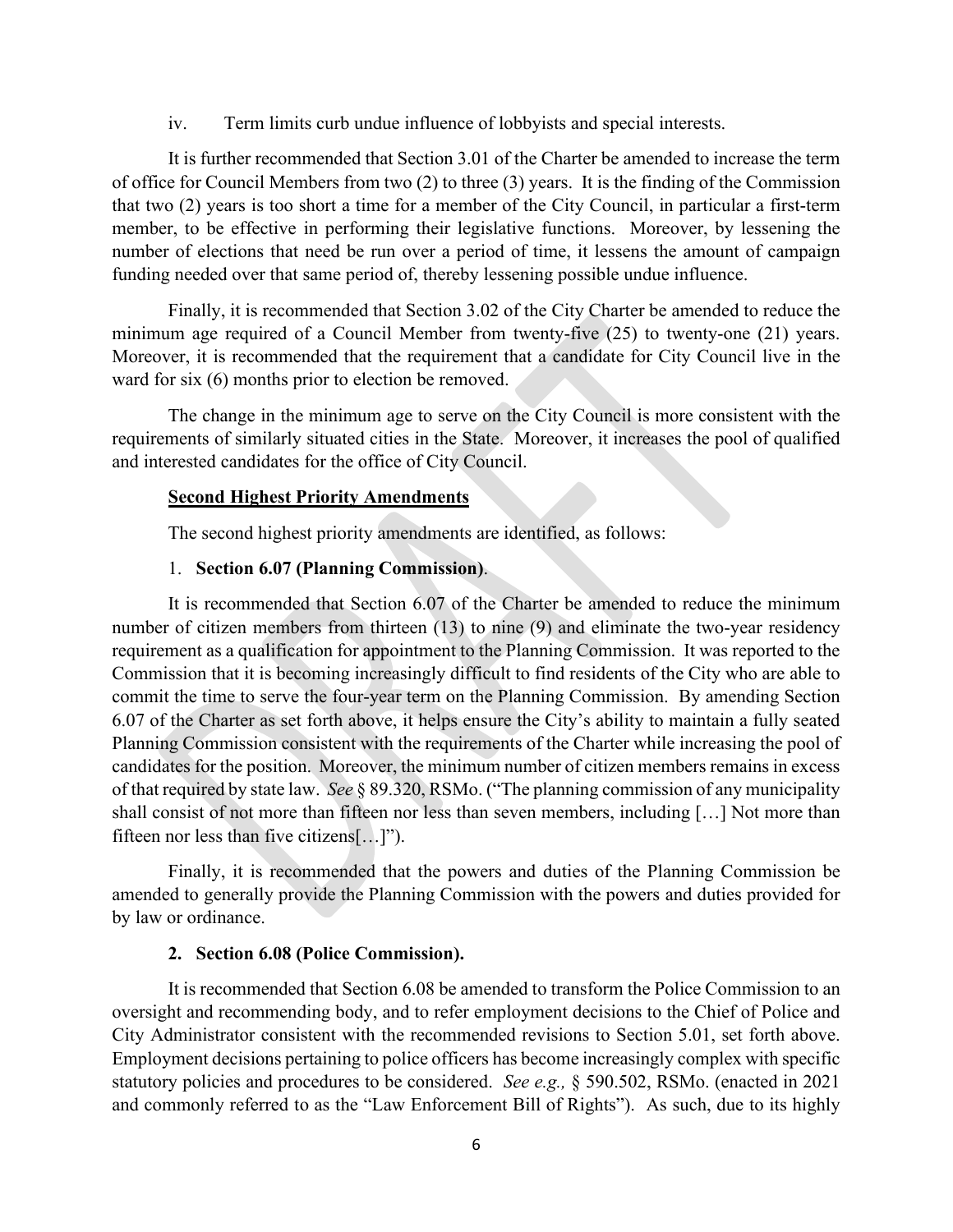technical nature and significant legal repercussions for improper administration, employment decisions and the policies and procedures of the police department should be professionally administered. The Police Commission, however, will remain for purposes of providing recommendations, from a resident perspective, as it relates to the performance of the Chief of Police and the rules and regulations for the conduct, qualifications and discipline of police department personnel.

Finally, consistent with the recommendations for amendment to Section 5.01, set forth above, budget preparation for the police department will ultimately be the responsibility of the City Administrator. As a practical matter, this is what is effectively occurring now, but with the perfunctory approval of the Police Commission being required prior to presentation to the Mayor and City Council. As such, it is further recommended that this unnecessary fiction of the Police Commission preparing a budget be removed from the City Charter.

### **3. Section 6.03 (Finance Commission)**

Consistent with the recommendations pertaining to the establishment of the position of City Administrator, and the duties associated therewith, it is recommended that the Finance Commission established in Section 6.03 of the Charter be eliminated.

The City's budget is, necessarily, sophisticated and highly technical. As such, the preparation of the City's budget should be performed by professionals. The submission of the budget prepared under the supervision of the City Administrator for the perfunctory approval of a Finance Commission is an unnecessary bureaucratic process. Public input and participation in the budgeting process remains assured with the required public hearing set forth in Section 7.03 of the Charter.

Moreover, it is the determination of the Commission that preservation of volunteer resources for those board and commissions required by law or of a higher function and priority in the City is preferred.

#### **4. Section 6.06 (Personnel Commission).**

Consistent with the recommendations pertaining to the establishment of the position of City Administrator, and the duties associated therewith, it is recommended that the Personnel Commission established in Section 6.06 of the Charter be eliminated.

Human resource administration is complex and highly technical, and the legal ramifications of improper administration can be detrimental to the City. As such, human resource administration should be performed by professionals experienced therein.

Moreover, it is the determination of the Commission that preservation of volunteer resources for those board and commissions required by law or of a higher function and priority in the City is preferred.

#### **5. Section 6.04 (Historical Commission).**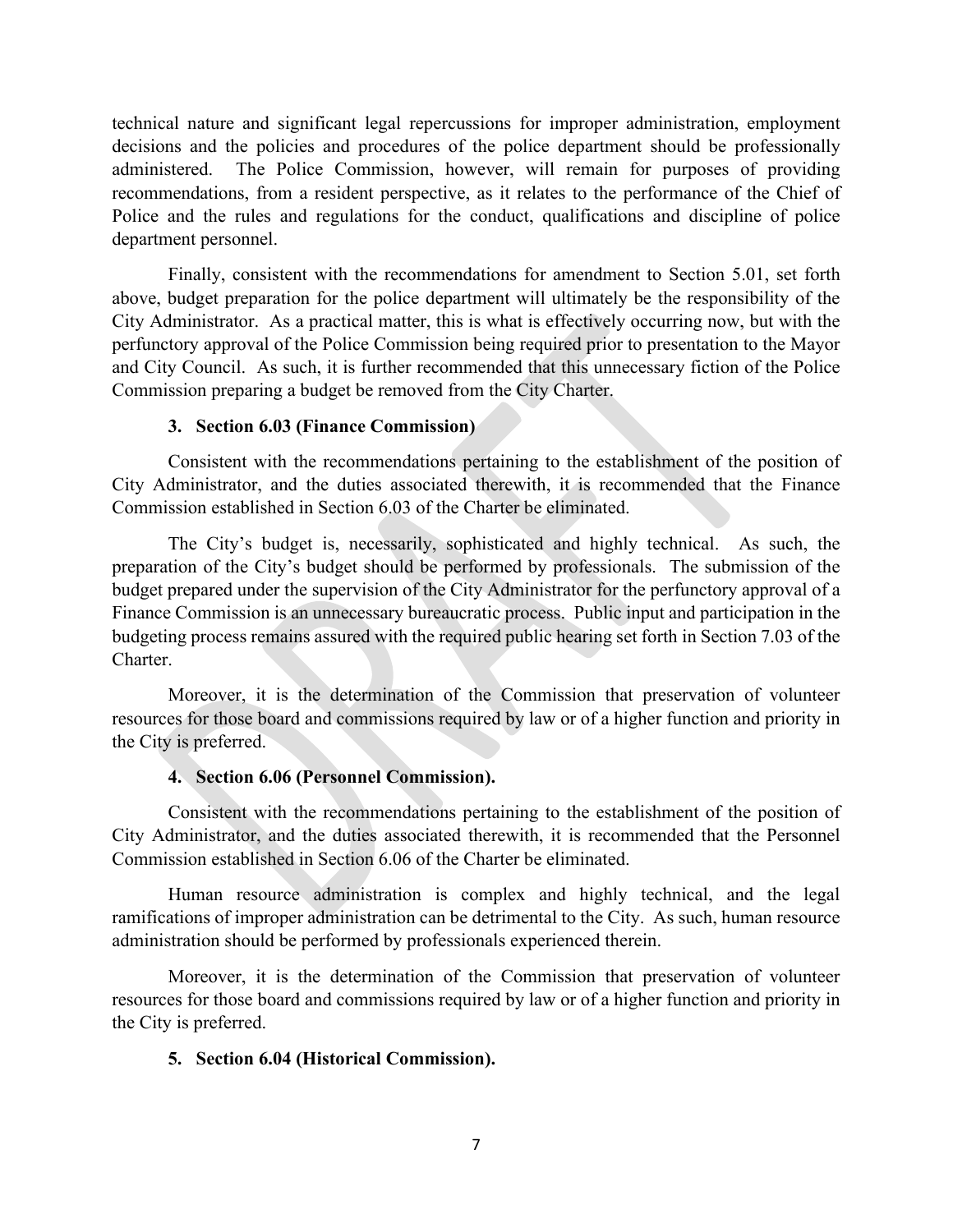It is recommended that Section 6.04 be amended to provide that, in lieu of mandating a minimum of nine (9) members of the Historical Commission, the composition, term, powers and duties be provided by ordinance. As previously stated, it is becoming increasingly difficult to find volunteers to maintain the minimum required membership of each of the City's board and commissions. As such, providing flexibility to the City Council in determining the appropriate number of members, and the powers and duties of that Commission is appropriate.

Moreover, it is the determination of the Commission that preservation of volunteer resources for those board and commissions required by law or of a higher function and priority in the City is preferred.

#### **Lower Priority Amendments**

It is recommended that the remaining suggested amendments to the Charter reflected in this Report be submitted to the qualified electors of the City at an appropriate future election in the City. The various reasons for determining that these remaining amendments fall within this priority category, by way of summary, include:

1. Certain provisions of the Charter are rarely, if ever, implicated in the day-to-day operations of the City, thereby mitigating the time-sensitivity of the proposed amendments. However, the proposed amendments remain necessary to be consistent with State statutes as required under Article VI, Section 19(a) of the Missouri Constitution, which provides, in pertinent part, as follows:

> " Any city which adopts or has adopted a charter for its own government, shall have all powers which the general assembly of the state of Missouri has authority to confer upon any city, *provided such powers are* consistent with the constitution of this state and are *not limited or denied either by the charter so adopted or by statute.*" (emphasis added);

- 2. The Commission deemed Certain proposed amendments advisable to update and modernize the procedures of the City and to be inclusive of all residents of the City; and
- 3. The Commission deemed other proposed amendments advisable for the transparent, proper and efficient operation of the City.

#### **Preserving History and Context**

Although no suggested amendments are proposed in Article XIV of the Charter (Transitional Provisions), the Commission finds it important to note that retention of Article XIV is recommended to preserve the history of the City's Charter and to provide context to the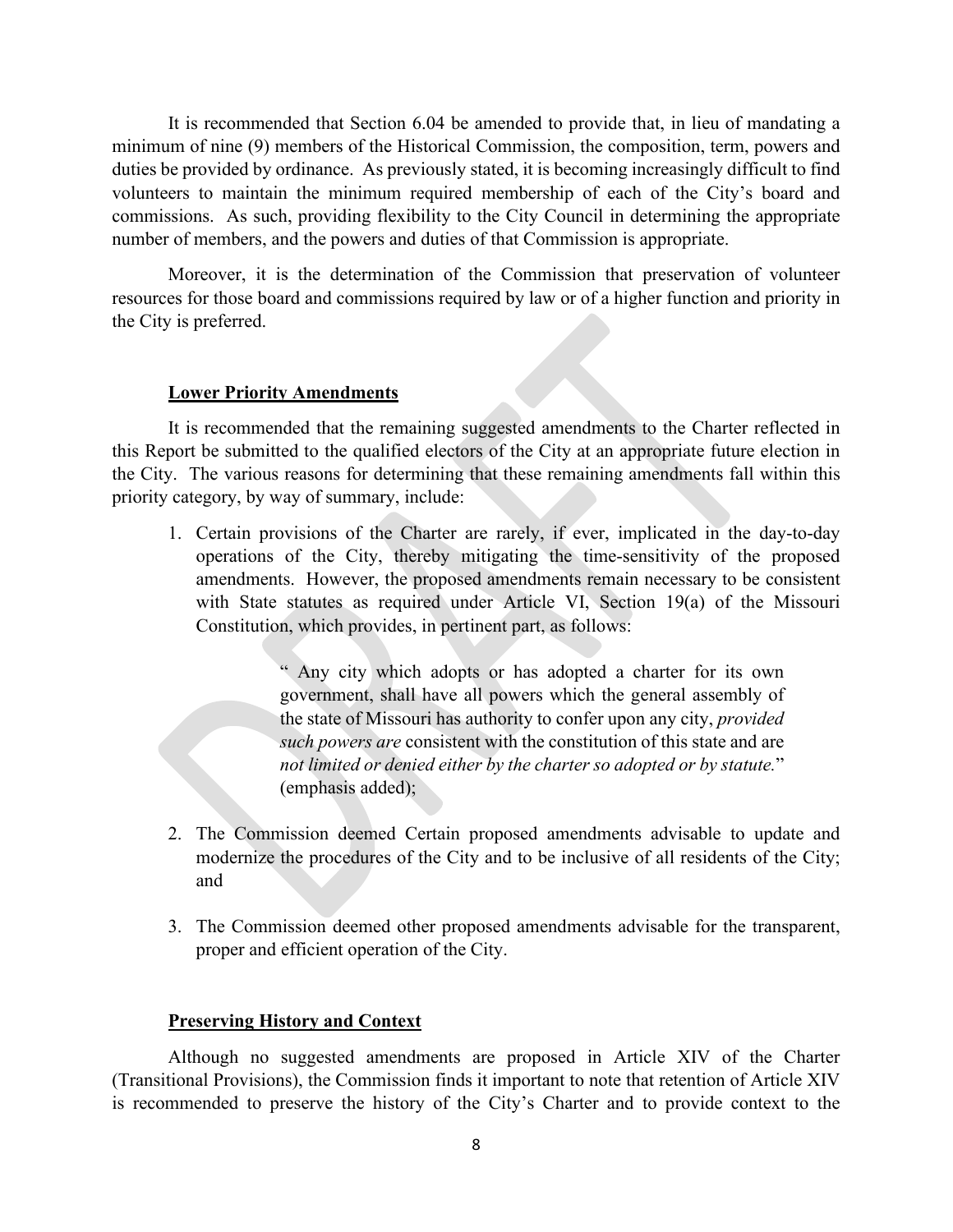procedures for its adoption and implementation. The Commission recognizes, however, that the preservation of the bulk of Article XIV of the Charter has no impact on the operation of the Charter or the City.

# **Further Recommendations**

In addition to the recommendations set forth herein, the Commission recommends the following:

- 1. That the City Council conduct no less than one (1) public hearing on the proposed amendments to the City Charter before submitting the same to the qualified electors of the City; and
- 2. That the City Council provide for regular and periodic reviews of the City, with such reviews occurring not less than every  $10<sup>th</sup>$  year from the date of this Report.

# **Conclusion**

For the reasons set forth herein, the Commission respectfully recommends that the City Council submit the proposed amendments to the Charter set forth in this Report to the qualified electors of the City of Bridgeton.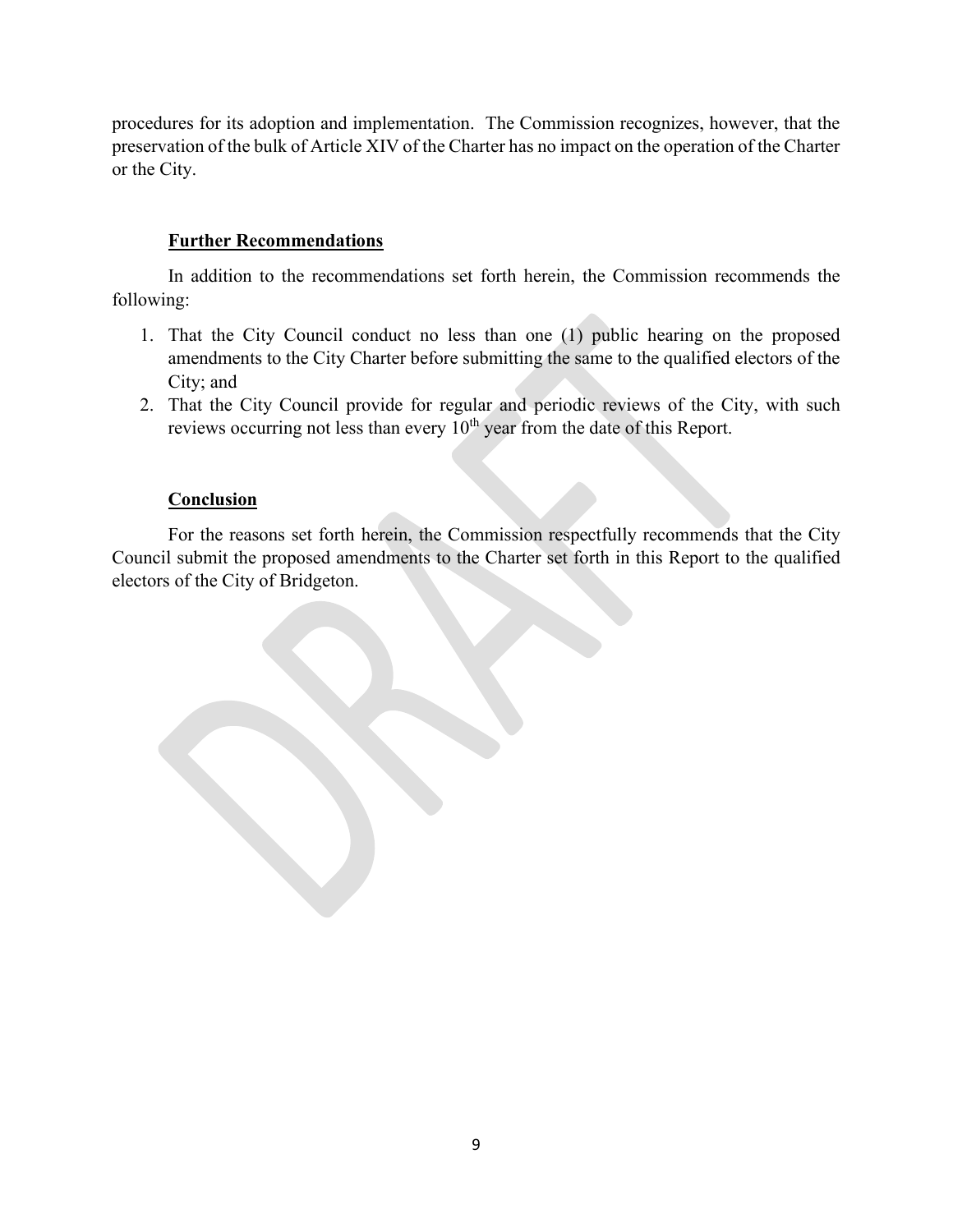# **III. BLACKLINED DRAFT OF AMENDMENTS TO CHARTER**

The following depicts the proposed amendments to the City Charter. Matter struck through [thus] are intended to be omitted in the Charter, and matter in bold [**thus**] are intended to be added language to be included in the Charter.

# ARTICLE I. POWERS OF THE CITY

# SECTION 1.02. Form of Government

The municipal government provided by this Charter shall be of the type generally known as a Mayor-**City Administrator-**Council government. All powers of the City shall be vested in the Mayor and City Council Councilmen subject only to the limitations imposed by the Constitution of the State of Missouri and this Charter, except as hereinafter otherwise specified.

# ARTICLE II. MAYOR

# SECTION 2.02. Election, Term

The Mayor shall be elected by the qualified voters of the City of Bridgeton. At the first (1st) election under this Charter the candidate receiving the greatest number of votes for Mayor shall serve until the regular municipal election in the year 1971, and until his successor has been duly elected and qualified. Thereafter, the candidate receiving the greatest number of votes for Mayor at the regular municipal election in 1971, and each four (4) years thereafter, shall serve for a term of four (4) years and until his successor has been duly elected and qualified. There shall be no prohibition against a Mayor serving successive terms in office**; provided that no person shall be elected to serve more than sixteen (16) consecutive years as Mayor. In applying this Section, service as Mayor resulting from an election prior to April 4, 2023, or service of less than four (4) years by a person elected or appointed after April 4, 2023, to complete the term of another person, shall not be counted**. **Any person that serves sixteen (16) consecutive years as Mayor shall, thereafter, qualify to serve as Mayor after having remained out of the office of Mayor for one four (4) year term.**

SECTION 2.04 Vacancy.

B. *Forfeiture of Office*. The Mayor shall forfeit his **or her** or her office if he **or she** or she lacks at any one (1) time during his or her term of office any qualification for the office prescribed by this Charter or by law, violates any express prohibition of this Charter, or is convicted of a crime involving moral turpitude. **The Mayor, upon being charged with conduct constituting grounds for forfeiture of office shall be entitled to a hearing before the City Council sitting as a board of impeachment. The City Council may pass ordinances regulating the manner of impeachments and removals.** The Mayor, upon being charged with conduct constituting grounds for forfeiture of office shall be entitled to a hearing before the City Council sitting as a board of impeachment. The City Council may pass ordinances regulating the manner of impeachments and removals.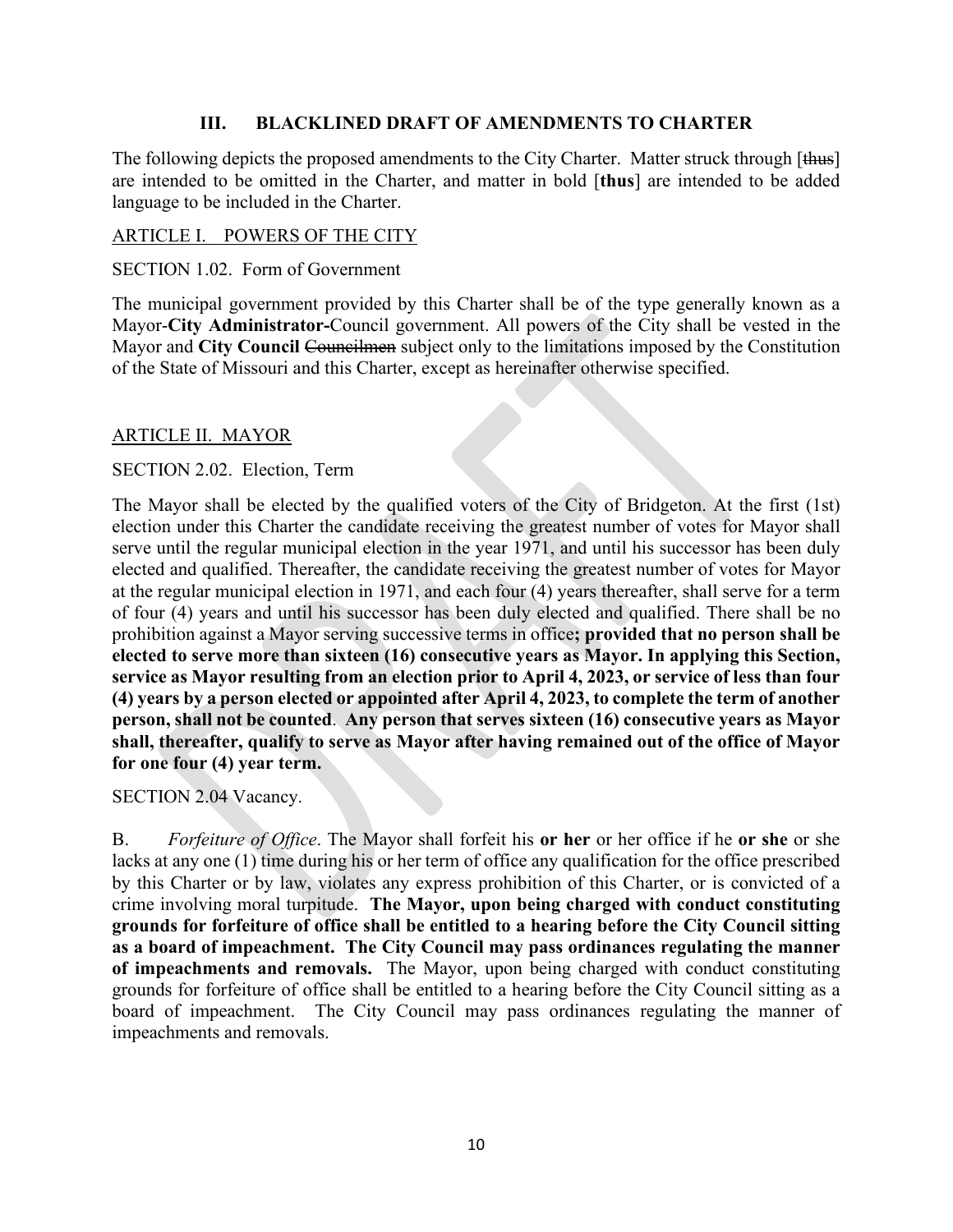# SECTION 2.05 Powers and Duties.

…

D. He **The Mayor** shall appoint, subject to the approval of the City Council, a **City**  Administrator, City Clerk, Chief of Police, City Attorney<del>, City Engineer</del>, such other officers as are designated in this Charter or by law to be appointed by the Mayor, and members of all boards and commissions whose appointments are not otherwise provided for in this Charter. If any appointment made by the Mayor is rejected by the City Council, he **the Mayor** may make a temporary appointment of a person with the required qualifications to serve until an appointee named by him **or her** to such office is approved by the Council. In all such cases, however, within sixty (60) days after the rejection of such permanent nominee he **the Mayor** shall submit to the Council the name of some person, other than such rejected nominee, for permanent appointment to such office, board, or commission.

…

# F. He shall appoint an administrative assistant**RESERVED**.

…

# ARTICLE III. CITY COUNCIL

SECTION 3.01. Composition, Term, Election.

The City Council shall consist of eight (8) members, two (2) elected from each ward, by the qualified voters thereof. Each Councilman **member of the City Council** shall be elected for a term of two (2) years and shall serve until his successor shall be elected, except as otherwise provided herein.

At the first (1st) **each** election **after April 4, 2023, members of the City Council elected by the qualified voters of the City shall hold office for the term of three (3) years, and until their successors are elected and qualified.**under this Charter eight (8) Councilmen shall be elected; the candidate from each ward receiving the greatest number of votes shall serve until the regular election in the year 1969, the candidate from each ward receiving the next greatest number of votes shall serve until the regular election in the year 1968. Commencing at the next regular election and at all subsequent regular elections, four (4) Councilmen shall be elected; the candidate from each ward receiving the greatest number of votes shall serve for a two (2) year term. Councilmen **Any person elected as a member of the City Council** shall be eligible for reelection**.**

SECTION 3.02. Qualifications.

B. A Councilman **Council Member** must be at least twenty-five (25) **twenty-one (21)** years of age, a qualified voter in the City of Bridgeton, and a resident of the City for two (2) years immediately prior to **his or her** election, **and a resident, at the time he or she files and during the time he or she serves, of the ward from which he or she is elected**. A Councilman shall be a resident of the ward from which he is elected for six (6) months immediately prior to his election. A Councilman **Members of the City Council** shall hold no other remunerative position in the City government during his **or her** term.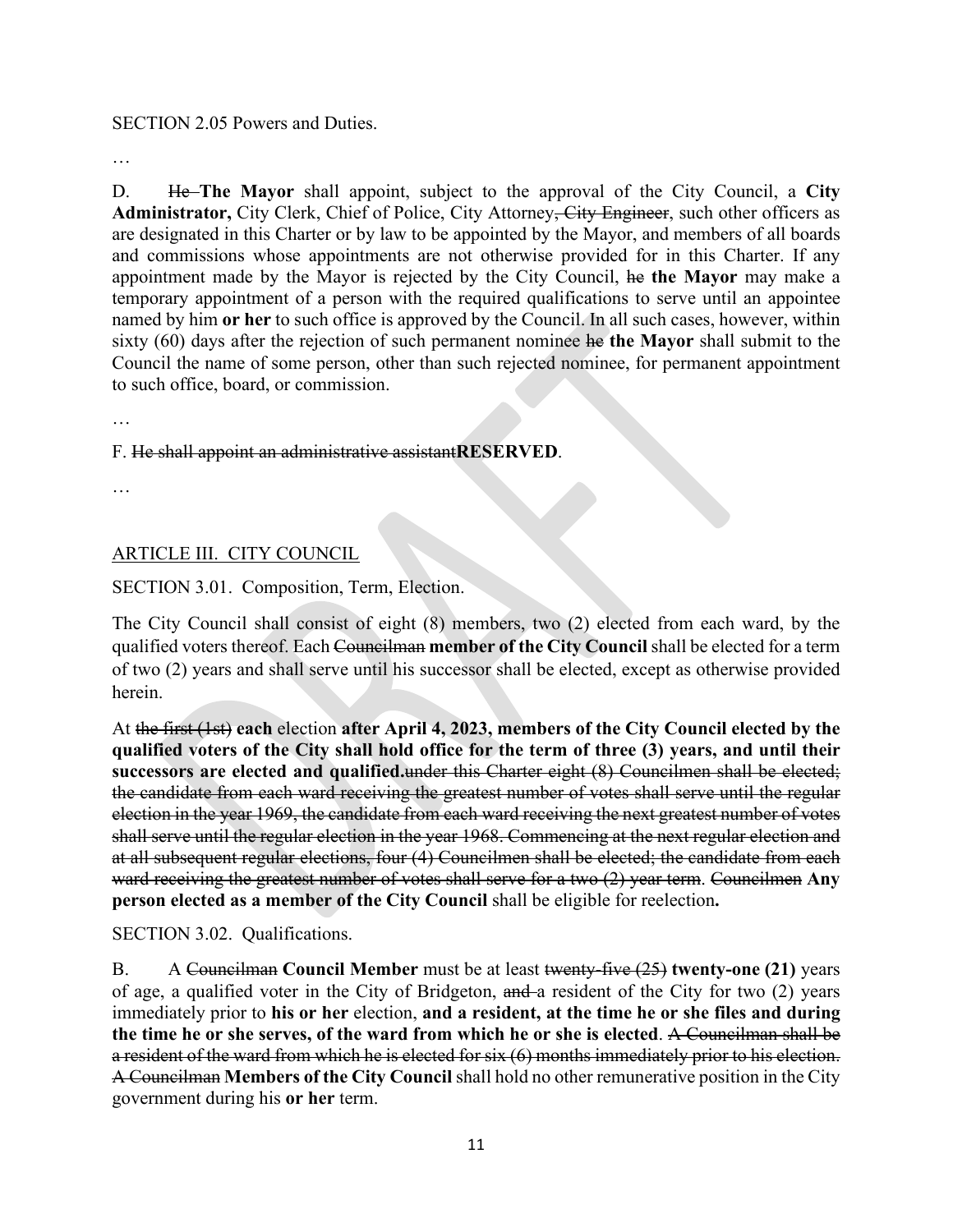### SECTION 3.04 Vacancies.

B. *Forfeiture of Office*. A **member of City** Councilman shall forfeit his **or her** office should he **or she** lack at any time during his **or her** term of office any qualification for the office prescribed by this Charter or by law. The Council shall be the judge of the qualifications of its members and for that purpose shall have power to subpoena witnesses, administer oaths, and require the production of evidence. A member charged with conduct constituting grounds for forfeiture of office shall be entitled to a public hearing on his demand **before the City Council sitting as a board of impeachment.** , and notice of such hearing shall be published in one (1) or more newspapers of general circulation in the City at least one (1) week in advance of the hearing. Decision made by the Council under this Section shall be subject to review by the courts. **The City Council may pass ordinances regulating the manner of impeachments and removals.** 

C. *Filling Vacancies*. A vacancy in the Council shall be filled for the remainder of the unexpired term at the next regular election if such vacancy occurs within sixty (60) days of said election. If the vacancy occurs more than sixty (60) days prior to the next regular election, the Council shall, by a majority vote of its remaining members, appoint a qualified person to fill the vacancy until the person elected to serve the remainder of the unexpired term takes office. **The successor shall serve until the next regular municipal election.** If the Council fails to fill such vacancy within thirty (30) days following the occurrence of the vacancy and if the next regular election is then more than ninety (90) days following, the Mayor shall call a special election to fill the vacancy, to be held not sooner than sixty (60) days and not later than ninety (90) days following the occurrence of the vacancy and to be otherwise governed by the provisions of Article XI. If at any time the membership of the Council is reduced to less than five (5) members, the remaining members may by majority action appoint additional members to raise the membership to five (5). **The City Council may adopt procedures to fill vacancies consistent with this section.** 

# SECTION 3.06. Action Authorized by Ordinance **Where Power Vested**

**Except as otherwise provided in this Charter, all powers of the City shall be vested in the City Council. The City Council shall provide for the exercise of these powers and for the performance of all duties and obligations imposed on the City by law. The City Council may to the fullest extent permitted by law delegate any of the powers vested herein to any board, commission, or officer of the City as it may deem appropriate, advantageous, or necessary for the proper and efficient undertaking of the public business.**

In addition to other acts required by law or by specific provision of this Charter the Council shall have the power by ordinance, not inconsistent with this Charter, to:

1. Create, change, or abolish departments or offices other than the departments or offices established by this Charter and assign additional functions or duties to departments or offices established by this Charter. The Council may not discontinue or assign to any other department or office any function or duty that is specifically assigned by this Charter to that office.

2. Assess, levy, and collect taxes for all general special purposes on all subjects or objects of taxation not expressly prohibited by law, provide for enforcing prompt payment thereof by any appropriate means, and adopt such classifications of the subjects and objects of taxation as may not be contrary to law.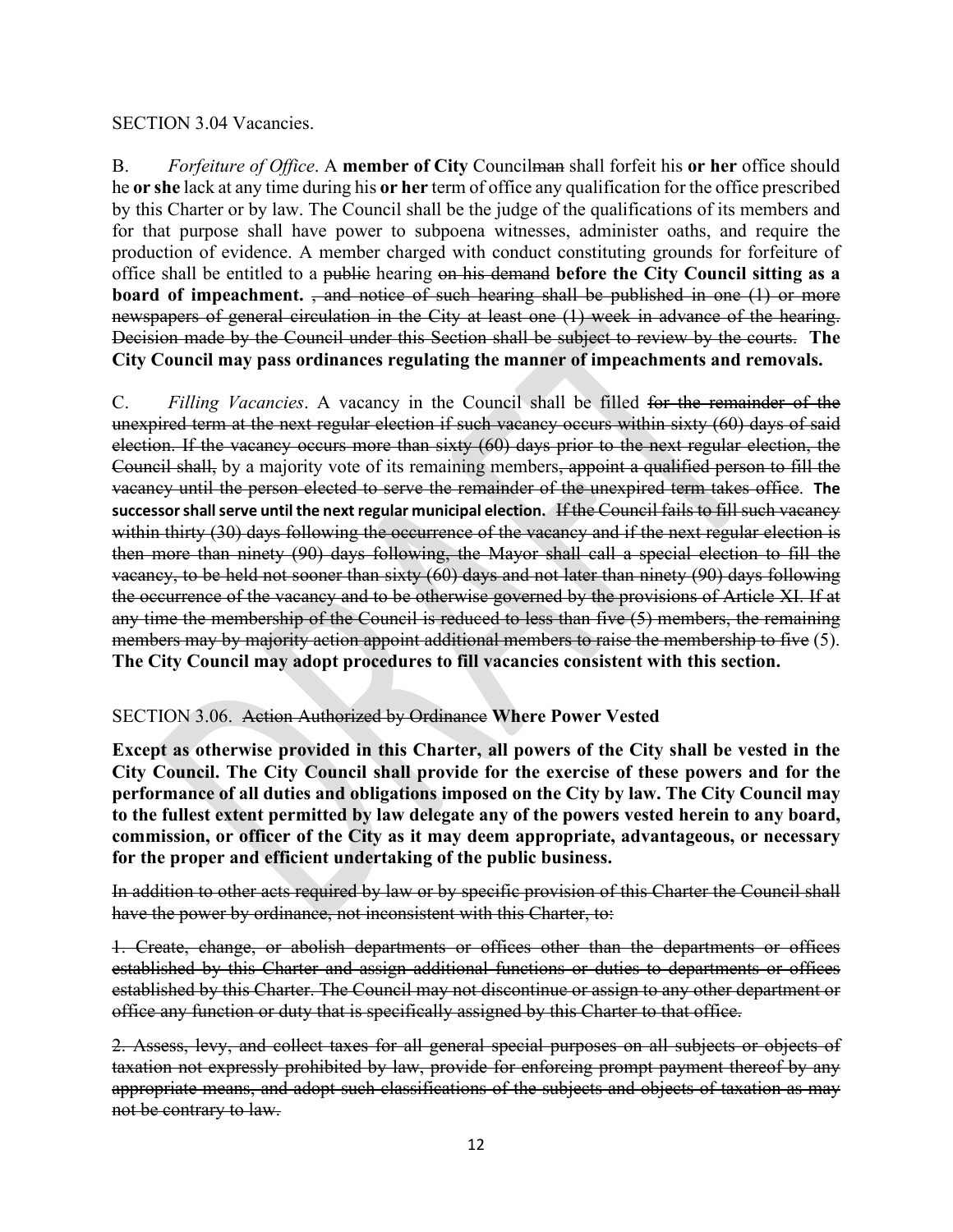3. Furnish all public services; purchase, hire, own, lease, construct, maintain, and operate public utilities; dispose of the services and products thereof; acquire, by condemnation or otherwise, within or without the corporate limits of the City, property, or any estate or interest therein, necessary for any such purposes; grant public utility franchises and permits and regulate the exercise thereof and establish the fees for such franchises and permits.

4. Make public improvements and acquire, by condemnation or otherwise, property or any estate or interest therein, within or without the corporate limits of the City, necessary for such improvements.

5. Adopt, police, health, sanitary, safety, fire prevention and other similar regulations and provide for their enforcement.

6. Authorize the expenditure of money of the City for all lawful purposes.

7. Issue, sell, pledge, or in any manner dispose of negotiable or nonnegotiable interest bearing or noninterest bearing bonds or notes of the City upon the credit of the City or solely upon the credit of specific property owned by the City, or solely upon the credit of income derived from the property used in connection with any public utility owned or operated by the City, or from service charges made for any public service provided by the City, or solely upon the credit of the proceeds of special assessments for local improvements, or upon any two  $(2)$  or more of such credits.

8. Exercise the power of eminent domain including the power of excess condemnation, and condemn private, real or personal property, or any use therein for public use within or without the corporate limits of the City as authorized by the constitution or by law.

 $\mathbf{Q}_2$ 

Take and hold property within or without the corporate limits of the City upon trust and administer trusts.

10. Acquire and receive by gift bequest, or devise all kinds of property, real, personal or mixed, or any estate or interest therein, within or without the City, absolutely or in trust, for all public, charitable or municipal uses or purposes and perform all acts necessary to carry out the purposes of such gifts, bequests, or devises, with power to manage, sell, lease, or otherwise handle or dispose of such property in accordance with the terms of the gift, bequest, or devise.

11. Acquire, receive, hold, provide for by contract or otherwise construct, operate, regulate, manage, maintain, and improve all kinds of public buildings, structures, public market facilities, airports, off-street parking facilities, public housing, cemeteries, hospitals, parks and other recreational facilities, all other public improvements, and any other real or personal property, within or without the City, for all such uses or purposes, or for any other public or municipal use or purpose; acquire, receive, and hold any estate or interest in any such property, and sell, lease, mortgage, pledge, or otherwise dispose of it or its products. The power herein granted shall be limited only by prohibitions contained in the constitution and laws of Missouri and other provisions of this Charter.

12. Collect and dispose of sewage, offal, ashes, garbage and refuse; contract for or license and regulate such collection and disposal and provide for a service charge therefor.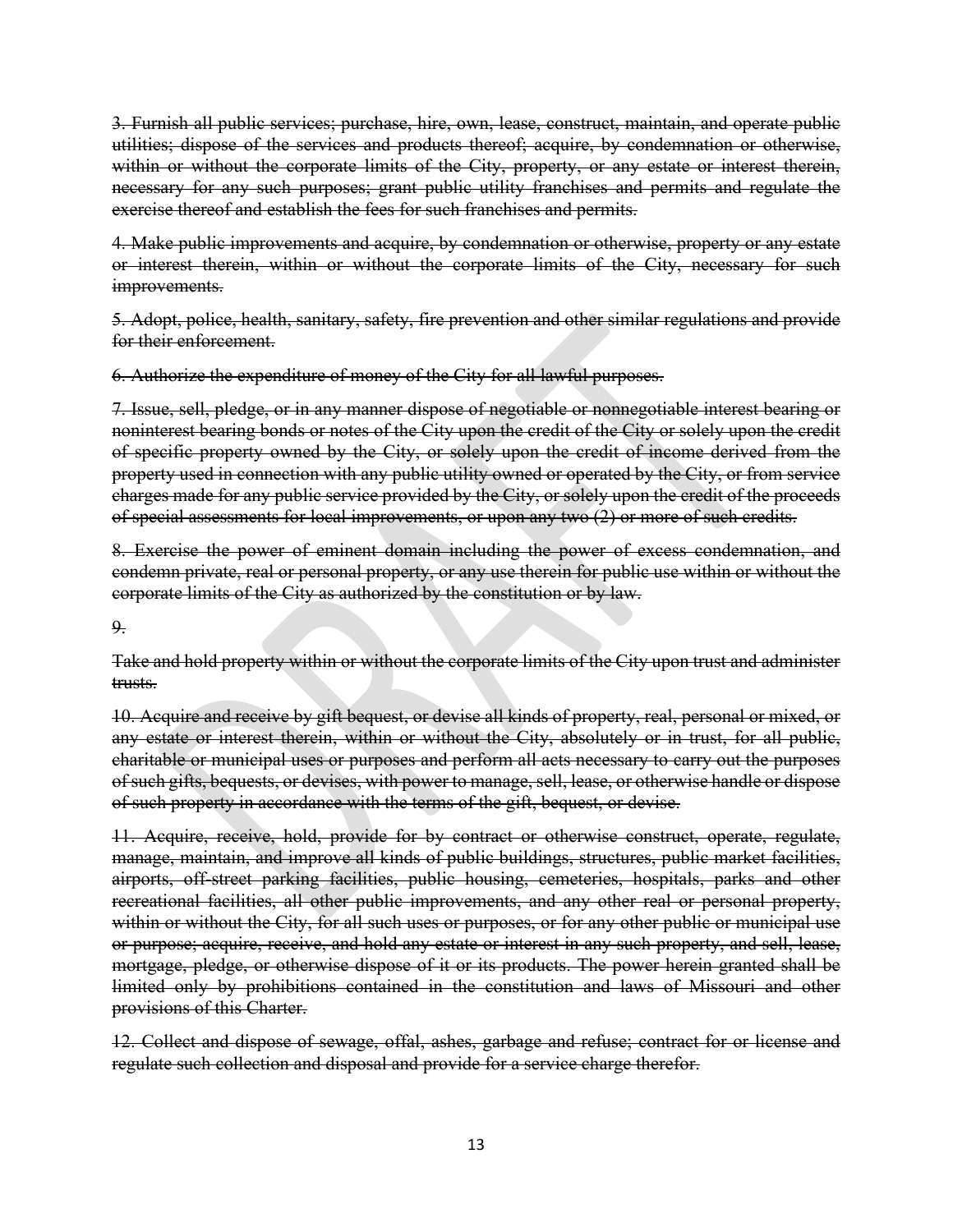13. Regulate the construction and materials of all buildings and structures, and inspect all buildings, lands, and places as to their condition for health, cleanliness, and safety; when necessary, limit or prevent the use thereof and require any alterations or changes necessary to make them healthful, safe, and clean; provide procedures and methods to condemn and, if necessary, to tear down or destroy unsafe or unhealthful places, buildings, or structures.

14. Prescribe limits within businesses, occupations and practices apt to be nuisances or detrimental to the health, safety, morals, security, or general welfare of the people and maintain these limits.

15. License and inspect weights and measures and inspect, test, measure and weigh any article offered for sale within the City for consumption or use.

16. Establish, open, close, relocate, vacate, alter, widen, extend, grade, pave, improve, repair, construct, reconstruct, maintain, light, landscape, decorate, sprinkle, and clean public highways, streets, boulevards, parkways, sidewalks, alleys, parks, grounds and squares, bridges, viaducts, subways, tunnels, sewers and drains, and regulate the use thereof.

17. Abolish or prevent grade crossings, and provide for safe crossings, and compel any street, railway, railroad, or other transportation company or companies affected thereby to pay all or part of the cost thereof; regulate and control the location of aviation fields, hangars, and aircraft landing places; regulate and control the location, construction, operation, and use of all types of communication facilities; all subject to any superior regulatory authority.

18. Invest funds of the City, except as otherwise provided in this Charter, in time deposit certificates, in obligations of the United States, the State of Missouri of this City.

19. Extend or diminish the City limits by ordinance and as otherwise provided by law; merge with any other municipal corporation, but only upon the affirmative vote of a majority of the electors of Bridgeton.

20. Define, prohibit, suppress, prevent, and regulate all acts, practices, conduct, businesses, trades, callings, uses of property, and all other things whatsoever detrimental or apt to be detrimental to the health, safety, morals, comfort, security, convenience and welfare of the inhabitants of the City, and abate all nuisances.

21. Do all things necessary or expedient for promoting the comfort, education, morals, safety, security, peace, government, health, welfare, trade, commerce, or industry of the City and its inhabitants.

22. Provide for the enforcement of any ordinance, rule or regulation by means of fines, penalties, forfeitures, and imprisonment or by action or proceedings in the municipal court or in any court of competent jurisdiction, or by any one (1) or more of such means and impose costs as a part thereof, and provide for probation and parole in proper cases.

23. License, tax, and regulate all businesses, professions, occupations, vocations, activities, or things whatsoever set forth and enumerated by the laws of Missouri now or hereafter applicable to constitutional Charter City or cities of the first (1st), second (2nd), third (3rd), or fourth (4th) class, or any population group, and which any such cities are now or may hereafter be permitted by law to license, tax and regulate which shall include but not be limited to the following: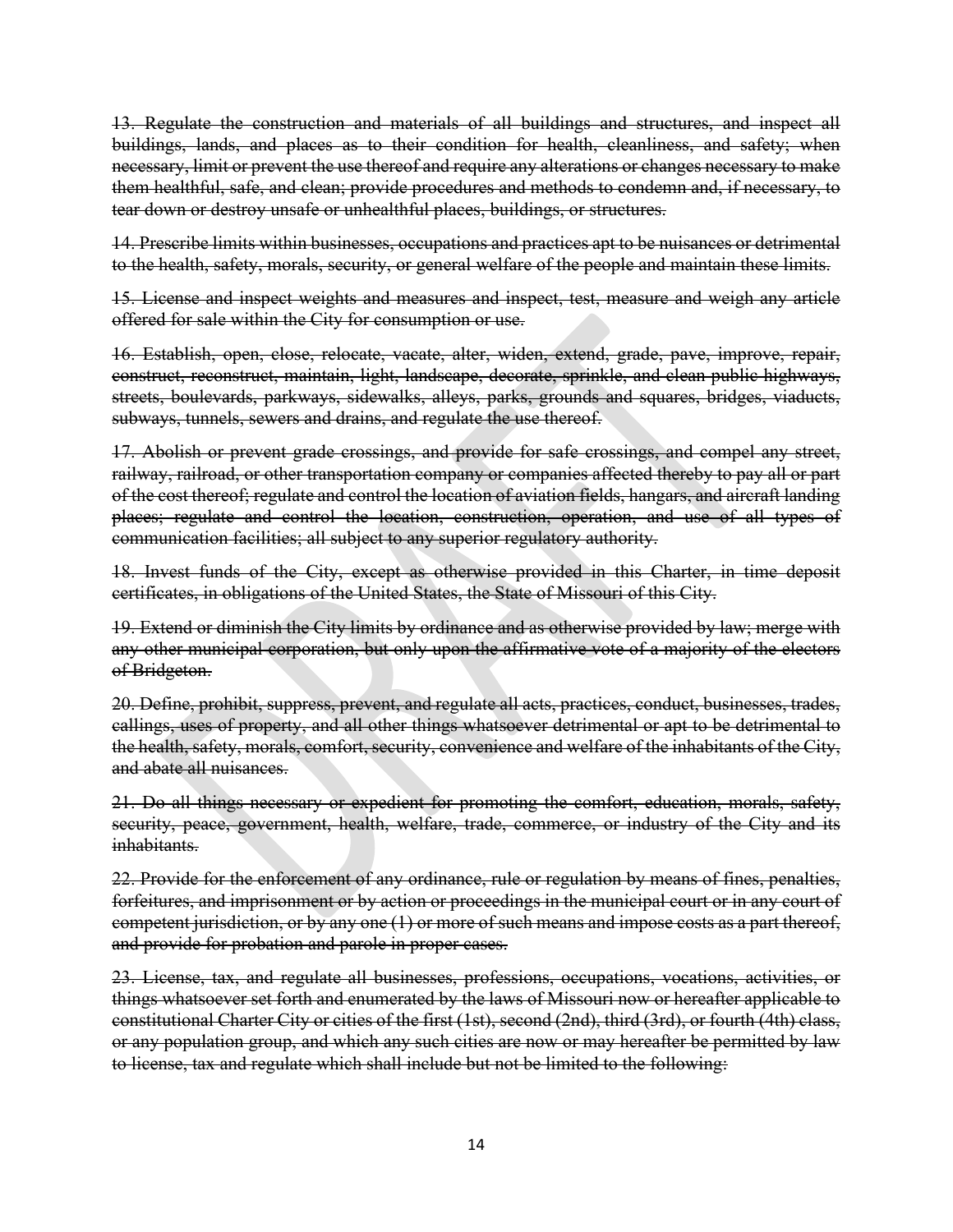a. All wholesale or retail businesses buying, selling, or processing of food, clothing, cosmetics, furniture, drugs, medicines, furnishings, motor vehicles, household goods, hardware, textiles, plastic materials, metal, paper, wood, or rubber products, ice, fuel, gasoline, tobacco in any form, oil, beverages of every kind, magazines, jewelry, books, musical instruments, radios, television sets, electrical, gas, and oil appliances, construction materials, produce, livestock, poultry, dairy products, plants, real estate, shrubs, coal, feed and grain, boats, or any other property.

b. All private and common carriers engaged in the transportation of passengers or freight by air, bus, truck, train, automobile, or by any other means.

c. All manufacturing establishments making or processing ceramics, chemicals, metals, fibers, textiles, rubber, plastics, paper, wood, grains, rock, minerals, stone, nuclear products, airplanes, airplane products of all kinds, natural gas, petroleum or petroleum products, air, incendiary material, pyrotechnic materials, materials of vegetable origin, coal, ice, coke, cement, clay, oils, fats, waxes, glues, surface coatings, paints, detergents, hair, hides, material of animal or marine origin, explosives, building materials or products of all kinds, motor vehicles, medical and surgical supplies, coin-operated devices, or any other goods or products.

d. All cleaning and pressing establishments, tailors, barber or beauty shops, banks, abstractors, accountants, finance, loan or trust companies, itinerant vendors, junk dealers, car washing establishments, surveyors, taxicab operators, laundries, machine shops, public utility companies, undertakers, upholsterers, bondsmen, locksmiths, brokers of whatever class or character including but not limited to insurance, investment, grain, bonding, real estate, and loan brokers.

e. All lotteries, games of chance, businesses for amusement or entertainment, all devices, structures, buildings, fields, and properties for amusement, entertainment, contests or exhibitions including but not limited to pool and billiard halls and parlors, bowling alleys, pinball machines, juke boxes, shooting galleries, swimming pools, golf courses and driving ranges, all coin-operated devices, dance halls, theaters, and carnivals.

f. Private schools of every kind operated for profit, nursing homes, hotels, motels, kennels, trailer courts, tourist camps, boarding and lodging houses, and stables.

g. Contractors and subcontractors for the construction, alteration or performance of any facility, structure, machine, plant or service, including but not limited to carpentry, plumbing, cement and brick work, electrical work, flooring, excavating and grading, painting and interior decorating, plastering, tuckpointing, ventilation, glazing, stone work, tile work, roofing, tin work, heating, and all other improvements on real property, and those engaged in the sale of products in connection therewith.

h. Public utilities including electric, sewer, telephone, gas, and water companies.

i. All occupations for fee, salary, wage, retainer, stipend, or commission whether a profession, art, craft, trade, skill, or service in any degree whatsoever, or any combination thereof, not contrary to law.

j. All businesses in the service or repair or storage of any article, structure, or thing.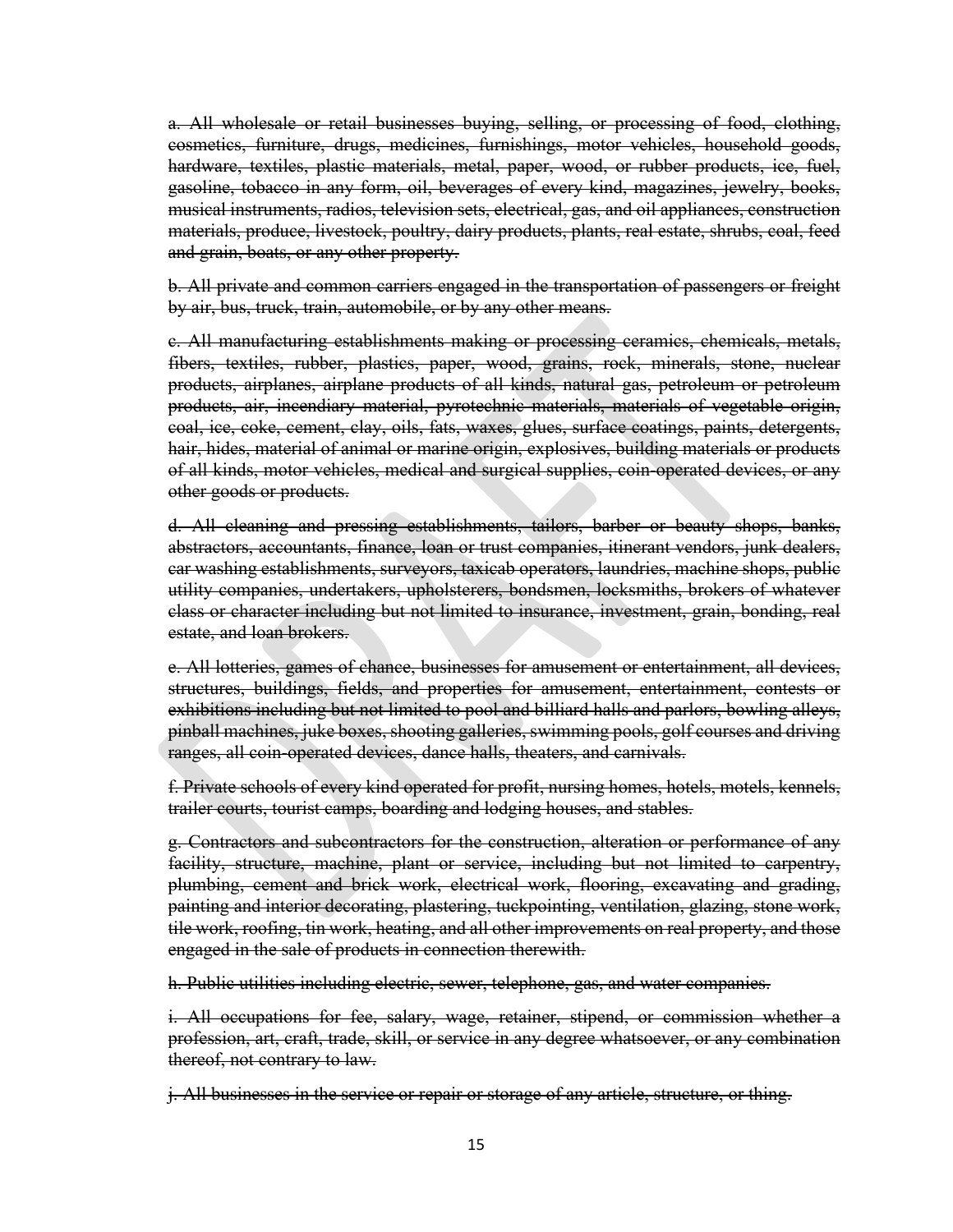k. All land, water, or air vehicles whether automotive or otherwise, and operators, drivers, or pilots thereof.

l. The renting, selling, leasing, and buying of real property.

m. Agents or agencies for any occupation or business named herein.

A separate license tax may be imposed for each place of business conducted or maintained by the same person, firm, or corporation.

24. Compel by the issuance of process the attendance of witnesses and the production of papers and records relating to any subjects under investigation in which the interest of the City is involved, call upon the proper officers of the City or County to execute such process, and administer oaths in the same manner and with like effect under the same penalties as in the case of magistrates exercising criminal and civil jurisdiction under the laws of Missouri.

25. Contract and be contracted with; sue and be sued.

26. Make and collect special assessments on public or private property for public improvements, and provide for enforcing the prompt payment thereof by any appropriate means.

27. Provide for the enumeration of the inhabitants of the City for any purpose.

28. Regulate and restrict, for the purpose of promoting health, safety, morals, or the general welfare, the height, number of stories and size of buildings and other structures, the percentage of lot that may be occupied, the size of yards, courts, parking areas and other open spaces, the density of population, the preservation of features of historical interest and the location and use of buildings, structures and land for trade, industry, residence or other purpose; divide the City into districts for any or all of said purposes and regulate and restrict the erection, construction, reconstruction, alteration or use of buildings, structures or land within such districts.

29. Cooperate or join by contract or otherwise, with other cities, Counties, States, the United States or other governmental bodies, singly or jointly or in districts or associations for promoting or carrying out any of the powers of the City, or for the acquisition, construction or operation of any property, works, plants, facilities, or structures convenient or necessary for carrying out any of the purposes or objects authorized by this Charter.

30. Establish and enforce gas, electric, water, and public transportation rates and charges for all other utilities owned and operated or services furnished by the City; establish or approve and enforce all rates and charges of privately owned utilities operating within the City not regulated by other public authority. All such rates and charges shall be determined after a public hearing and in accordance with regularly established procedures to be prescribed by ordinance.

31. Improve watercourses and regulate the use thereof.

32. Direct, regulate, and control the location and construction of all poles, wires, conduits, subways, pipe mains, or other structures or erections of any kind in, under, or over public streets, alleys, highways, or places in the City.

33. Provide for the purchase by the City of property levied upon and under execution, or process in favor of the City and of property when sold for delinquent taxes and assessments, and for the sale and conveyance of the same.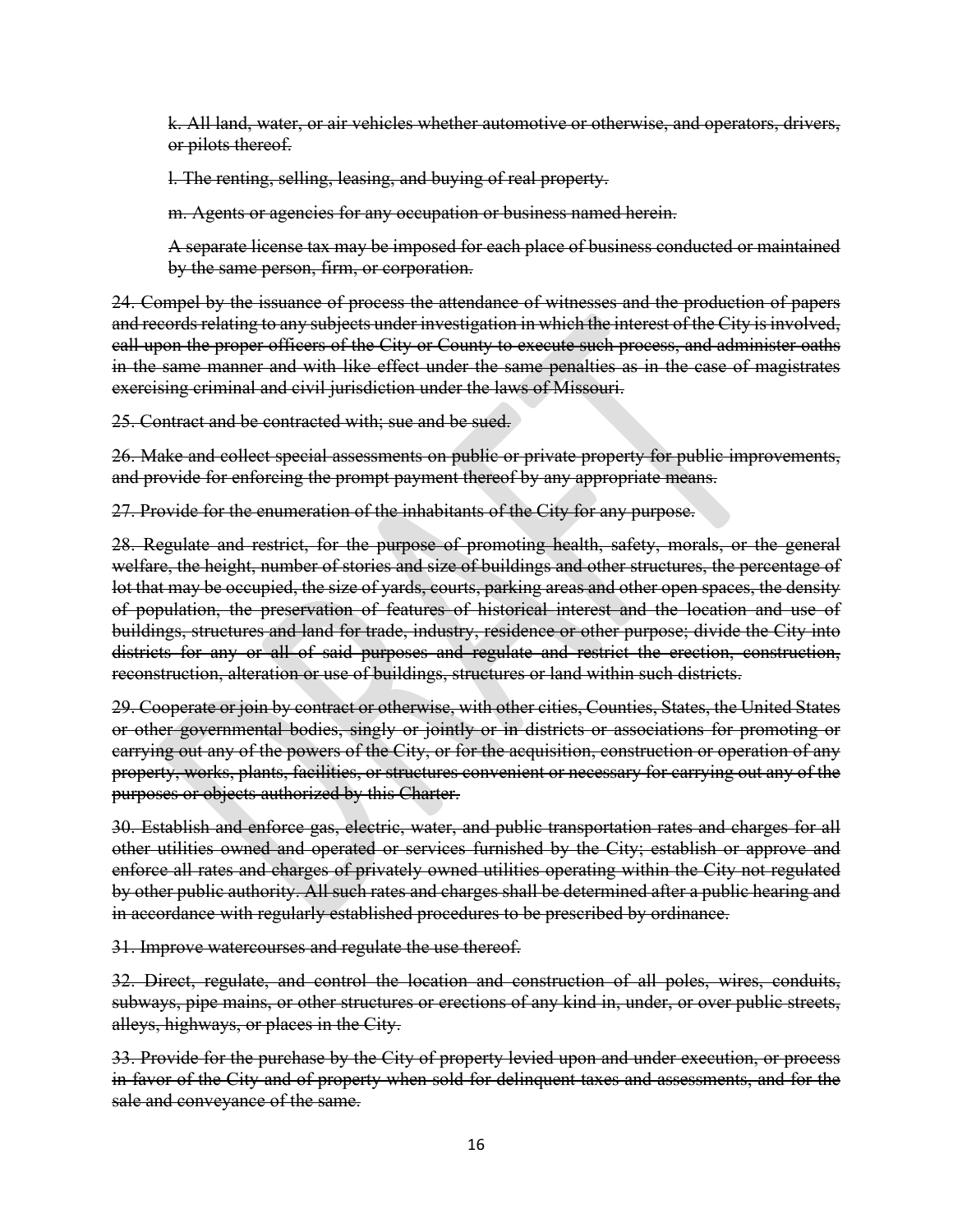34. Provide for the support and care of sick, aged, insane, or poor persons and neglected or delinquent children; provide for the punishment of parents, guardians, or custodians for neglect of children.

35. Acquire, operate, and maintain charitable, educational comfort, recreative, curative, penal, corrective, detentive, and other institutions, departments, functions, facilities, instrumentalities, conveniences and services.

36. Assess against property the costs of cutting and removing therefrom weeds and rubbish.

37. Provide for the clearance, replanning, reconstruction, redevelopment, and rehabilitation of blighted, sub-standard or unsanitary areas, and for recreational and other facilities incidental or appurtenant thereto, and for taking or permitting the taking, by eminent domain of property for such purposes, and when so taken the fee simple estate and title shall vest in the owner, who may sell or otherwise dispose of the property subject to such restrictions as may be deemed in the public interest.

38. Incur debts by borrowing money or otherwise and give appropriate evidence thereof as provided by approved budget and control procedures.

39. Provide for the employment of all personnel necessary to carry on the functions of all departments and agencies of the City.

40. Establish curfew regulations.

41. Adopt by reference, with or without notification, codes, standards, or regulations prepared by major technical trade or service associations, the State of Missouri, or any of its agencies, or the United States or any of its agencies relating to fire prevention, building, plumbing, electrical installations, food products, and all other subjects which the City has power to regulate, provided that a copy of every code, standard, or regulation so adopted and in effect shall be kept in the City Clerk's office and open to public inspection.

42. Manage, regulate, sell, lease, and dispose of the commons of the City and in connection therewith all powers heretofore granted to the Board of Trustees of the inhabitants of the Town of Bridgeton on or relating to the commons of said town are hereby vested and continued in the City Council of Bridgeton created by this Charter and said Council shall have power to manage, sell, lease, or otherwise regulate and dispose of all lots of ground, and all money or property to which the inhabitants are entitled for the benefit of schools, and may take all necessary steps to maintain suits to recover the same, or to effect compromises with conflicting claimants, and to appropriate such money or property in a manner they may consider most advantageous for the support of schools and the promotion of useful education in said City.

43. Enact, adopt, and enforce all ordinances, rules, and regulations; do all things and exercise all governmental and municipal authority necessary, appropriate, or convenient, contributing to or bearing a substantial relation to the full and complete exercise of all the power of this City.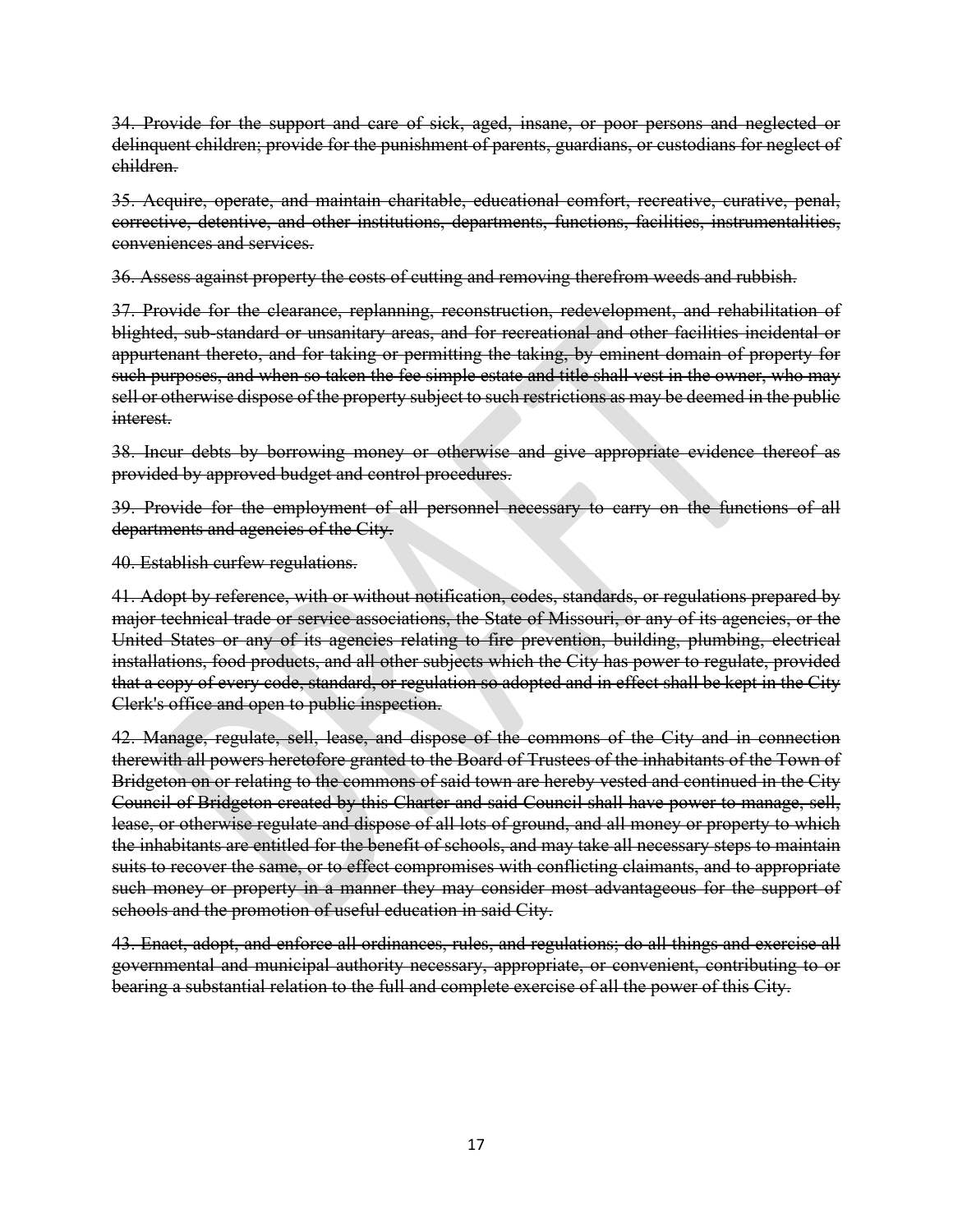# ARTICLE IV. MUNICIPAL COURT

SECTION 4.01 Jurisdiction.

There shall be a municipal court which shall have jurisdiction to hear and determine all cases arising under the Charter or the ordinances of the City, and to assess punishment as therein provided. The proceedings of said court shall be conducted in accordance with the "Missouri Rules of Practice and Procedure in Municipal and Traffic Courts" as same have been promulgated by the Supreme Court of Missouri. **The City Council may provide by ordinance for the selection of a municipal judge consistent with the provisions of this Article IV who shall have original jurisdiction to hear and determine all violations against the ordinances of the City as provided by law.**

SECTION 4.02 Municipal Court-Judge.

A. *Qualifications*. The municipal court shall be presided over by a judge. No person shall serve as a municipal judge unless the person is licensed to practice law in the State of Missouri **and is qualified to serve as a municipal judge pursuant to the law**. He shall be a resident and registered voter of the City and a licensed member of the Missouri State Bar.

B. *ElectionAppointment, Term*. The municipal court judge shall be elected **appointed** by the registered voters of the City of Bridgeton Mayor with the approval of a majority of the members of the City Council. At the first (1st) election under this Charter the candidate receiving the greatest number of votes shall serve until the regular municipal election in the year 1969 and until his successor has been duly elected and qualified. Thereafter the candidate receiving the greatest number of votes for municipal court judge at the regular municipal election in 1969 and each two (2) years thereafter shall serve for a term of two (2) years until his successor has been duly elected and qualified. **Any person appointed municipal judge on or after April 4, 2023 shall serve a term of two (2) years, and until his or her successor is appointed and qualified. There shall be no prohibition against the municipal court judge serving successive terms.**

C. *Compensation*. The municipal **court** judge shall receive an annual salary of one thousand five hundred dollars (\$1,500.00) payable in monthly installments unless said compensation is altered **such compensation as may be established** by ordinance**, from time to time**. Any change in compensation shall not become effective during the current term of office of the then municipal court judge.

D. *Filling Vacancy*. If a vacancy shall occur in the office of **municipal** judge, the Mayor, with the approval of the a majority of the City Council, shall immediately designate a temporary judge and the Mayor shall order a special election for the purpose of filling the vacancy, such election to be held not less than forty-five (45) nor more than sixty (60) days after the vacancy occurs; provided, however, should a vacancy occur within six (6) months prior to a regular municipal election, **appoint a qualified person as municipal judge** the appointed judge shall serve until a successor is elected at such regular election, to fill the unexpired term, or for a full term if the regular term of the judge would expire at such election.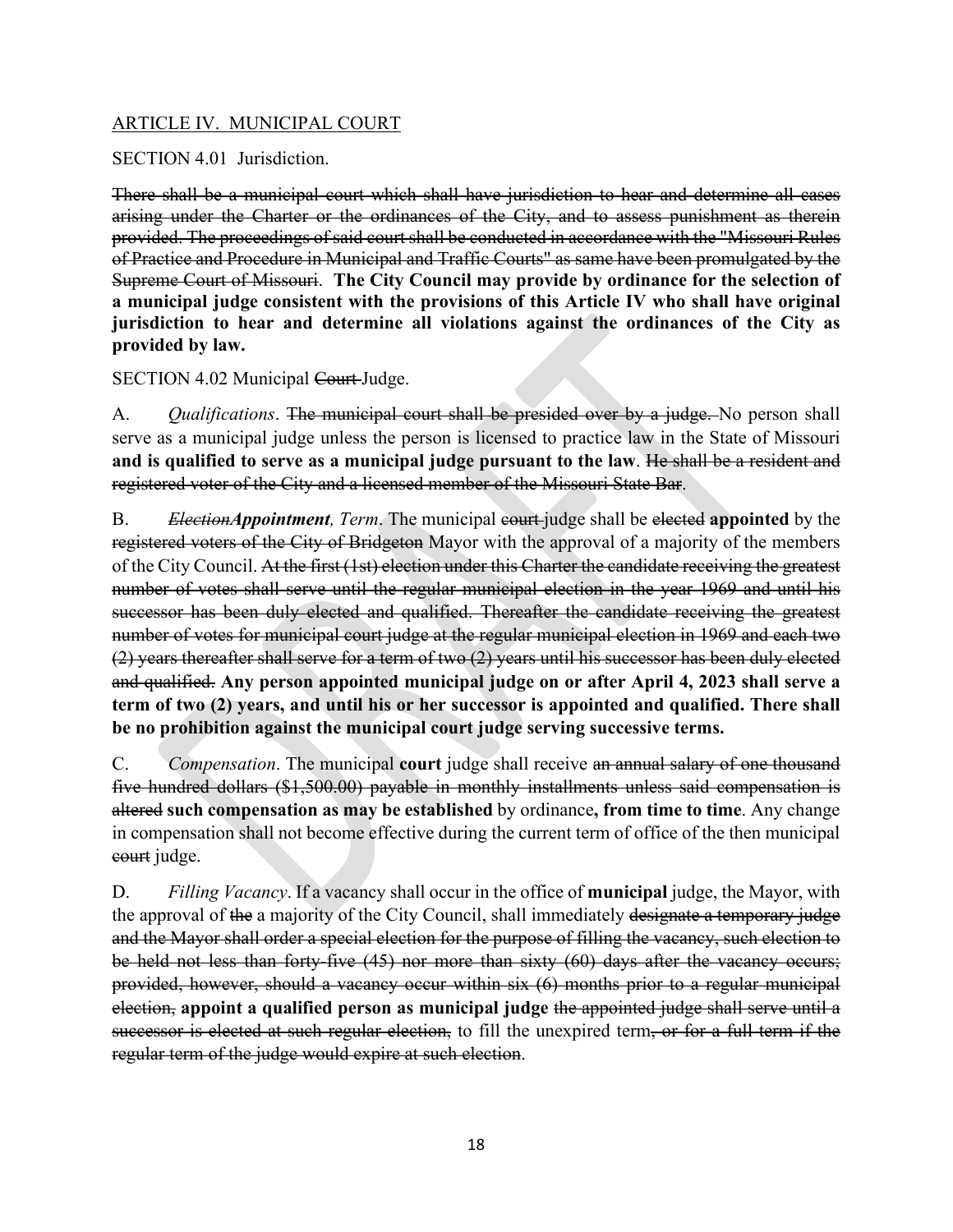E. *Absence of Judge*. **If the municipal judge be absent, sick or disqualified from acting, a special municipal judge may be designated as provided by law.** The municipal court judge shall at all times designate by order a person of like qualifications to act during his absence or disability.

SECTION 4.03 **[RESERVED]** Marshal.The Chief of Police and his subordinates shall serve as Marshal and Deputy Marshals of the municipal court and shall enforce orders, judgments, and decrees.

SECTION 4.04 Municipal Court Clerk **[RESERVED]**.

There shall be a municipal court clerk who shall be appointed by and may be removed by the municipal court judge. His compensation shall be fixed by ordinance. The clerk shall have power to administer oaths and affirmations to witnesses in any cause pending before the court. A warrant may be issued under the hand of the clerk if the complaint or information is filed by the City Attorney. It shall be the duty of the clerk to maintain complete records of each case filed in the municipal court and to collect all fines assessed therein, account for same, and deliver such funds to the director of finance monthly.

# ARTICLE V. ADMINISTRATIVE POSITIONS

SECTION 5.01 Administrative Assistant**City Administrator.**

**A.** *Qualifications***. The City Administrator shall be selected solely on the basis of executive and administrative qualifications with special reference to his or her actual experience and knowledge of accepted practice in respect to the duties of the office, and such further qualifications that may be required by Ordinance, or by this Charter.**

**B.** *Compensation***. The City Administrator shall receive such compensation as the City Council shall fix from time to time.**

**C.** *Removal***. The City Administrator may be removed by executive order of the Mayor after receiving the consent of a majority of the entire City Council, or by a two-thirds (2/3rd) vote of the entire City Council on its own initiative.**

**D.** *Powers and Duties***. The City Administrator shall be the chief administrative officer of the City, and subject to the direction and supervision of the Mayor. The City Administrator shall be responsible for the administration of all City affairs placed in his or her charge by or under this Charter. In order to carry out these duties, the City Administrator shall have the following powers and duties:**

**1.** *Appointment and Removal of City Employees***. Except as otherwise provided for in this Charter, the City Administrator may employ and, when the City Administrator deems it necessary for the good of the City, suspend or remove any City employees, consistent with the requirements of Article VIII of this Charter. The City Administrator may authorize any employee who is subject to the City Administrator's direction and supervision to exercise these powers with respect to subordinates in that employee's department, office or agency.**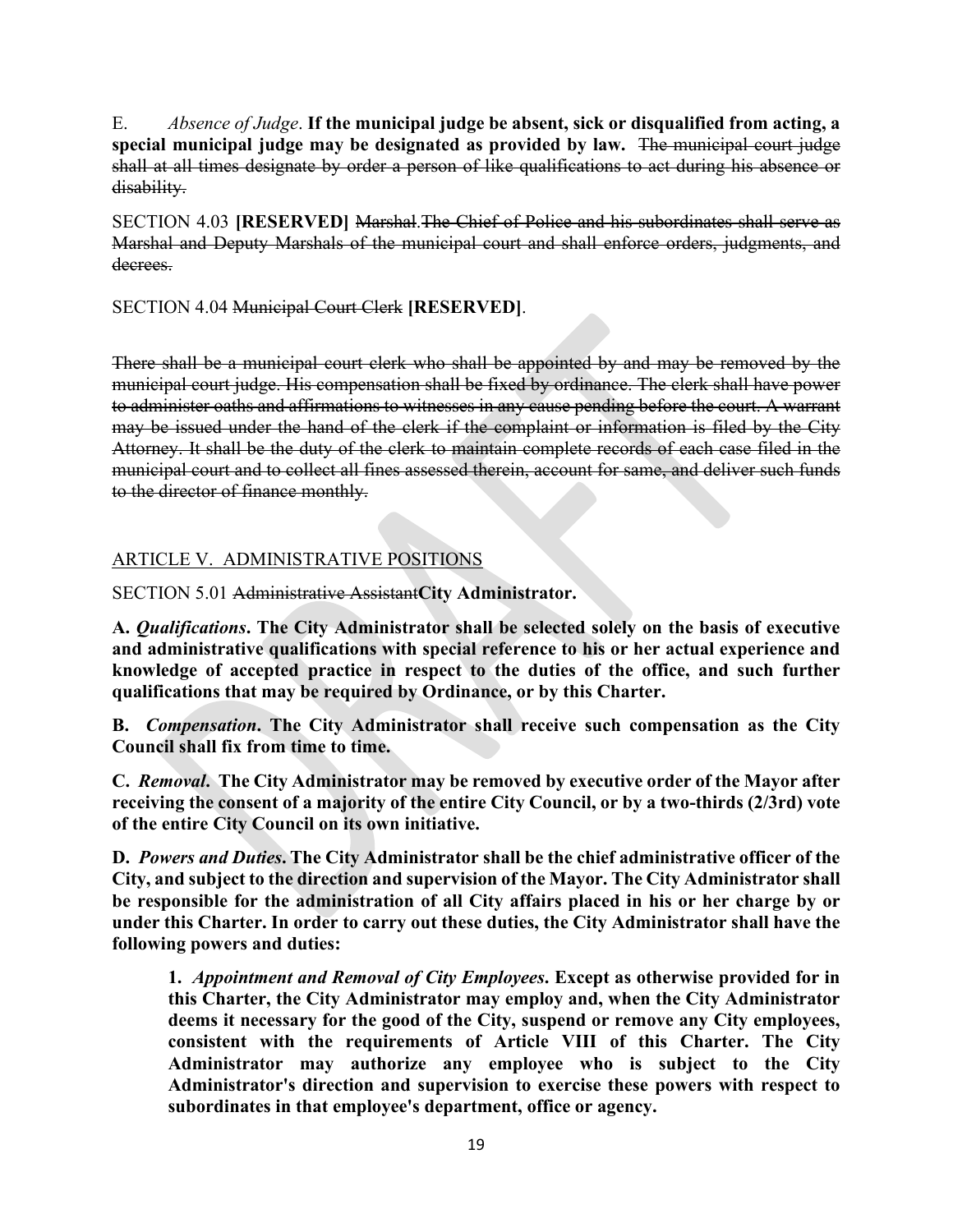**2.** *Administration of Departments***. The City Administrator shall have general superintending control of the administration and management of the government business, officers and employees of the City, and shall direct and supervise the administration of all departments, offices and agencies of the City, except as otherwise provided by this Charter or by law.**

**3.** *Attend City Council Meetings***. The City Administrator shall attend all meetings of the City Council unless excused by the City Council. The City Administrator shall have the right to take part in discussions at meetings of the City Council but shall have no power to vote. The City Administrator shall receive notice of all meetings.**

**4.** *Enforcement of Laws***. The City Administrator shall see that all laws, provisions of this Charter and acts of the City Council, subject to enforcement by the City Administrator or by officers subject to the City Administrator's direction and supervision, are faithfully enforced.**

**5.** *Budget and Capital Program***. The City Administrator shall prepare and submit a recommended annual budget, budget message and capital improvement program of not less than five (5) years to the Finance Commission established pursuant to Section 6.03 of this Charter.**

**6.** *Other Reports***. The City Administrator shall make such reports as the Mayor and City Council may require concerning the operations of City departments, offices and agencies subject to the City Administrator's direction and supervision.**

**7.** *Report of Financial Condition of City***. The City Administrator shall keep the Mayor and City Council fully apprised as to the financial condition and future needs of the City and make recommendations to the Mayor and City Council concerning the affairs of the City as the City Administrator deems desirable.**

**8.** *Contract Administration***. Notwithstanding the provisions of Section 2.05(G) of this Charter to the contrary, the City Council may authorize the City Administrator to sign, negotiate and administer in behalf of the City all instruments, contracts, agreements, leases, deeds, mortgages, bonds, and other instruments binding the City or conveying an interest in property or other rights of the City to any corporation, association, legal entity or person.**

**9.** *Other Duties***. The City Administrator shall perform such other duties as are specified in this Charter or may be required by the Mayor or City Council that are not inconsistent with this Charter or law.**

**The phrase "administrative assistant" as used anywhere in this Charter shall mean the "City Administrator".**

There shall be an administrative assistant who shall be appointed by the Mayor. The administrative assistant may be removed by the Mayor upon approval by the affirmative vote of a majority of the City Council except that his term shall expire thirty (30) days after newly elected Mayor takes office. He shall be chosen solely on the basis of his executive and administrative qualifications with special reference to actual experience in or knowledge of accepted practices in respect to the duties of his office as hereinafter set forth. He shall be responsible for: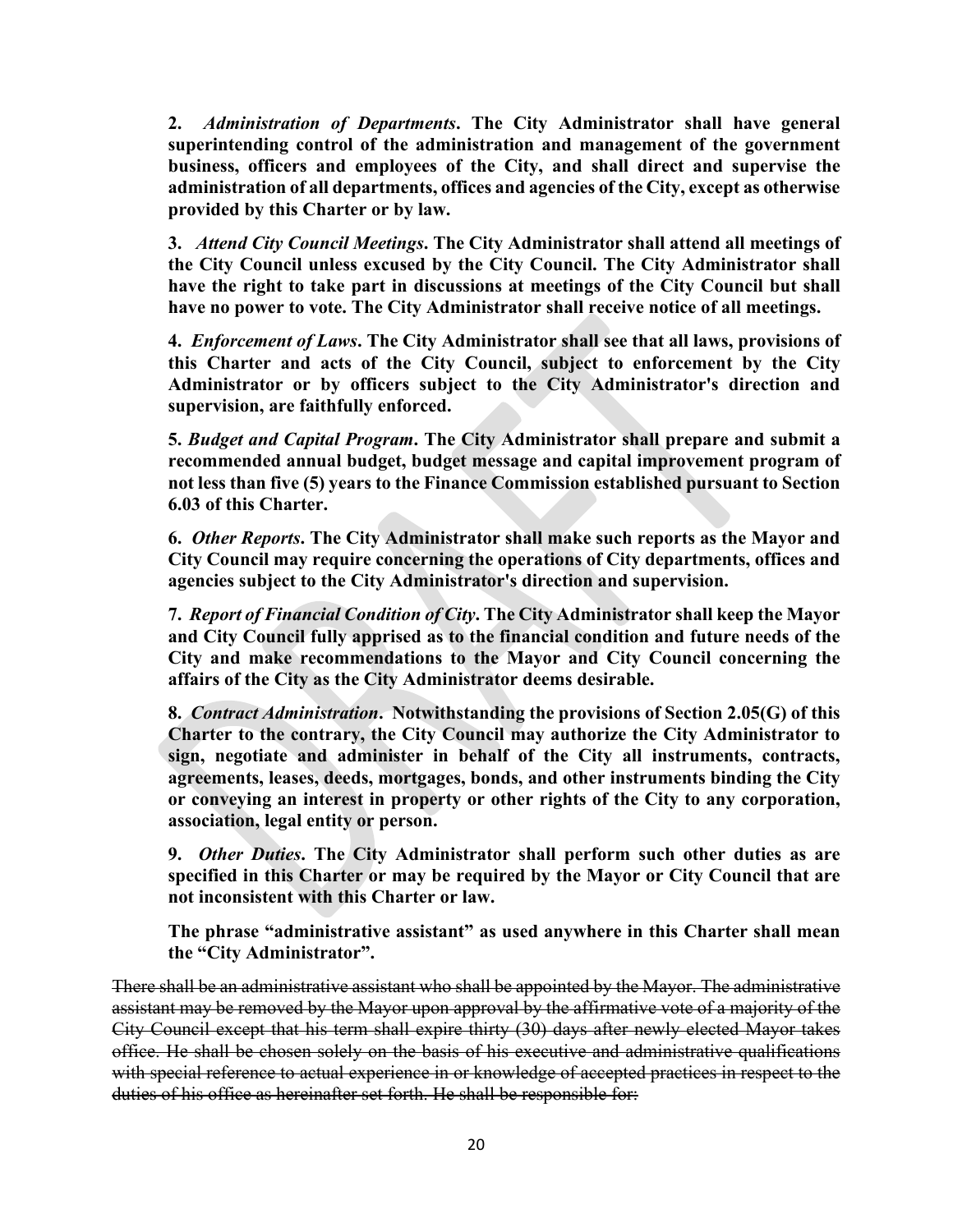1. Assisting the Mayor in the preparation of the budget and shall serve as budget officer.

- 2. The administration of an approved personnel system.
- 3. The administration of the centralized purchasing system.

4. Such other duties as the Mayor may prescribe.

He shall be directly responsible to the Mayor for the above mentioned duties and for the effective supervision and coordination of the work of the operating departments of the City. He shall receive compensation as determined by ordinance.SECTION 5.04 **Police Department and** Chief of Police.

# **A. The City shall operate and maintain a police department on a twenty-four hour per day basis so that at least one police officer will always be on duty and available to respond to any call for assistance.**

**B.** There shall be a Chief of Police appointed by the Mayor and approved by the **City** Council. He **The Chief of Police** shall be appointed on the basis of his **or her** administrative ability and his **or her** qualifications as a law enforcement officer. He **The Chief of Police** shall have a minimum of five (5) years**'** experience in law enforcement and must be a high school graduate or equivalent. He **The Police Chief** shall receive compensation as **may be established** determined by ordinance**, from time to time**.

**The Chief of Police may be removed from office by the Mayor with the Consent of the City Council, as provided by law**. Should the Mayor or Council consider the removal of the Chief of Police, such removal shall be referred to the police commission for its consideration. Such commission shall make its recommendation with regard to the removal of the Chief of Police to the Mayor and Council within twenty (20) days of referral of such matter to the commission. Upon receipt of the recommendation of the police commission, or the expiration of said twenty (20) day period without a recommendation by the commission the Mayor may, with the approval of the Council, remove the Chief of Police. The Mayor and Council shall give consideration to any recommendation of the police commission with regard to such removal but shall, in no event, be bound by any such recommendation.

# ARTICLE VI. BOARDS AND COMMISSIONS

### SECTION 6.03 **[Reserved]** Finance Commission.

A. Composition. There shall be a finance commission consisting of five (5) members who shall have been residents of the City for at least two (2) years prior to their appointment. In addition, one (1) Councilman shall serve as an ex officio member of the commission but without a vote.

B. Powers and Duties. The finance commission shall submit the following to the Mayor:

1. A budget for the ensuing fiscal year which shall provide a complete financial plan of all City funds and activities for the ensuing fiscal year as required by State law, City ordinances, this Charter and/or City finance regulations. The budget shall also show, in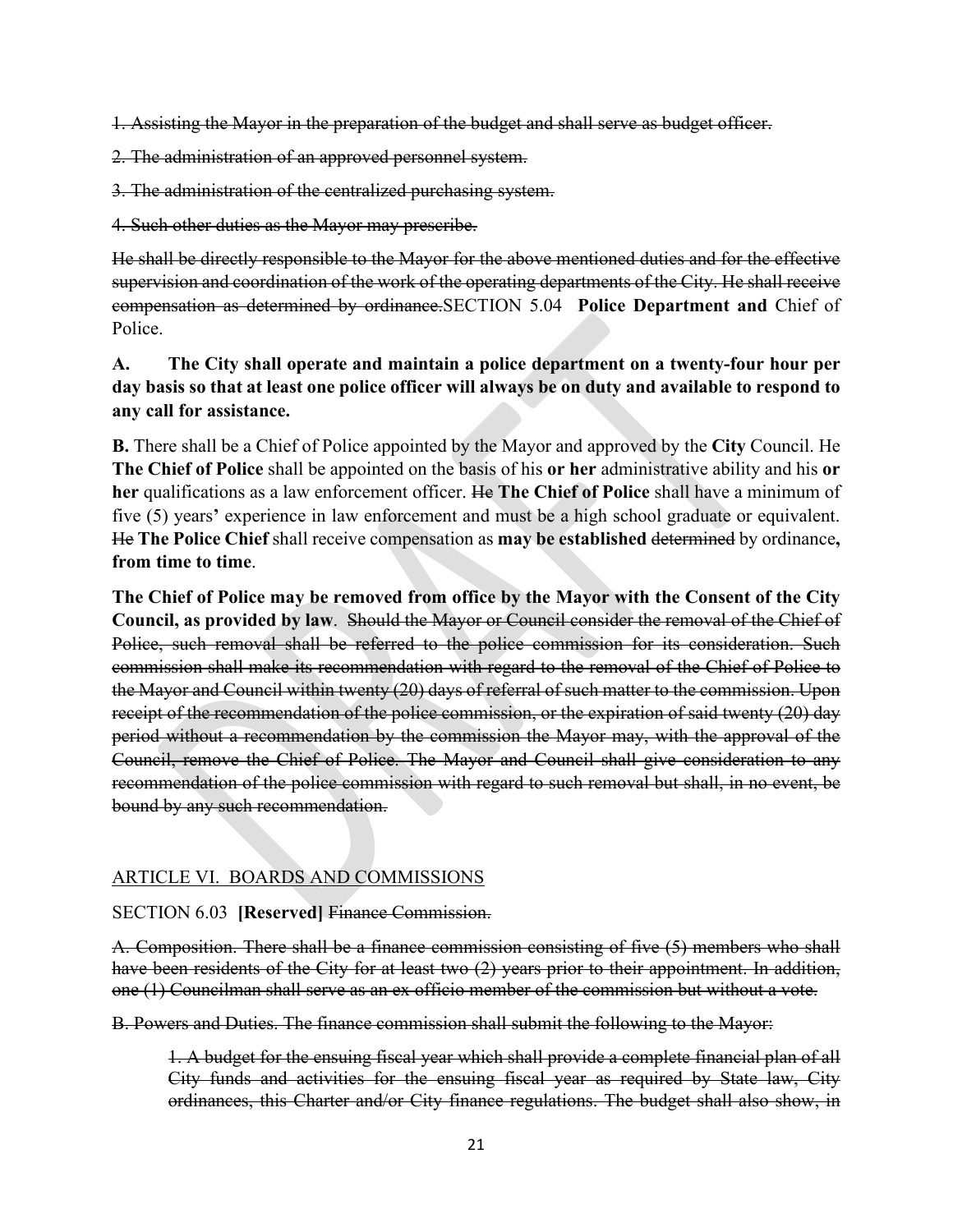detail, all estimated income indicating the proposed property tax levy and all proposed expenditures including tax service, for the ensuing fiscal year. The expenditures proposed in the budget shall not exceed the revenue of the preceding year plus any accumulated surplus at the end of such year.

2. An accompanying message which shall explain the budget in both fiscal terms and in terms of indicated work programs. It shall outline the proposed financial policies of the City for the ensuing fiscal year, describe the important features of the budget, and indicate any major changes from the current year in the financial policies, expenditures, and revenue together with the reasons for such changes.

3. A projected five (5) year capital program.

SECTION 6.04 Historical Commission

A. Composition. There shall be a historical commission **consisting of members who are residents of the City. The composition, terms, powers and duties of the historical commission shall be**  provided by ordinance. consisting of nine (9) members.

B. Powers and Duties. The historical commission shall:

1. Secure, receive, or acquire documents, letters, orders, objects, or any other material of historical importance to the City.

2. Submit to the Council recommendations for the acquisition of land, buildings, appurtenances, or objects of historical importance to the City.

3. Be responsible for safekeeping all documents, letters, orders, objects, land, buildings, appurtenances, or objects in its possession.

SECTION 6.06 **[RESERVED]** Personnel Commission.

A. Composition. There shall be a personnel commission consisting of five (5) members. In addition, one (1) Councilman shall serve as an ex officio member of the commission but without a vote. All members of the personnel commission shall be persons who believe in the application of merit principles to public employment.

B. Duties. The commission shall have such powers and duties as are assigned to it under Article VIII of this Charter and by ordinance.

SECTION 6.07 Planning Commission.

A. *Composition*. There shall be a Planning Commission consisting of thirteen **no less than nine** (13**9**) members. The members of this commission shall be residents of the City **appointed by the Mayor with the approval of the Council.** for two (2) years immediately prior to their appointment. In addition, **the Planning Commission may include a member of the City Council selected by the City Council, if the City Council chooses to have a member serve on the**  Planning Commission who shall serve andone (1) Councilman shall serve as an ex officio member of the commission but without a vote.

B. *Powers and Duties*. **The Planning Commission shall have such powers and duties as are provided by State law and City ordinances.**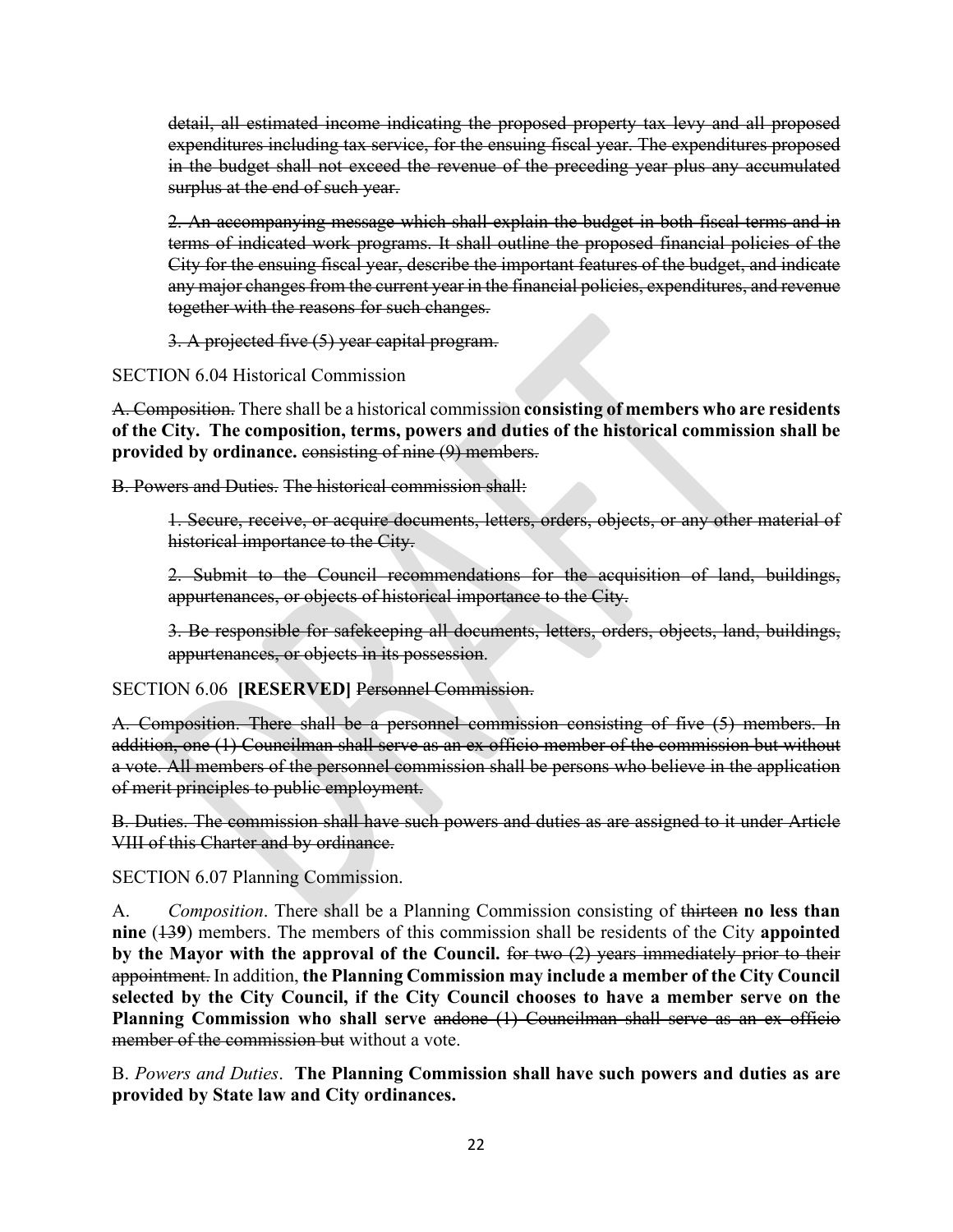1. This commission shall draw up and adopt by a majority vote of its members, a master plan showing the general location of master streets, bridges, parks, open public space, present and future public buildings, including City property, hospitals, present and future schools, churches, general location of public utilities, police stations, fire departments, general areas of residential land use and desired densities, commercial land use and light and heavy industrial land use. The master plan must be updated and reviewed every two (2) years.

2. All requests for zoning changes and special use permits must be submitted to the Planning Commission in accordance with Article IX of this Charter.

3. The chairman of the commission shall appoint separate committees for planning, zoning, subdivision development, and such other committees the commission shall deem advisable.

4. This commission shall have such other rights and duties as assigned and granted to it under Chapter 89, Missouri Revised Statutes, 1959 and other State law.

5. The commission shall have power to seek advice from school and fire district boards, utilities and other City boards, and employ technical assistance as it considers necessary within its budget limitations.

SECTION 6.08 Police Commission.

A. *Composition*. There shall be a police commission consisting of five (5) members who shall have been residents of the City for two (2) years immediately prior to their appointment. In addition, one (1) Council **Member** man shall serve as an ex officio member of the commission but without a vote.

B. *Powers and Duties*. The police commission shall **have authority to**:

1. Recommend to the Mayor the appointment or dismissal of a Chief of Police**;**.

2. Interview and hire all police department employees with the approval of the Chief of Police.

3. Hear and determine appeals from decisions of the Chief of Police.

4**2**. **Recommend to the** Upon Police Chief **of Police** recommendations, publish a manual of rules and regulations for the conduct, qualifications, and discipline of police department personnel.

5. Annually prepare and submit a budget to the Mayor and finance commission.

6**3**. Possess **Exercise** such other powers and perform **such** duties with respect to the police administration and law enforcement as the Council may provide by ordinance.

# ARTICLE VII. FINANCIAL PROCEDURES

SECTION 7.01 Director of Finance and Purchasing.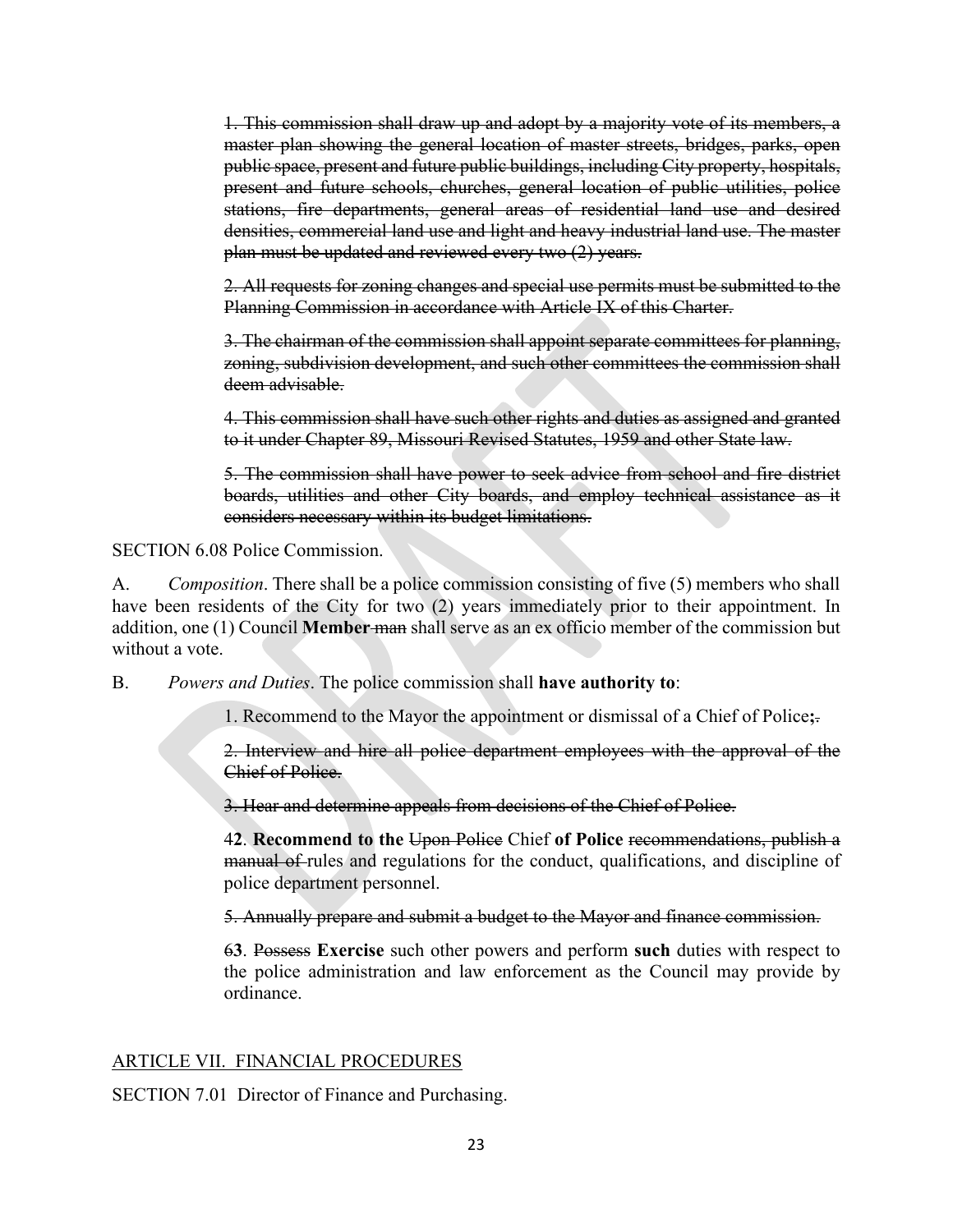The **City Administrator** administrative assistant shall act as Director of Finance and Purchasing. He **The City Administrator** shall have authority and be required to:

- 1. Maintain the books, records, and general system of accounts for the City and each of its departments and offices in accordance with accepted principles and practices of municipal accounting.
- 2. Supervise and be responsible for the disbursement of all monies of the City and exercise control over all expenditures to ensure the budget appropriations are not exceeded. To this end, he **the City Administrator** shall be required to:
	- a. Certify, before any contract, order, or other document is executed by which the City would incur financial obligation, that the expenditure is within the purpose of the appropriation and that there is a sufficient unencumbered balance in the appropriation account to pay same.
	- b. Prescribe the forms of all financial records, receipts, vouchers, bills, and claims to be used by all City departments, agencies, and offices.
	- c. Audit and approve, before payment of bills, invoices, payrolls, and other claims and issue checks for payment of all such valid claims.
	- d. Inspect and audit any accounts or records of financial transactions and require financial reports from any City department, agency or office at such intervals as he the **City Administrator** may deem appropriate.
- 3. Collect or provide for the collection of all taxes, special assessments, fees, charges, amounts, and claims due to the City from any source whatsoever and receive from each City department, agency, or office any monies collected by it.
- 4. Have custody of all funds under the control of the City and deposit or invest such funds as directed by the **City** Council.
- 5. Submit to the **City** Council through the Mayor a monthly statement of all receipts and disbursements in such detail as to describe fully and clearly the financial condition of the City.
- 6. Pursuant to rules and regulations prescribed by ordinance, supervise and be responsible for the purchase, storage, and distribution of all supplies, materials, and equipment required by any department, agency or office of the City government, and establish procedures for the inspection, inventory, control, and transfer of all supplies, materials, and equipment. He **The City Administrator** shall also be responsible for securing all contractual services required by any department, agency or office of the City government, except for contracts for public improvements.
- 7. All purchases shall be made in accordance with purchasing ordinance procedures.

# SECTION 7.03 Budget.

Upon receipt of the budget and supporting message, the **City** Council shall determine the time and place for a public hearing thereon and cause to be published a notice of such hearing, which shall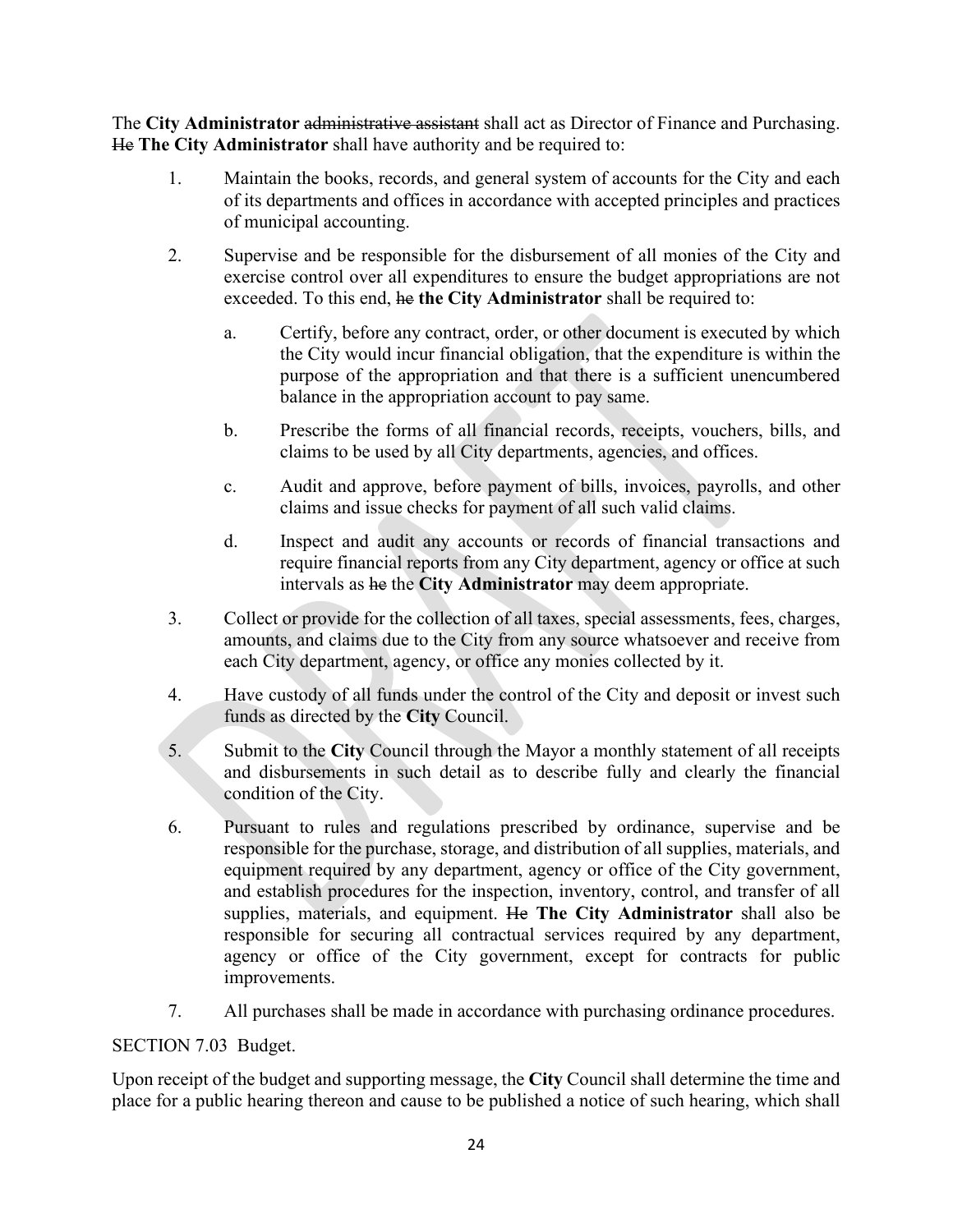be held not less than seven (7) days after publication of such notice. All interested persons shall be given an opportunity to be heard.

After the conclusion of the public hearing, the **City** Council may increase, decrease, add, or delete items in said budget, except for expenditures fixed by law, provided that the total proposed expenditures shall not exceed the total revenue of the preceding year plus any accumulated surplus at the end of such year.

The budget shall be adopted by the affirmative vote of a majority of the members of the **City** Council not later than three (3) days prior to the end of each respective fiscal year.

Should the **City** Council take no final action by this date, the budget, as submitted, shall be deemed to have been finally adopted. **for the next preceding fiscal year, so far as the same shall relate to operation and maintenance expenses, shall be deemed to be reappropriated, until such time as the budget for the current fiscal year is approved by the City Council**.

Upon final adoption, the budget shall be certified by the Mayor and filed at the City Hall. Copies of the budget shall be available for use by all officials of the City, agencies, and offices and shall be available to all citizens and interested parties.

SECTION 7.04 Appropriations and Expenditures.

Simultaneously with the final adoption of the budget, the **City** Council shall adopt an appropriations ordinance approving the expenditures provided in the budget. If such ordinance is not adopted so that it can be in effect on the first (1st) day of the fiscal year, the expenditures in the budget shall be deemed appropriated to the departments, agencies, and offices for the purpose specified in the budget.

At the beginning of each budget year, the head of each City department, agency, and office shall submit a schedule designating the proposed monthly allotment of budget appropriations provided for each department, agency and office to the Mayor. The Mayor shall review the proposed allotments and may revise or alter same from time to time. A copy of the approved allotments and any amendments thereto shall be filed with the **City Administrator** administrative assistant, who shall authorize expenditures only in accordance with such approved allotments. A transfer of an unencumbered appropriation balance from one (1) department to another may be made only upon authorization by the **City** Council. All appropriations shall lapse at the end of the budget year to the extent that they shall not have been spent or lawfully encumbered.

# **SECTION 7.05 Audit**

**An independent audit made in accordance with recognized municipal auditing procedures shall be made of all accounts of the City at least annually, and more frequently if deemed necessary by the City Council. The audit shall be made by a certified public accountant or accountants, experienced in municipal accounting and selected by the City Council. The results of the audit shall be made public in such manner as the City Council may determine.**

# SECTION VIII. PERSONNEL PROCEDURES

SECTION 8.02 Personnel Director.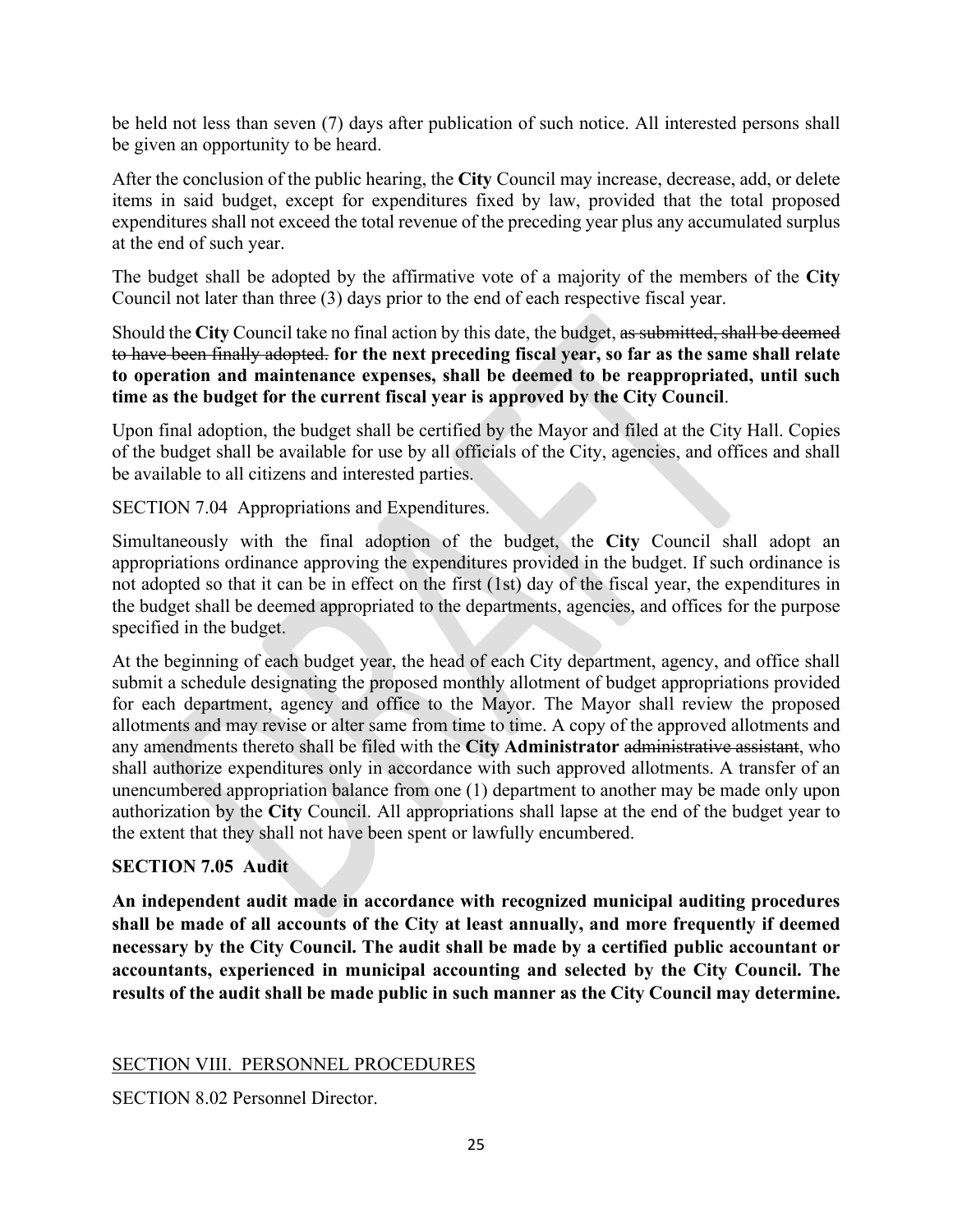The **City Administrator** administrative assistant shall serve as personnel director and shall administer the personnel system of the City.

# SECTION 8.03 **[RESERVED]** Personnel Commission.

### There shall be a personnel commission as stated in Section 6.06 of this Charter.

SECTION 8.04 Personnel Rules.

The personnel director shall prepare **and recommend to the Mayor** personnel rules which shall in no way be in conflict with other provisions set forth in this Charter. He shall refer such proposed rules to the personnel commission which shall report to the Mayor its recommendations thereon. When approved by the Mayor the rules shall be proposed to the **City** Council, and the **City** Council shall, by ordinance, adopt them with or without amendment. Such rules shall be proposed to the Council no later than November first (1st), 1967. These rules shall provide for:

- 1. Classification of all City positions, based on duties, authority and responsibility of each position, with adequate provisions for reclassification of any position whenever warranted by changed circumstances.
- 2. Methods for determining the merit and fitness of candidates for appointments or for promotions.
- 3. A pay plan for all City positions.
- 4. Attendance regulations, hours of work, and provisions for vacations and sick leave.
- 5. The policies and procedures regulating the reduction in force and removal of employees.
- 6. Policies regarding in-service training programs.
- 7. Grievance procedures, including procedures for the hearing of grievances by the personnel commission, which may render advisory opinions based on its findings to the Mayor with a copy to the aggrieved employee.
- 8. The policies and procedures governing persons holding provisional appointments.
- 9. Other practices and procedures necessary to the administration of the City personnel system.

# SECTION 8.05 Prohibitions.

No person seeking employment by the City or promotion in employment shall either directly or indirectly give, render, or pay any money, service or other thing of value to any person for or on account of or in connection with his test, appointment, proposed appointment, promotion, or proposed promotion.

No employee of the City other than elected officials shall continue in such employment after becoming a candidate for any public office.

The provisions of this Section may be enforced in any court of competent jurisdiction, and upon conviction of violating or conspiring to violate the provisions hereof, a person shall be punished by a fine of not less than one hundred dollars (\$100.00) and not more than five hundred dollars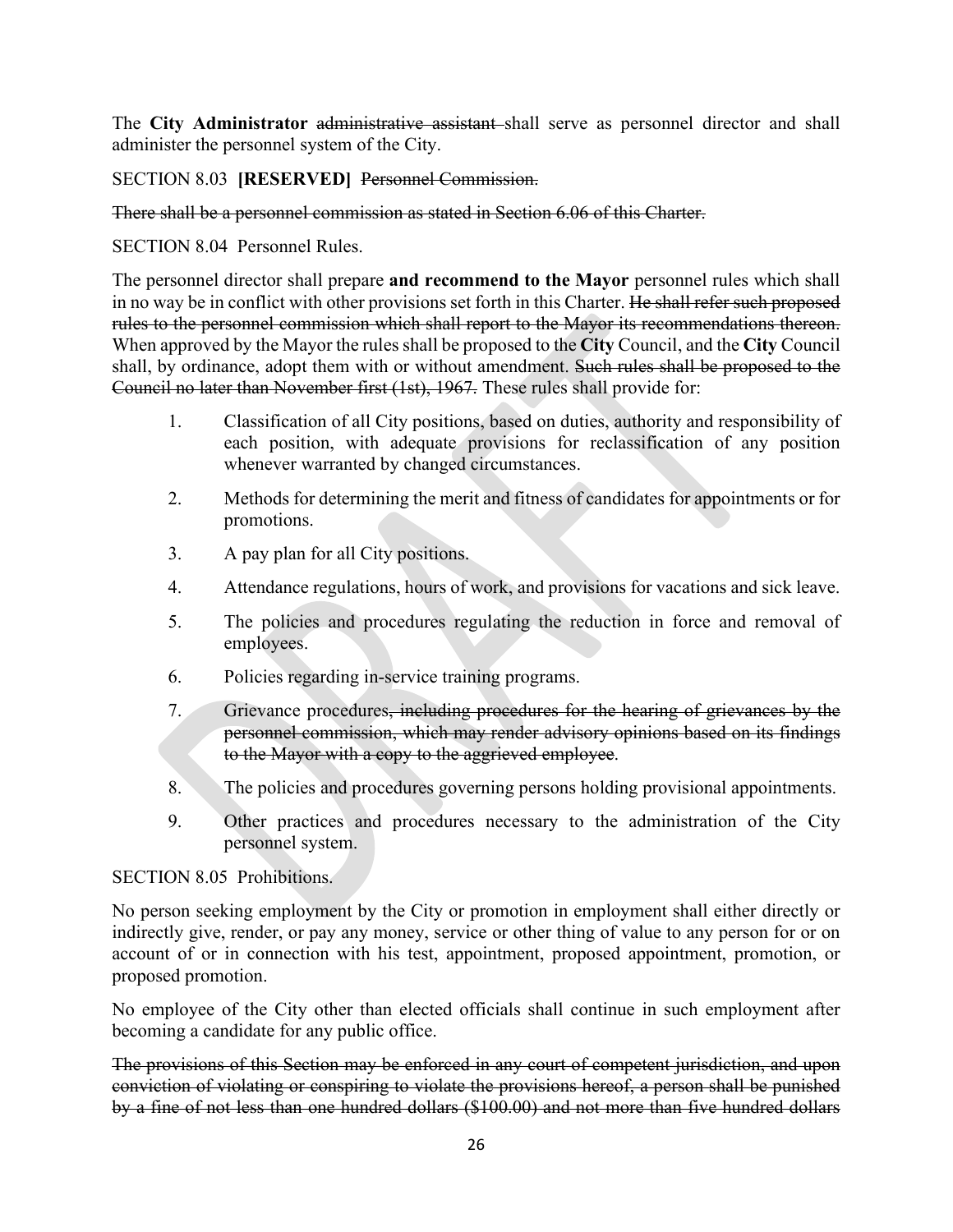(\$500.00). The conviction of a **A**ny employee of such offense **in violation of this section forfeits**  his or her employment with the Cityshall operate automatically to terminate his service. Any employee **who forfeits his or her office pursuant to this section shall not be eligible for reinstatement into City service.** so removed shall not be reinstated into City service.

# ARTICLE IX. PLANNING AND ZONING PROCEDURES

# SECTION 9.01 Change in Zoning.

Any proposition for a change in the zoning ordinance may be initiated by the Planning Commission, **City** Council, or by request of the owner of the property directly affected thereby. Any such request by a property owner shall be submitted in writing, signed by the property owner, to the City Clerk who shall file said request and forthwith refer same to the Planning Commission.

The Planning Commission shall cause the City Clerk to give **send** not less than five (5) days**'** notice to the following by certified mail, of the date, time, and place of the meeting at which it shall consider any proposition for a change in the zoning ordinance, whether initiated by the Council, the Planning Commission, or by request of the property owner:

> 1. The property owner or owners who are directly affected by the proposed change. A general change in regulations for the entire City or for a particular zoning district shall not require notice to any property owners;

2. The boards of education **governing body** of the school districts;

3. The boards of trustees **governing body** of the fire **protection** districts; and

4. All owners of property within one hundred eighty-five (185) feet of the property proposed to be rezoned, if the proposition is for a specific zoning.

All notices to property owners as herein provided for shall be directed to such property owners at their addresses as shown on the tax records for said property in the City offices, or if no such addresses are listed in the City offices, in the offices of the Department of Revenue of St. Louis County. If no address of the property owner is indicated in conjunction with the property in either the tax records of the City or the Department of Revenue of St. Louis County, no notice need be mailed to the property owner. In any event the failure of any party entitled to notice hereunder to receive same shall not be cause to invalidate any proceedings conducted under this Article.

The Planning Commission shall consider each proposition for a change in the zoning ordinance initiated by the **City** Council or request of the property owner and make its recommendations thereon to the **City** Council within eighty (80) days of the referral of said request to the Planning Commission, unless the Council or the applicant agrees to an extension of the time. The affirmative vote of the majority of all members of the Planning Commission shall be required for any favorable recommendation on any zoning change.

Any change in the zoning ordinance against the recommendations of the Planning Commission may be adopted by the **City** Council only on the affirmative vote of three-fourths (3/4) of the entire membership of the **City** Council. Any request for a change in the zoning ordinance initiated by a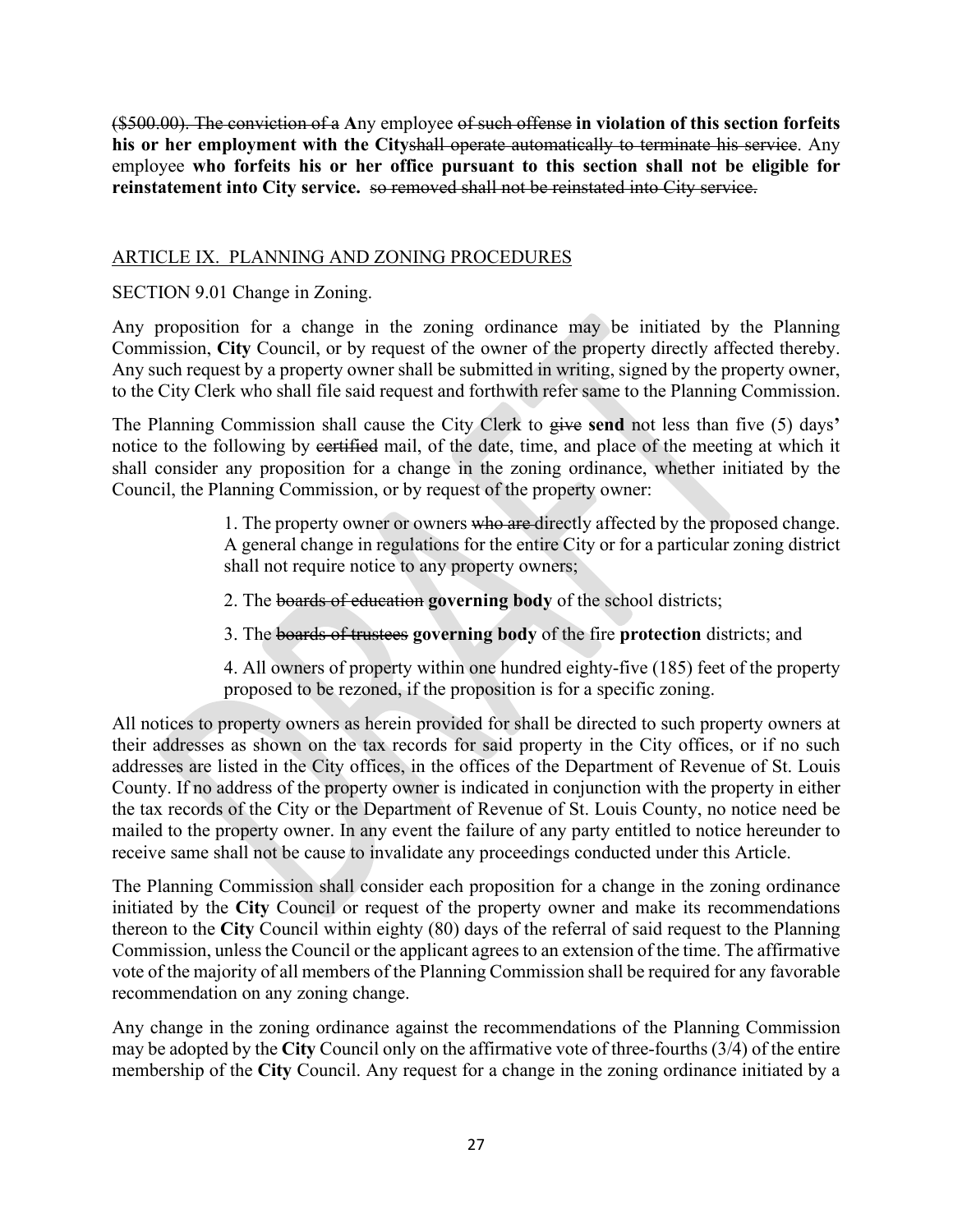property owner which has been denied by the **City** Council may not be resubmitted for a period of six (6) months from the date of such denial.

SECTION 9.02 Special Use Permits.

All applications for a special use permit or similar permit, if such permits are authorized under the zoning ordinance, shall require the same procedure and be subject to the requirements of Section 9.01 of this Article as if such applications were for a change in zoning. **For purposes of this section, the term "special use permit" shall mean an administrative zoning permission that allows a property owner to put his or her property to a use that the regulations expressly permit under conditions specified in the zoning regulations themselves.**

SECTION 9.03 Additional Powers and Duties.

The Planning Commission shall have all powers and duties granted and assigned to the Planning Commission and zoning commission under Chapter 89, Missouri Revised Statutes, **as amended**1959, and such other powers and duties granted and assigned to it by law or by ordinance.

# ARTICLE X. PUBLIC IMPROVEMENTS

SECTION 10.01 Power **Public Improvements and Special Assessments.**

**A.** *Improvements***. The procedure for making, altering, vacating or abandoning a public improvement shall be governed by general Ordinance consistent with applicable State laws.**

**B.** *Special Assessments***. The procedure for levying, collecting and enforcing the payment of special assessments for public improvements or special tax bills evidencing such assessments shall be governed by general Ordinance consistent with applicable State laws.**

The City may make such public improvements as are authorized by Section 3.06 of this Charter and by law. The power to make public improvements may be exercised within or without the City limits for the benefit of the City and its inhabitants.

SECTION 10.02 Institution of Proceedings.

All proceedings to make any public improvements except emergency work or repairs requiring prompt attention, ordinary maintenance work, work to be paid for out of the general fund of the City for which specific provision was made in the budget, or work to be paid out of the proceeds of any bond issue authorized by the vote of the people, shall be initiated by the adoption of a resolution by the Council declaring the necessity of such improvement, specifying the general character and extent thereof, the material to be used therein in the case of street improvements, the probable total cost, and method of payment thereof. If a special benefit district is to be created, the resolution shall set forth the proposed boundaries.

SECTION 10.03 Public Hearings.

Upon the adoption of such resolution, the Council shall proceed to hold a public hearing if the improvement, other than emergency work or ordinary maintenance, is to be paid for in whole or in part out of the general funds of the City and specific provision therefor was not made in the budget, or the improvement is to be paid for in whole or in part by special bills which do not fall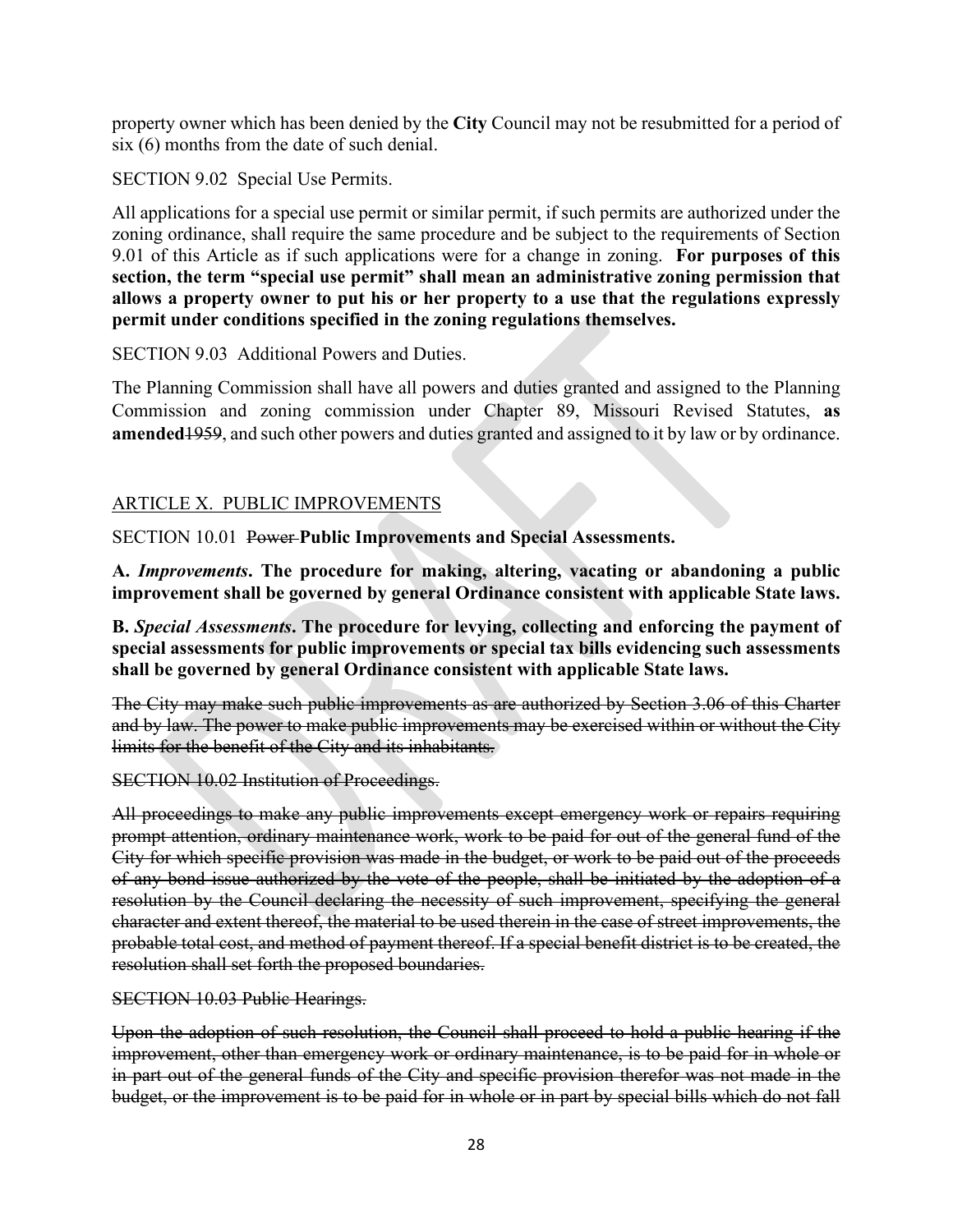within the exceptions hereinafter set out in Section 10.06. Such public hearing shall be held not less than twenty (20) nor more than forty (40) days after the adoption of the resolution.

The Council shall cause a copy of such resolution, together with notice of the date of the public hearing to be published for two (2) consecutive issues in a newspaper of general circulation in the City, the first (1st) of which shall be published at least fifteen (15) days prior to the hearing. In addition, if the costs of such public improvement are to be paid for in whole or in part by special tax bills or other evidences of assessment upon real property, the Council shall cause a copy of such resolution and notice to be mailed to the last known place of abode of the owners of all property, according to City records, against which it is proposed to assess benefits for the payment in whole or in part of the cost and expense of such work or improvement.

#### SECTION 10.04 Authorization of Improvement.

If the Council, after such public hearing, determines that it is in the public interest that such improvement or any part thereof be made, it shall by ordinance authorize such improvement, specify the method of payment therefor, and if any portion of the cost of the improvement is to be paid by special tax bills or assessments, the portion to be so paid, the boundaries of the district within which property is to be so assessed and the basis on which assessments will be made.

#### SECTION 10.05 Protests.

If at least forty percent (40%) of the resident owners of property who shall also own at least forty percent (40%) of the total front feet owned by residents of the City abutting on the proposed improvement or part thereof or included in a proposed special benefit district, and which property would be liable for the cost of the improvement, shall at least three (3) days prior to the public hearing file in writing with the City Clerk their protest against such improvement, the Council shall then authorize such improvement, only on the affirmative vote of at least three-fourths (3/4) of the members.

#### SECTION 10.06 Street Improvements.

The provisions of this Article relating to hearings and the filing of protests shall not be applicable where the cost of the improvement of any street or avenue to be paid for by special tax bills shall not exceed the amount which cities of the third (3rd) class are now or may hereafter be authorized by law to levy per front foot annually upon the property abutting upon any street or avenue to be improved. In such cases the Council shall cause a copy of the resolution declaring the necessity for the improvement of the street or avenue, together with notice of the date and time of the meeting at which the ordinance authorizing such improvement will be finally acted upon, to be mailed at least ten (10) days prior to the meeting to the last known place of abode of the owners of all property, according to the City records, against which assessments will be made.

### SECTION 10.07 Plans and Specifications.

Before the passage of any ordinance authorizing a public improvement, the Mayor shall cause the City Engineer to prepare or have prepared, plans and specifications for the proposed improvements and the said plans and specifications shall become a part of the authorizing ordinance.

#### SECTION 10.08 Bids.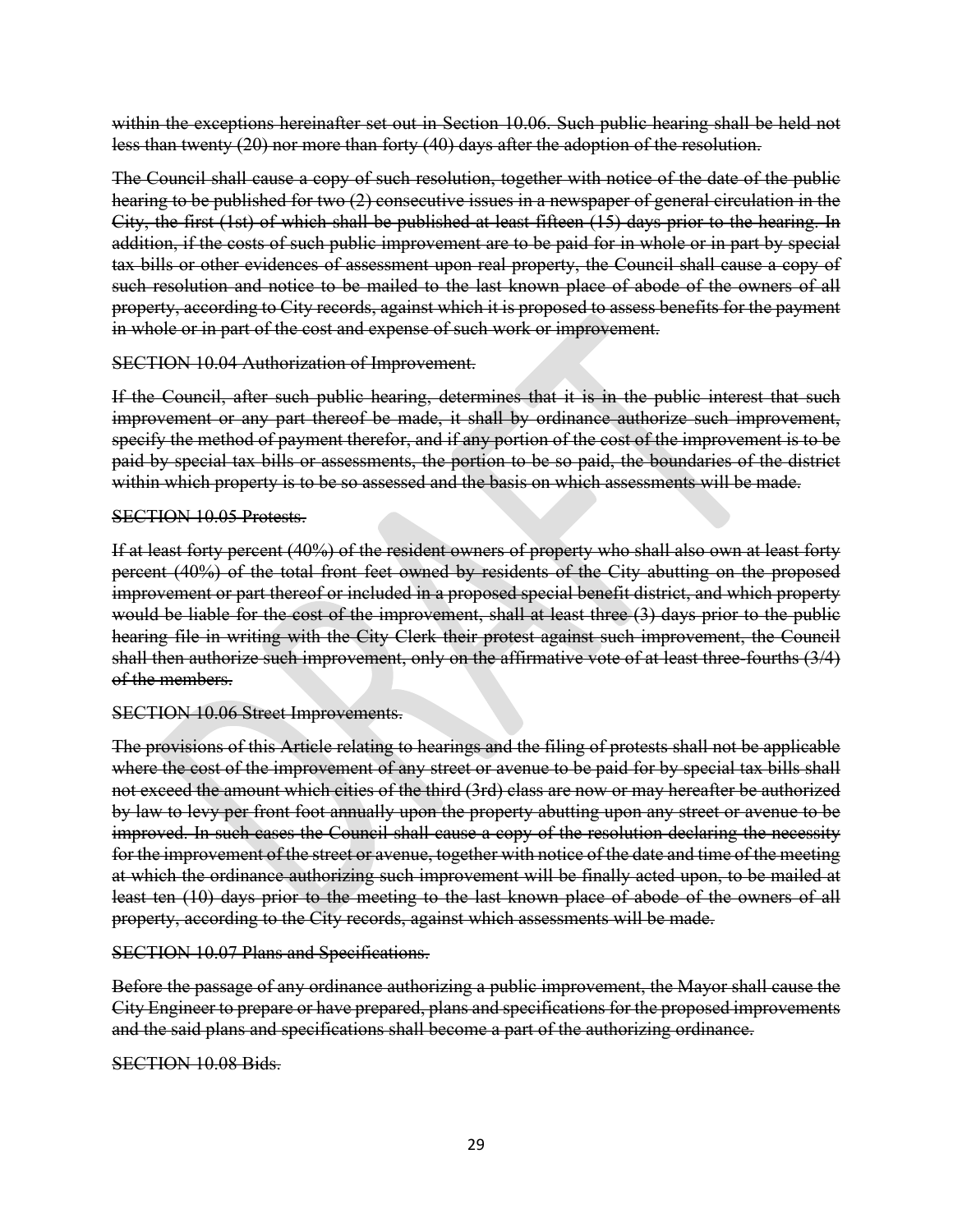When public improvement work, except emergency work or repairs requiring prompt attention, is to be done by contract, the Mayor shall advertise for bids in the manner and upon such notice as may be prescribed by ordinance. The Mayor may reject any and all bids and re-advertise the work. On receipt of the bids, the Mayor, unless he exercise the right of rejection, shall let the contract to the lowest responsible bidder and shall cause the contract to be formally executed by himself on behalf of the City and by the contractor. Such contract shall be confirmed by ordinance before it becomes binding and effective. The contractor shall be required to give bond for the faithful performance of the contract and for the payment of all labor done and materials used in the improvement.

SECTION 10.09 Method of Payment.

Public improvements may be paid for in whole or in part out of.

- 1. The general funds of the City,
- 2. The revolving public improvement fund herein authorized,
- 3. The proceeds of bonds, and

4. Special assessments on benefited property that may be evidenced by special tax bills issued to the contractor.

In case payment is to be made in whole or in part to the contractor by special tax bills, the City shall in no event be liable for the payment of such bills. Any such tax bills may be purchased by the City from the contractor out of any funds available for such purpose.

#### SECTION 10.10 Special Tax Bills.

The Council, upon the completion of any public work to be paid for by special tax bills, shall, by ordinance, direct the issuance of such bills. The tax bills so authorized shall thereupon become a lien upon the property charged therewith, which lien shall continue for six (6) years from the date of issue, unless sooner paid or unless suit be brought to collect the same within that time, in which case the lien shall continue until the final termination of the proceedings to collect.

There shall be no priority among special tax bills issued under the Charter, regardless of the date of such bills. They shall be payable to the party entitled thereto either at the office of the budget officer or at some bank or trust company in Saint Louis City or County, at the option of the party so entitled. They shall promptly be registered in the office of the budget officer and delivered to the person entitled.

Special tax bills shall be prima facie evidence of what they contain and of their own validity, and no mere informality or clerical mistake in any of the proceedings shall be a defense. Such tax bills shall mature at such times and bear such rate of interest as may be prescribed by ordinance directing the issuance thereof, and at the request of the property owner, made in writing to the budget officer, at least thirty (30) days prior to the issuance of the bills, may be made payable in annual installments, not exceeding five  $(5)$ . On default in the payment of any installment, the whole amount of the special tax bill shall at the election of the holder, become due and payable. All special tax bills authorized in this Article shall be assignable.

SECTION 10.11 Property Subject to Special Assessment.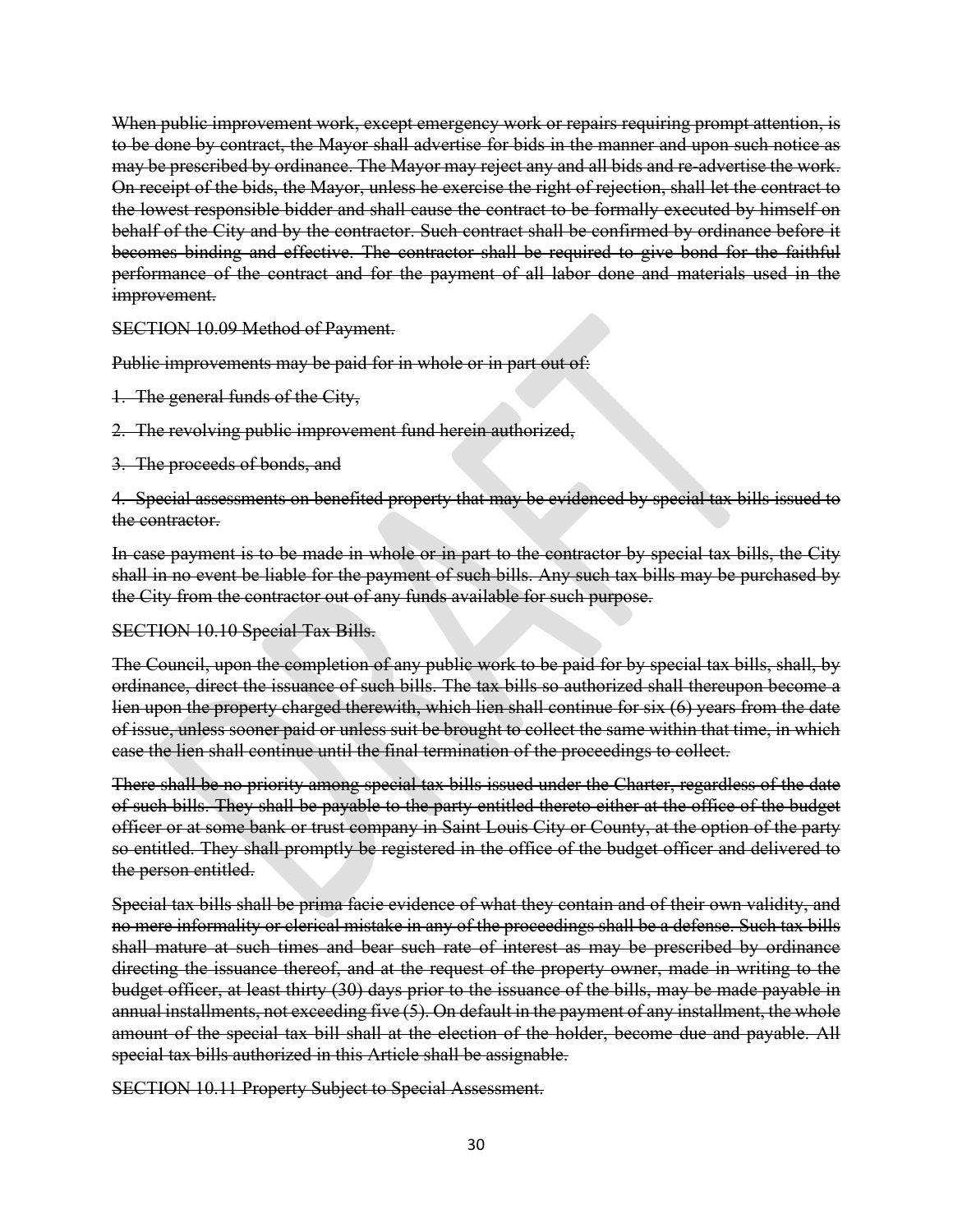All property, whether publicly or privately owned, within the boundaries of any benefit district established by the Council, shall be liable for special assessments made or special tax bills issued against the property. Should any property deemed benefited by any public improvement be exempt from assessment by virtue of any provision of law, the proportionate share of the cost of the improvement which would have been assessed against such property, shall be paid out of City funds.

### SECTION 10.12 Reassessments.

If any such special tax bill or special assessment fails to be valid in whole or in part, or if for any cause, mistake, or inadvertence the amount assessed shall not be sufficient to pay the cost of such improvements, the Council shall have authority to cause such assessment to be reassessed.

SECTION 10.13 Apportionment of Costs.

When any public improvements to be paid for in whole or in part by special assessment are completed, the Mayor shall cause to be computed the entire cost and expense thereof, including any cost or expense incurred by the City. The Council shall levy and assess such cost and expense, or the part to be paid by special assessment as a special tax in accordance with the requirements of this Article.

SECTION 10.14 Additional Provisions.

The Council may make further provisions by general ordinance, not inconsistent herewith, for special assessments, the issuance of special tax bills, the manner and basis of assessment, the collection thereof, and all matters incidental thereto.

SECTION 10.15 Revolving Public Improvement Fund.

There is hereby created a fund to be known as the "Revolving Public Improvement Fund." Such fund may be established and maintained from the following sources:

1. Appropriation from the general revenue funds.

2. Proceeds from bond issues as provided in this Charter.

3. Collection of special tax bills or special assessments, and any interest thereon levied or issued for public improvements previously paid for out of said revolving improvement fund.

4. The proceeds from the sale of special tax bills.

5. Any other source permitted by law or by ordinance.

Whenever the Council shall authorize the cost of any public improvements or purchase of tax bills issued for any public improvement to be paid out of the revolving public improvement fund, any special assessment and the interest thereon that may be levied and collected on account of such improvement, or the proceeds from the collection of any such tax bills and interest shall be credited to and paid into said fund.

# ARTICLE XI. NOMINATIONS AND ELECTIONS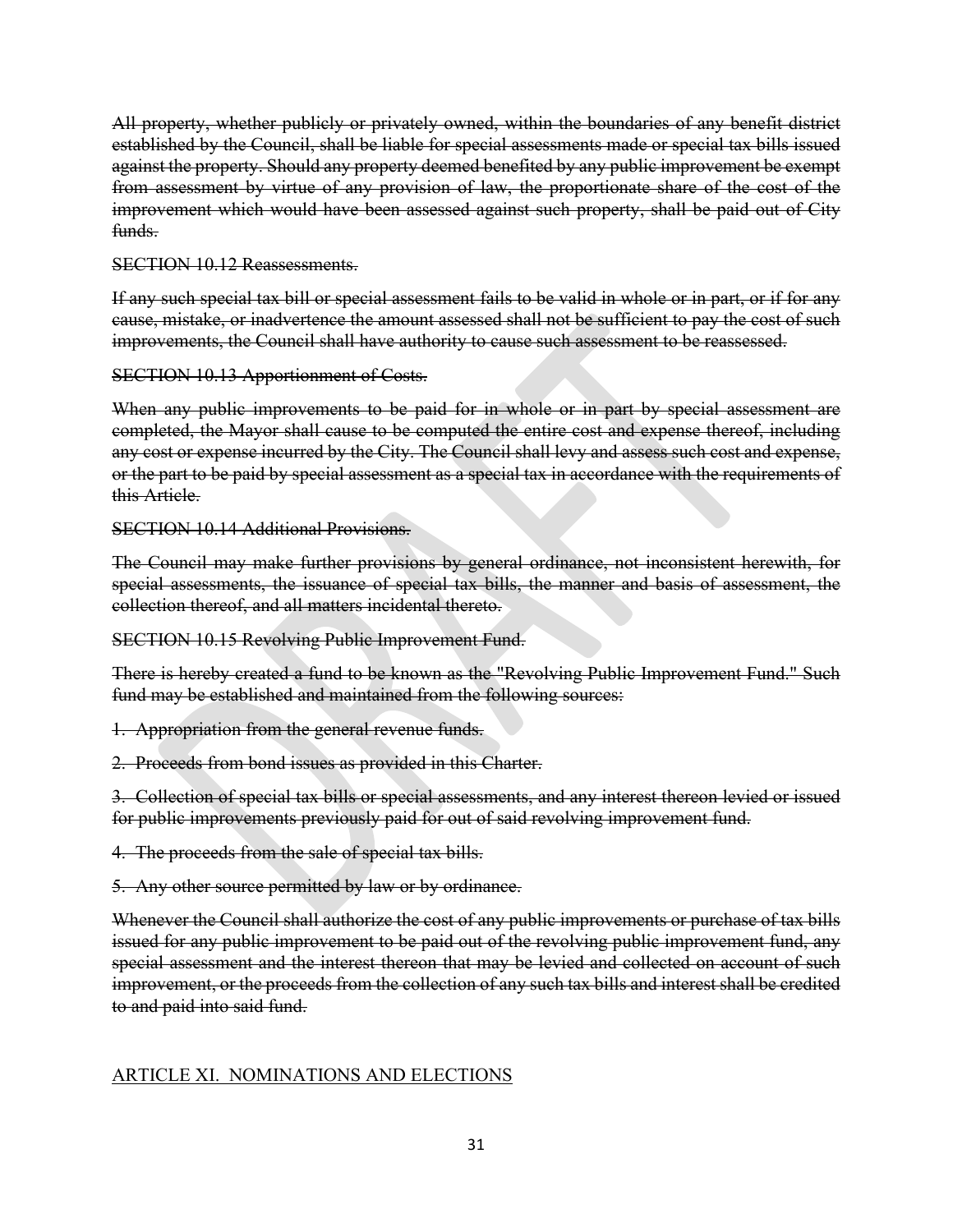#### SECTION 11.01 Time of Elections.

A regular election for the choice of elective municipal officials shall be held annually in **on the first Tuesday after the first Monday in** April, or on  $\theta$ -such date as may be established by State Statute or by ordinance. The Council may by resolution, call, set the time of, and provide for holding special elections.

#### SECTION 11.04 Nominations.

Nominations of candidates for all elective officials shall be by petition. No voter shall sign more than one (1) nominating petition for each office to be filled, and if a voter signs more than one (1) nominating petition, his signature shall be void except as to the first (1st) filed of the petitions signed by him **or her**. Petitions for Councilman **Member** shall be signed by not less than fifty (50) registered voters who are entitled to vote for the candidate nominated. Petitions for all other elective officials shall be signed by not less than one hundred (100) registered voters of the City.

Said petitions shall be submitted on forms provided by the City Clerk and shall contain the name and address of the nominee, in form in which the name is to appear on the ballot, the office for which he is being nominated, the certification that the signer is a registered voter, together with a statement of acceptance of the nomination by the nominee. Upon receipt of said petitions, the City Clerk will enter the date and time of day received and verify the fact that there is no duplication of signatures before forwarding to the board of election commissioners.

Nominating petitions shall be filed with the City Clerk at the City Hall during regular business hours not earlier than the fourth (4th) Monday before the last day by which the City Clerk must notify the Board of Election Commissioners concerning such election nor later than the day before the last day which the City Clerk must make such notification. The City Clerk shall notify a candidate of any insufficiency in a nominating petition within twenty-four (24) hours after the City Clerk may receive notice from the Board of Election Commissioners whether or not the nominating petition is sufficient. Within the regular filing time for filing petitions, new or supplemental petitions may be filed for the same candidate.

The petition for each candidate nominated shall be preserved by the City Clerk until the expiration of the term of office for which he has been nominated**, or as may otherwise be required by law**.

### SECTION 11.05 Ballots.

A. *Names on Ballots*. The names of all candidates nominated for municipal office shall appear as designated on the petition for candidacy, except those who have withdrawn, died, or become ineligible. They shall be printed on the official ballots without party designation or symbol by the board of election commissioners. If two (2) or more candidates have the same surname or surnames so similar as to be likely to cause confusion their residence addresses shall be printed with their names on the ballot.

B. *Rotation*. The names of the candidates shall be arranged in the order of the time and date of filing, as specified and printed by the board of election commissioners. The Council may request the board of election commissioners to rotate the names of the candidates by placing the names on the ballot in alphabetical order of their surnames for the first (1st) fifty (50) ballots. The second (2nd) fifty (50) ballots shall appear in the same order except that the first (1st) name of the candidate on the top of the first (1st) fifty (50) ballots shall appear last. In each succeeding group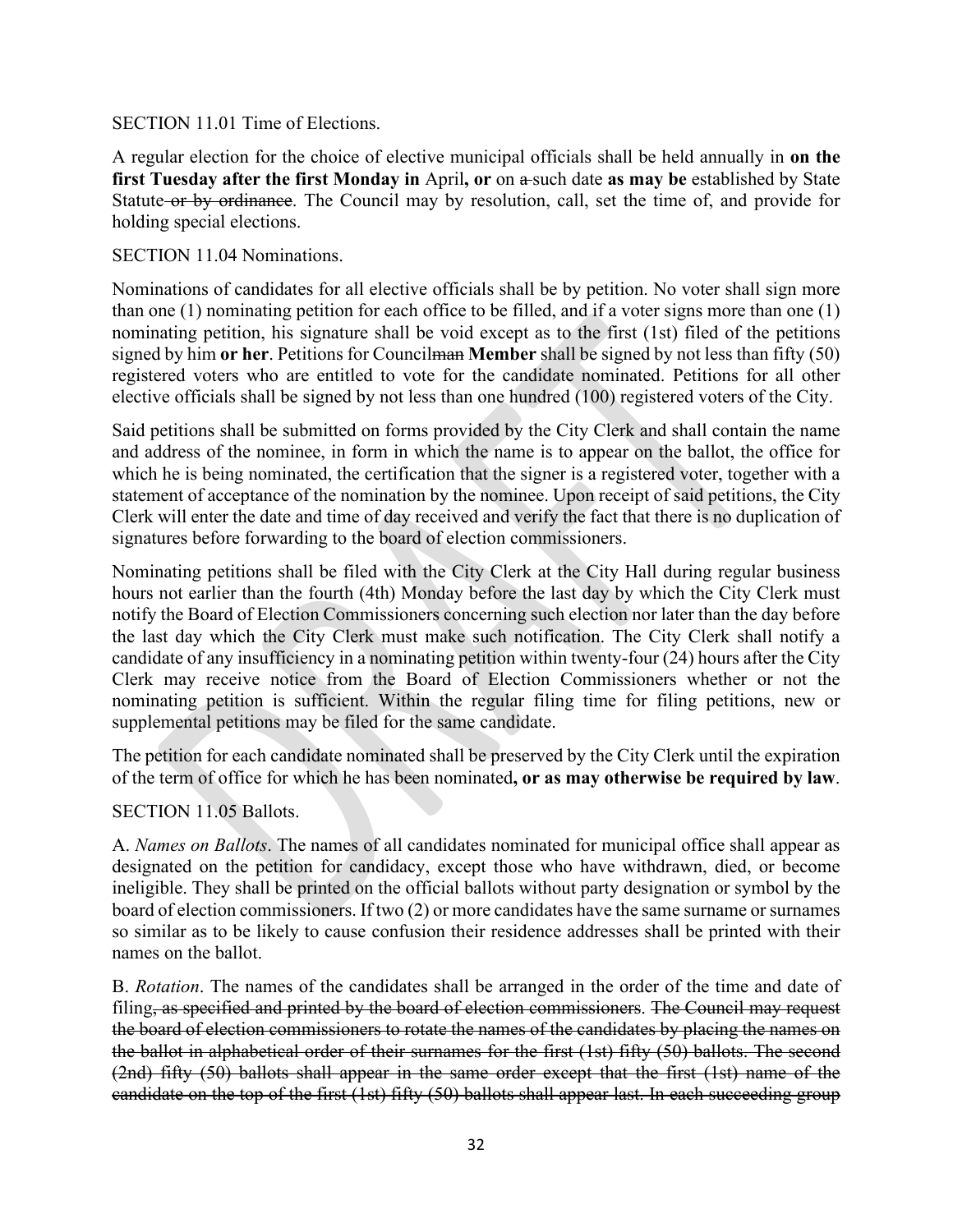of fifty (50) ballots the names shall appear in the same order immediately preceding, except that the first (1st) name of the candidate on the top of the preceding fifty (50) ballots shall appear last.

If voting machines are used, the names of candidates shall, insofar as possible, be rotated on the different machines to accomplish the same purpose as that accomplished by the rotation of names on printed ballots.

SECTION 11.06 Watchers and Challengers.

A regular nominated candidate may upon written application to the board of election commissioners at least five (5) days before the election, appoint two (2) persons to represent him **or her** as watchers and challengers as permitted by the board of election commissioners at each polling place where the voters may cast their ballots for him **or her**. A person so appointed shall have all the rights and privileges prescribed for watchers and challengers by or under the general election laws of the State of Missouri. The watchers and challengers may exercise their rights throughout the voting and until the ballots have been counted.

SECTION 11.07 Determination of Election Results.

A. Majority. The candidate receiving the highest number of votes for each office shall be declared elected, as per the results forwarded to the City Clerk by the board of election commissioners.

B. Tie Vote. If two (2) or more candidates receive an equal number of votes **and a higher number of votes than any other candidate for the same office** for the same office, another **special**  election between the candidates so tied shall be held **at the next available election as provided by State law** within thirty (30) days after the original election.

\**Note*: I would note for your consideration the language of Section 115.517(4), RSMo., which states, in pertinent part, as follows: "if the candidates who received an equal number of votes in such election agree to the procedure prescribed in this subsection, the officer with whom such candidates filed their declarations of candidacy may, after notification of the time and place of such drawing given to each such candidate at least five days before such drawing, determine the winner of such election by lot. Any candidate who received an equal number of votes may decline to have his name put into such drawing."

SECTION 11.08 Ballots, Petitions, Charter Amendments.

A petition, ballot or Charter amendment to be voted on by the City shall be presented for voting by ballot title. The ballot title of a measure may differ from its legal title and shall be a clear, concise statement describing the substance of the measure without argument or prejudice. Below the ballot title shall appear the following question: "Shall the above described (petition, ordinance, amendment) be adopted?" Immediately below such question shall appear, in the following order, the words "yes" and "no," and to the left of each square in which by making a cross (x) the voter may cast his vote. Said ballots shall be prepared and the election conducted according to the regulations of the board of election commissioners.

SECTION 11.09 Special Elections.

The City Clerk shall receive all requests or orders for a special election and shall submit same to the board of election commissioners. The City Clerk shall also contact the board of election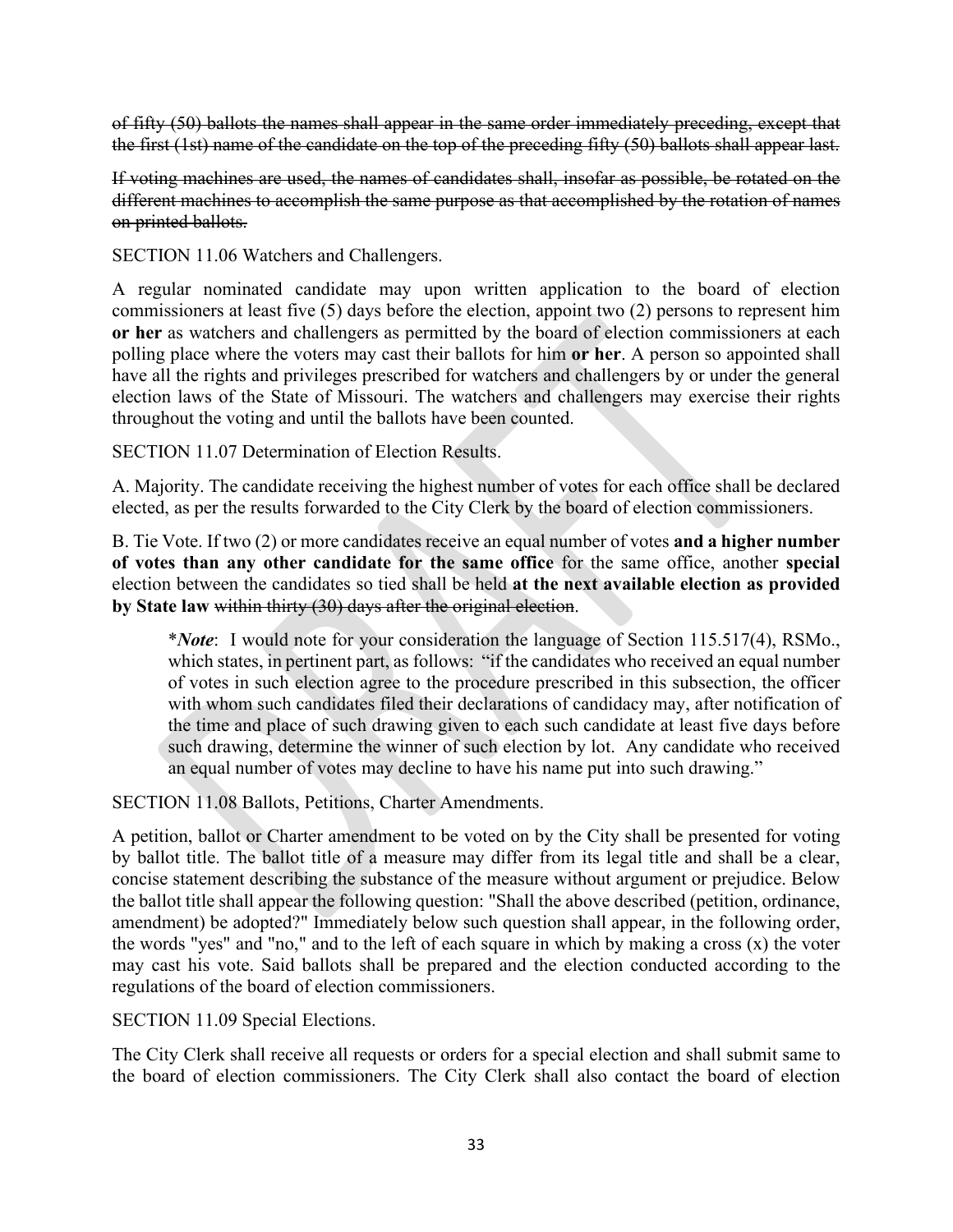commissioners to the end that, if at all possible, any special election may be held in conjunction with other special elections in the same district so as to share cost of same.

SECTION 11.10 Availability of List of Qualified Voters **[RESERVED]**.

If for any purpose relating to a general City or special election or to candidates or issues involved in such elections, any organization, group or person requests a list of qualified voters of the City, the department, office, or agency which has custody of that list shall either permit the organization, group or person to copy the voters' names and addresses from the list or furnish a copy of same provided by the board of election commissioners.

SECTION 11.11 Council Wards, Adjustment of Wards.

A. *Number of Wards*. There shall be four (4) City Council wards.

B. *Districting Commission*. The Council shall appoint five (5) persons, at least one (1) from each City Council ward, and each a qualified voter as determined from the registration for the last statewide general election, who shall comprise the districting commission. The voters chosen shall not be employed by the City in any other capacity.

C. *Report, Specifications*. By the first (1st) day of December, 1981, and **no less frequently than**  every ten (10) years thereafter, or every five (5) years thereafter should the Federal census be taken every five (5) years, the districting commission shall file with the City Clerk a report containing a recommended plan for adjustment, if necessary, of the Council ward boundaries so that each ward is in compliance with the following specifications.

1. Each ward shall be contiguous and compact and shall contain as nearly as practicable the same number of residents, determined from the most recent Federal decennial census or other most recent census, and in no event shall the number of residents in any ward vary by more than two percent (2%) from the number of residents in any other ward.

2. The report shall include a map and a written description of the wards recommended and shall include a report of the number of residents in each such ward. Such report shall be drafted as a proposed ordinance. Once filed with the City Clerk, the report shall be treated as a proposed ordinance. In the event of any discrepancy, the written description of ward boundaries shall govern over the map showing such boundaries.

D. *Procedure*. The procedure for the Council's consideration of the report shall be the same as for other ordinances.

E. *Failure to Enact Ordinance*. The Council shall adopt the ordinance at least ninety (90) days before the next regular City election. If the Council fails to do so by such date, the matter shall be referred to the circuit court of St. Louis County.

F. *Effect of Enactment*. The new Council wards and boundaries, as of the date of enactment, shall supersede previous Council wards and boundaries for all the purposes of the next regular City election, including nominations. The new wards and boundaries shall supersede previous wards and boundaries for all other purposes as of the date on which all Councilmen elected at that regular City election take office, except that nothing herein contained shall be construed as terminating the office of any Council **Member** man until his regular term of office has expired.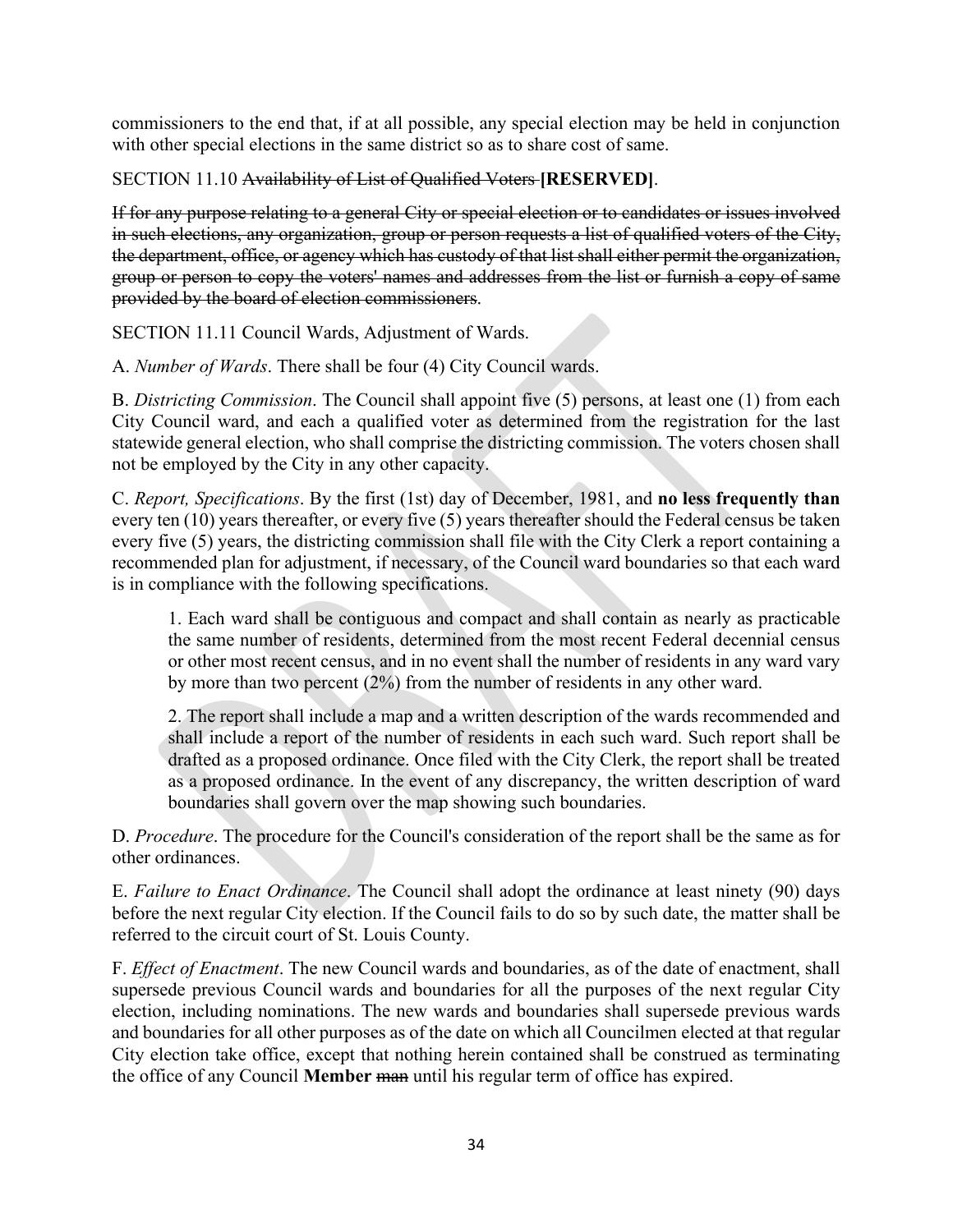# ARTICLE XII. INITIATIVE, REFERENDUM & RECALL

# SECTION 12.03 Recall.

Any officer elected by popular vote may be removed **for cause** by the electors qualified to vote for his **or her** successor, such power to be known as the recall. A petition requesting the removal of an incumbent shall be signed by voters of the City equal in number to twenty percent (20%) of the registered voters qualified to vote for the office in question as shown by the registration records at the time of the last regular municipal election.

SECTION 12.05 Filing and Certification of Petitions.

Within ten (10) days after a petition is filed, the City Clerk shall determine whether each paper of the petition has a proper statement of the circulator and whether the petition is signed by fewer persons than the number certified, the signatures shall be accepted unless void on other grounds. After completing his **or her** examination of the petition, the City Clerk shall certify the result thereof to the Council at its next regular meeting. If **he** the **City Clerk** shall certify that the petition is insufficient, **he the City Clerk** shall set forth in **his the City Clerk's** certificate the particulars in which it is defective, and **he the City Clerk** shall at once mail a copy of the certificate to the person filing the petition.

SECTION 12.07 Effect of Initiative Petition.

When an initiative petition has been certified to the Council as sufficient by the City Clerk, the Council shall proceed at once to consider the proposed ordinance. If the ordinance proposed by the initiative has not been finally adopted within thirty (30) days after certification**,** the Council shall **submit the proposed ordinance to the qualified voters of the City at the next available election as prescribed by law. call a special election to be held within ninety (90) days thereafter, unless a general election is to be held within such period. At such special or general municipal election, such proposed ordinance shall be submitted without alteration to the vote of the voters of the City. The enacting clause of such proposed ordinance shall be: Be it ordained by the people of Bridgeton, Missouri. The Initiative question shall be submitted to the voters in substantially the following form:**

# **"SHALL THE CITY OF BRIDGETON, MISSOURI, ADOPT AN**

SECTION 12.08 Effect of a Referendum Petition.

When a referendum petition has been certified to the Council as sufficient by the City Clerk, the ordinance specified in the petition shall be suspended unless and until approved by the voters as hereinafter provided. The Council shall proceed at once to reconsider the referred ordinance. If the ordinance specified in any referendum petition shall not be finally repealed within thirty (30) days after such certification, the Council shall call **submit the repeal of the ordinance to the qualified voters of the City at the next available election as prescribed by law. a special election to be held within ninety (90) days thereafter, unless a general election is to be held within such period.** At such **special or general municipal** election, **such ordinance shall be submitted without alteration to the vote of the voters of the City upon the question: Shall the ordinance specified in the referendum petition be approved? the Referendum question shall be submitted to the voters in substantially the following form:**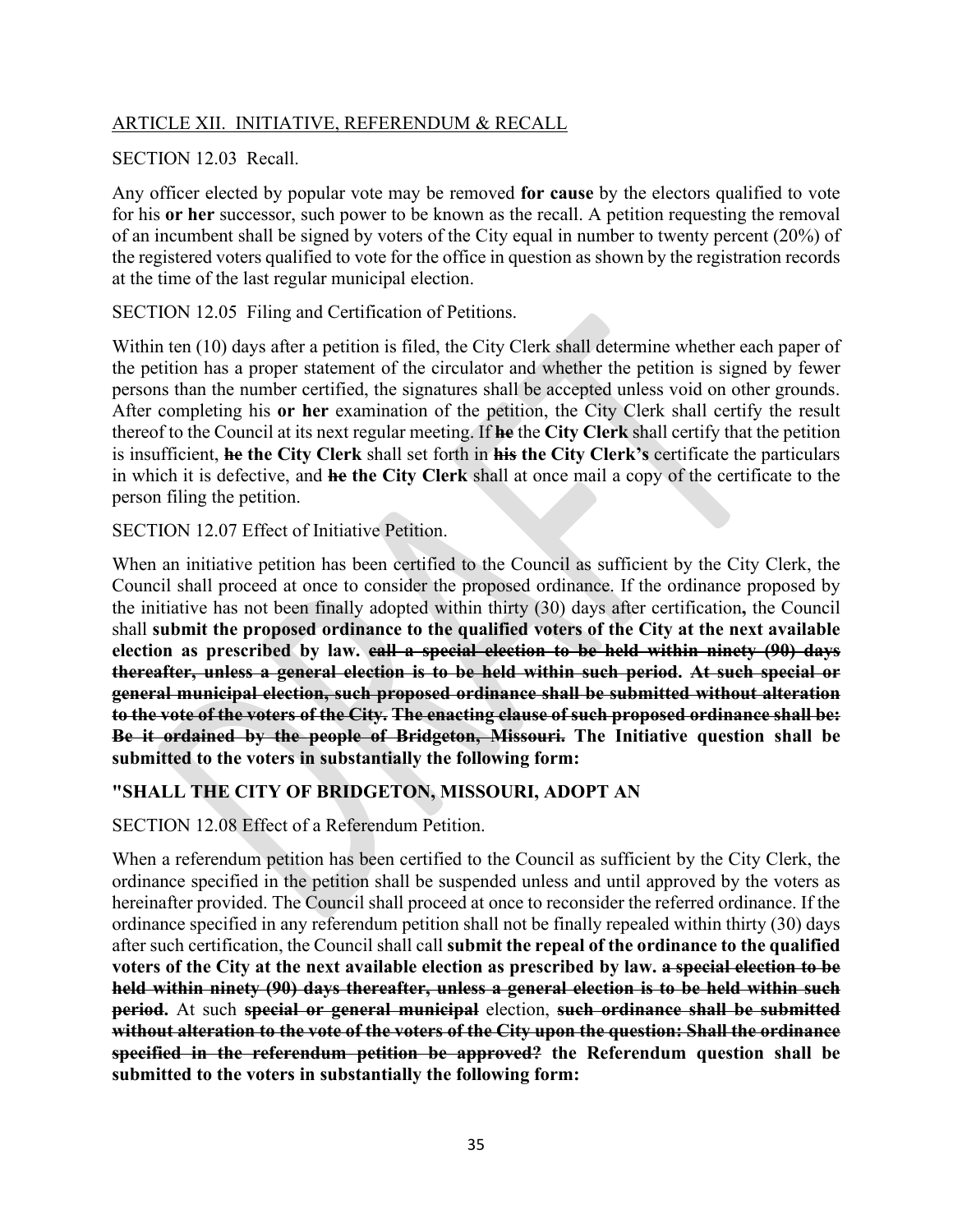### **"SHALL ORDINANCE (\_\_\_\_\_\_\_\_\_\_\_\_\_\_\_\_\_\_), (insert Ordinance number and subject matter) BE REPEALED?"**

**YES \_\_\_\_\_ NO \_\_\_\_\_**

SECTION 12.11 Recall Election.

When a recall petition has been certified to the Council as sufficient by the City Clerk, the Council shall**, set a date for holding the election** not less than thirty (30) days nor more than forty-five (45) days thereafter**, set a date for holding the election at the next available election as prescribed by law**. If such office becomes vacant prior to the election such election shall be cancelled, and the vacancy shall be filled as provided in previous Sections of the Charter.

#### ARTICLE XIII. GENERAL PROVISIONS

SECTION 13.11 Personal Interest.

No **Any** officer**,** employee or member**s** of a board or commission of the City **shall have financial who has substantial financial** interest**,** direct or indirect**,** in any contract with the City**,** or be **financially interested, directly or indirectly, in** the sale to the City of any land, materials, supplies, equipment or services **shall make known that interest in writing to the City and shall refrain from voting upon or otherwise participating in his or her capacity as a City officer or employee in the making of such sale or purchase or in the making or performance of such contract**. **Any City officer or employee who willfully conceals such a substantial financial interest or willfully violates the requirements of this Section shall be guilty of malfeasance in office or employment and shall forfeit his or her office or employment. Violation of this Section with the knowledge express or implied of the person or corporation contracting with or making a sale to the City shall render the contract or sale voidable by the City. Any violation of this Section shall render the contract voidable by the City and the person violating this Section shall forfeit his office or employment and be subject to such additional penalties as may be provided by ordinance.**

**No officer, employee or member of a board or commission of the City shall engage in any business or transaction or shall have a financial or other personal interest, direct or indirect, which is incompatible with the proper discharge of his official duties in the public interest or would tend to impair proper discharge of his official duties in the public interest or would tend to impair his independence of judgment or action in the performance of his official duties.**

**Any officer, employee or member of a board or commission who has a financial or other private interest in the City legislation shall disclose on the records of the Council the nature and extent of such interest.**

SECTION 13.12 Political Solicitation.

No officer, employee or member of a board or commission shall, directly or indirectly, solicit, **accept or** receive **or be in any manner concerned in soliciting, obtaining or receiving** any **financial** monetary contribution or **individual** service **assistance, financial or otherwise**, for any political purpose whatsoever from any **classified appointive** officer or employee of the City. No **classified** employee of the City shall participate in the political campaign of any candidate for City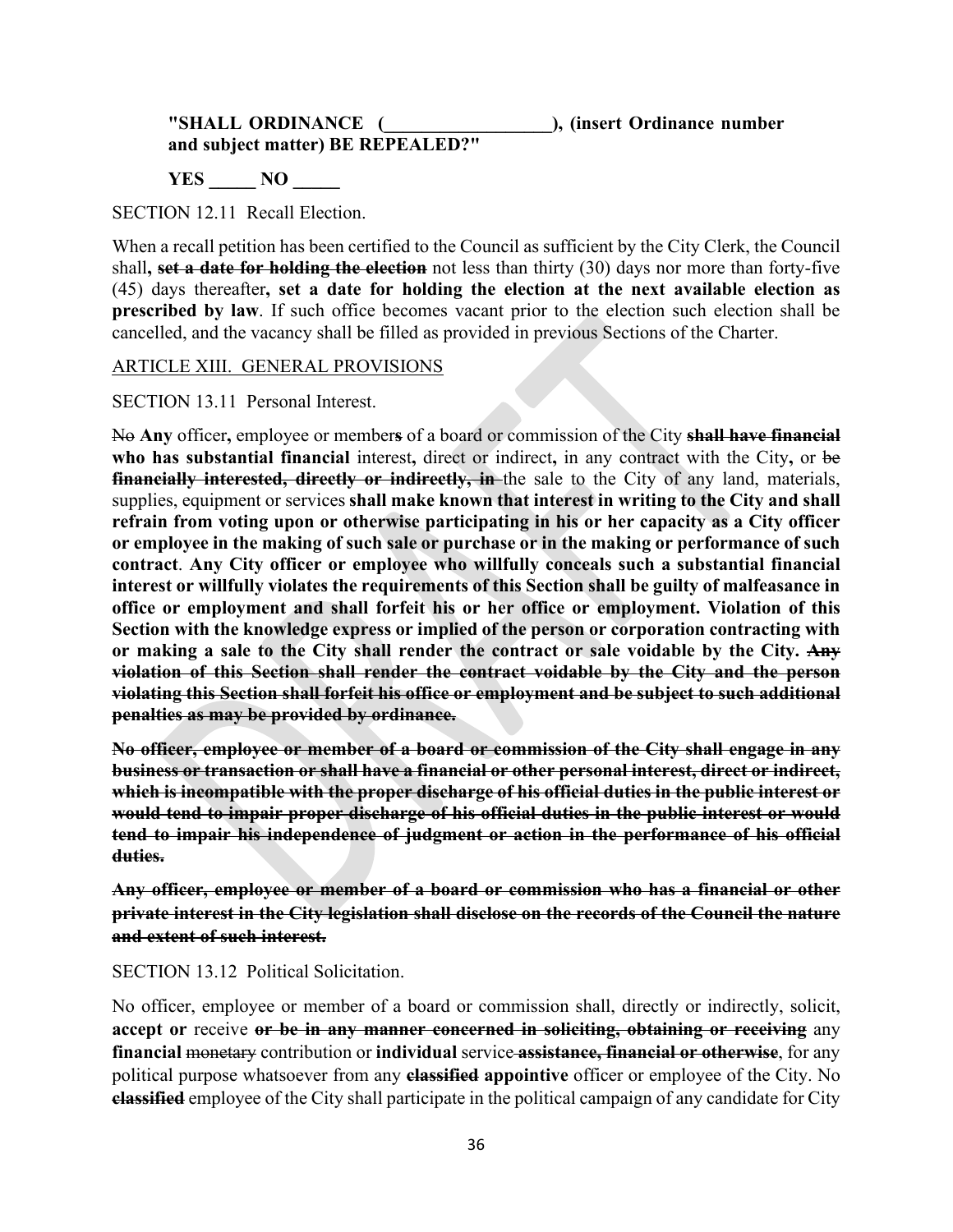office. **All officers and employees of the City may exercise their rights as private citizens to express opinions and, if registered qualified voters in the City, to vote in any City election.**

SECTION 13.17 Masculine Pronoun.

**Throughout this Charter, all personal pronouns, whether used in the masculine, feminine or neuter gender, shall include all other genders, and the singular shall include the plural and vice versa. the general use of the masculine pronoun is understood to apply to either sex.**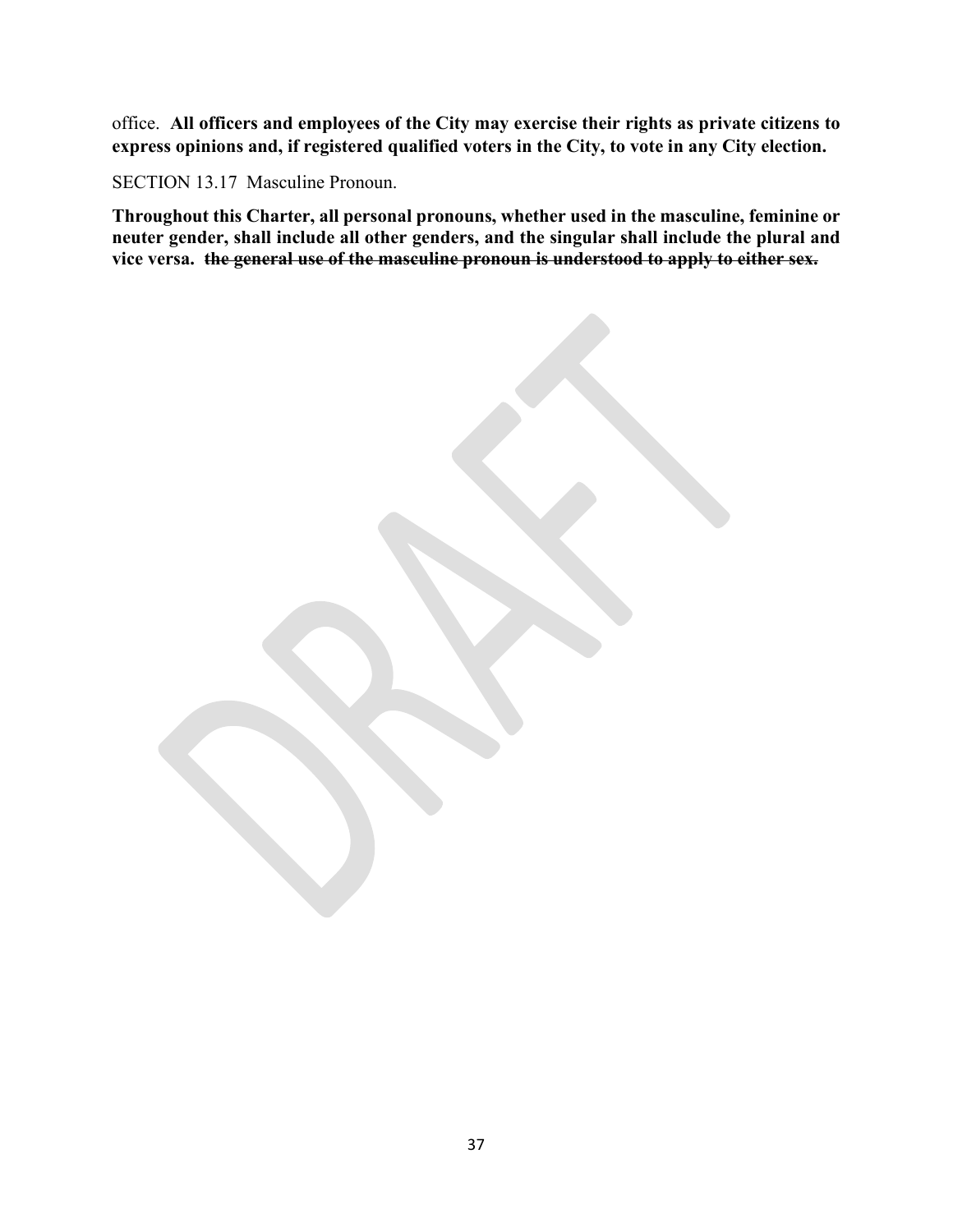# **IV. CLEAN DRAFT OF AMENDMENTS TO CHARTER**

# ARTICLE I. POWERS OF THE CITY

### SECTION 1.02. Form of Government

The municipal government provided by this Charter shall be of the type generally known as a Mayor-City Administrator-Council government. All powers of the City shall be vested in the Mayor and City Council subject only to the limitations imposed by the Constitution of the State of Missouri and this Charter, except as hereinafter otherwise specified.

# ARTICLE II. MAYOR

# SECTION 2.02. Election, Term

The Mayor shall be elected by the qualified voters of the City of Bridgeton. At the first (1st) election under this Charter the candidate receiving the greatest number of votes for Mayor shall serve until the regular municipal election in the year 1971, and until his successor has been duly elected and qualified. Thereafter, the candidate receiving the greatest number of votes for Mayor at the regular municipal election in 1971, and each four (4) years thereafter, shall serve for a term of four (4) years and until his successor has been duly elected and qualified. There shall be no prohibition against a Mayor serving successive terms in office; provided that no person shall be elected to serve more than sixteen (16) consecutive years as Mayor. In applying this Section, service as Mayor resulting from an election prior to April 4, 2023, or service of less than four (4) years by a person elected or appointed after April 4, 2023, to complete the term of another person, shall not be counted. Any person that serves sixteen (16) consecutive years as Mayor shall, thereafter, qualify to serve as Mayor after having remained out of the office of Mayor for one four (4) year term.

### SECTION 2.04 Vacancy.

B. *Forfeiture of Office*. The Mayor shall forfeit his or her or her office if he or she or she lacks at any one (1) time during his or her term of office any qualification for the office prescribed by this Charter or by law, violates any express prohibition of this Charter, or is convicted of a crime involving moral turpitude. The Mayor, upon being charged with conduct constituting grounds for forfeiture of office shall be entitled to a hearing before the City Council sitting as a board of impeachment. The City Council may pass ordinances regulating the manner of impeachments and removals. The Mayor, upon being charged with conduct constituting grounds for forfeiture of office shall be entitled to a hearing before the City Council sitting as a board of impeachment. The City Council may pass ordinances regulating the manner of impeachments and removals.

### SECTION 2.05 Powers and Duties.

…

D. The Mayor shall appoint, subject to the approval of the City Council, a City Administrator, City Clerk, Chief of Police, City Attorney, such other officers as are designated in this Charter or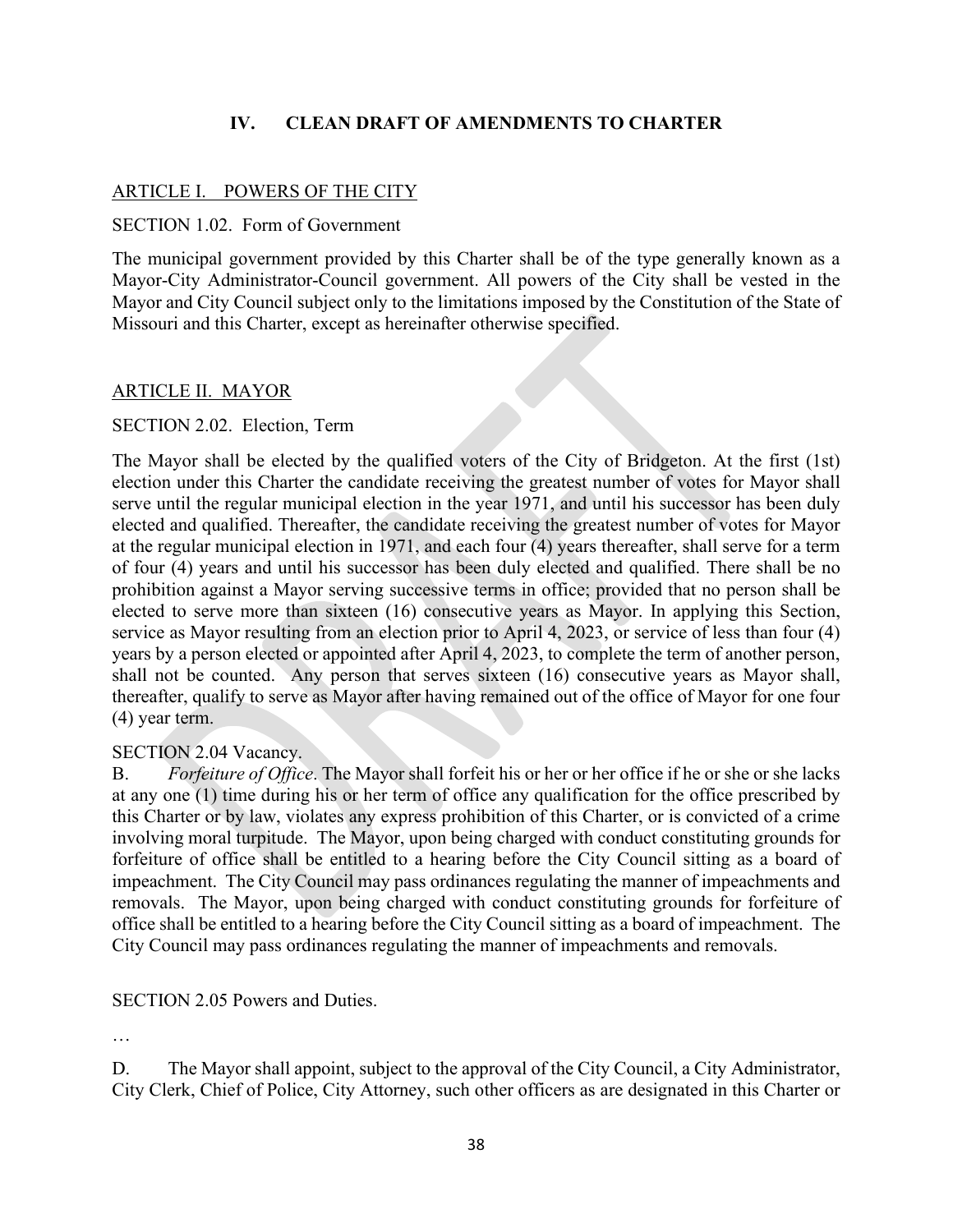by law to be appointed by the Mayor, and members of all boards and commissions whose appointments are not otherwise provided for in this Charter. If any appointment made by the Mayor is rejected by the City Council, the Mayor may make a temporary appointment of a person with the required qualifications to serve until an appointee named by him or her to such office is approved by the Council. In all such cases, however, within sixty (60) days after the rejection of such permanent nominee the Mayor shall submit to the Council the name of some person, other than such rejected nominee, for permanent appointment to such office, board, or commission.

…

F. RESERVED.

…

# ARTICLE III. CITY COUNCIL

# SECTION 3.01. Composition, Term, Election.

The City Council shall consist of eight (8) members, two (2) elected from each ward, by the qualified voters thereof. Each member of the City Council shall be elected for a term of two (2) years and shall serve until his successor shall be elected, except as otherwise provided herein.

At each election after April 4, 2023, members of the City Council elected by the qualified voters of the City shall hold office for the term of three (3) years, and until their successors are elected and qualified. Any person elected to serve as a member of the City Council shall be eligible for reelection.

# SECTION 3.02. Qualifications.

B. A Council Member must be at least twenty-one (21) years of age, a qualified voter in the City of Bridgeton, a resident of the City for two (2) years immediately prior to his or her election, and a resident, at the time he or she files and during the time he or she serves, of the ward from which he or she is elected. Members of the City Council shall hold no other remunerative position in the City government during his or her term.

# SECTION 3.04 Vacancies.

B. *Forfeiture of Office*. A member of City Council shall forfeit his or her office should he or she lack at any time during his or her term of office any qualification for the office prescribed by this Charter or by law. The Council shall be the judge of the qualifications of its members and for that purpose shall have power to subpoena witnesses, administer oaths, and require the production of evidence. A member charged with conduct constituting grounds for forfeiture of office shall be entitled to a hearing before the City Council sitting as a board of impeachment. The City Council may pass ordinances regulating the manner of impeachments and removals.

C. *Filling Vacancies*. A vacancy in the Council shall be filled by a majority vote of its remaining members. The successor shall serve until the next regular municipal election. The City Council may adopt procedures to fill vacancies consistent with this section.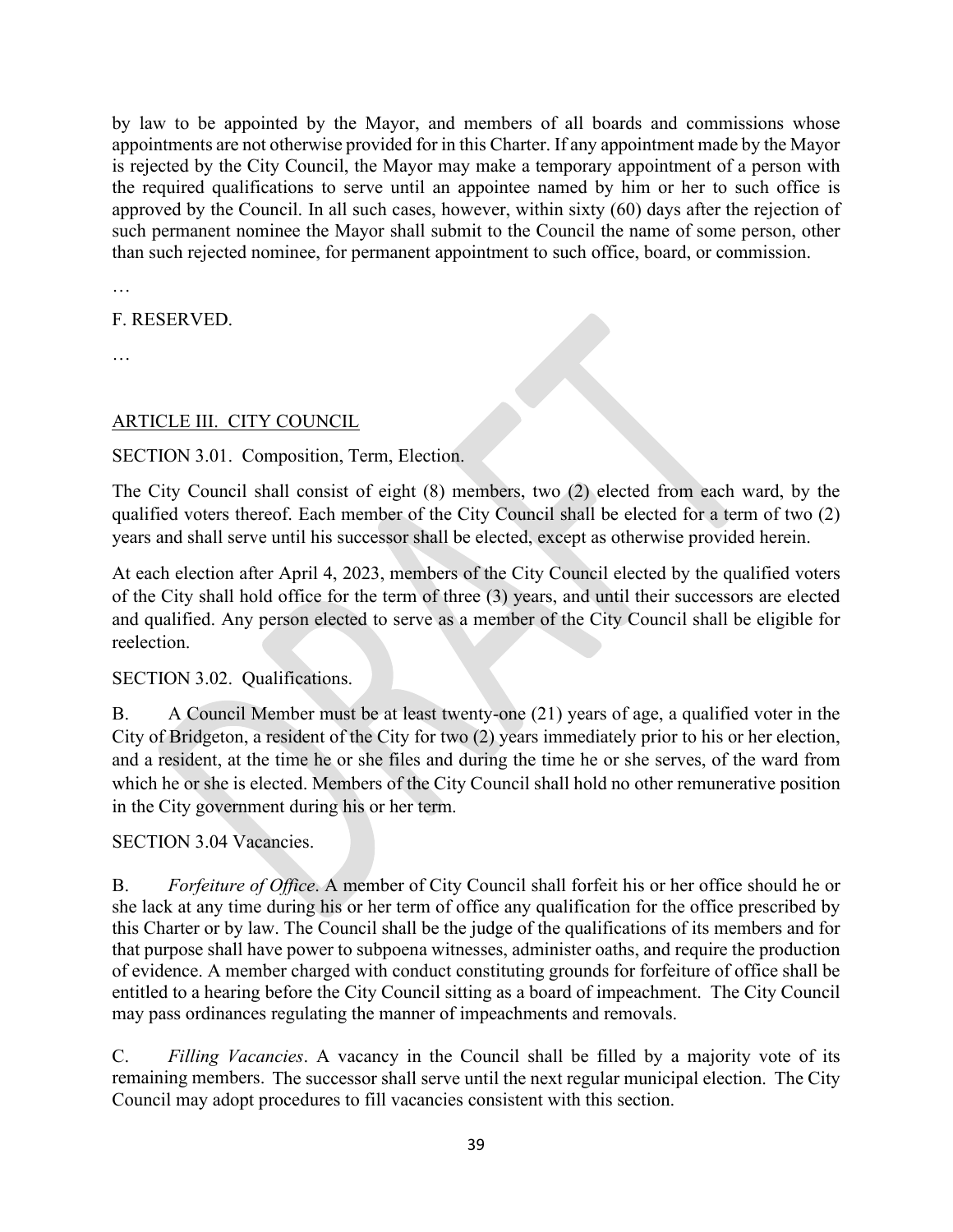SECTION 3.06. Where Power Vested.

Except as otherwise provided in this Charter, all powers of the City shall be vested in the City Council. The City Council shall provide for the exercise of these powers and for the performance of all duties and obligations imposed on the City by law. The City Council may to the fullest extent permitted by law delegate any of the powers vested herein to any board, commission, or officer of the City as it may deem appropriate, advantageous, or necessary for the proper and efficient undertaking of the public business.

# ARTICLE IV. MUNICIPAL COURT

SECTION 4.01 Jurisdiction.

The City Council may provide by ordinance for the selection of a municipal judge consistent with the provisions of this Article IV who shall have original jurisdiction to hear and determine all violations against the ordinances of the City as provided by law.

SECTION 4.03 [RESERVED]

SECTION 4.02 Municipal Judge.

A. *Qualifications*. No person shall serve as a municipal judge unless the person is licensed to practice law in the State of Missouri and is qualified to serve as a municipal judge pursuant to the law.

B. *Appointment, Term*. The municipal judge shall be appointed by the Mayor with the approval of a majority of the members of the City Council. Any person appointed municipal judge on or after April 4, 2023 shall serve a term of two (2) years, and until his or her successor is appointed and qualified. There shall be no prohibition against the municipal court judge serving successive terms.

C. *Compensation*. The municipal court judge shall receive such compensation as may be established by ordinance, from time to time. Any change in compensation shall not become effective during the current term of office of the then municipal court judge.

D. *Filling Vacancy*. If a vacancy shall occur in the office of municipal judge, the Mayor, with the approval of a majority of the City Council, shall immediately appoint a qualified person as municipal judge to fill the unexpired term.

E. *Absence of Judge*. If the municipal judge be absent, sick or disqualified from acting, a special municipal judge may be designated as provided by law.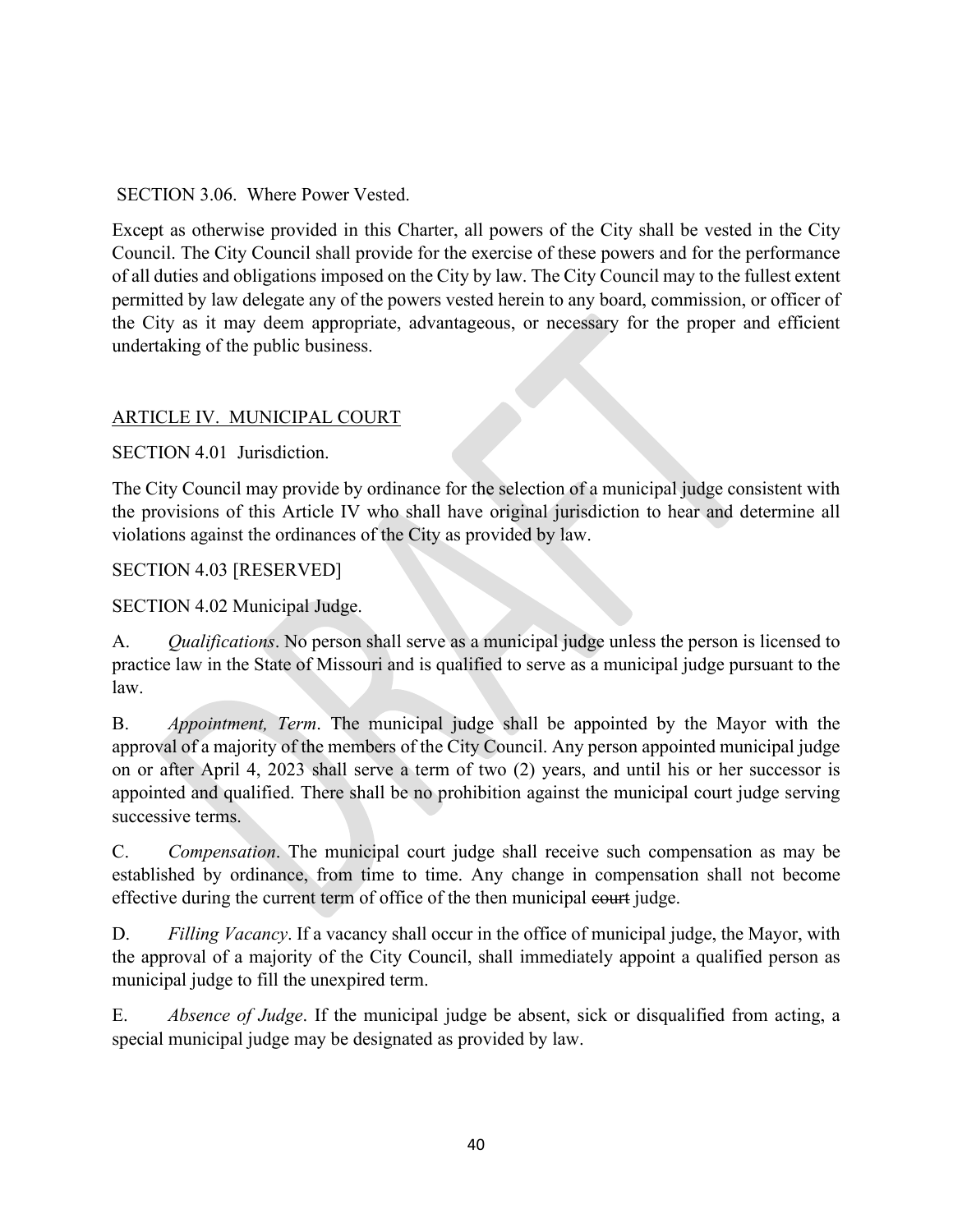# SECTION 4.04. [RESERVED].

# ARTICLE V. ADMINISTRATIVE POSITIONS

### **SECTION 5.01 City Administrator.**

A. *Qualifications*. The City Administrator shall be selected solely on the basis of executive and administrative qualifications with special reference to his or her actual experience and knowledge of accepted practice in respect to the duties of the office, and such further qualifications that may be required by Ordinance, or by this Charter.

B. *Compensation*. The City Administrator shall receive such compensation as the City Council shall fix from time to time.

C. *Removal*. The City Administrator may be removed by executive order of the Mayor after receiving the consent of a majority of the entire City Council, or by a two-thirds (2/3rd) vote of the entire City Council on its own initiative.

D. *Powers and Duties*. The City Administrator shall be the chief administrative officer of the City, and subject to the direction and supervision of the Mayor. The City Administrator shall be responsible for the administration of all City affairs placed in his or her charge by or under this Charter. In order to carry out these duties, the City Administrator shall have the following powers and duties:

1. *Appointment and Removal of City Employees*. Except as otherwise provided for in this Charter, the City Administrator may employ and, when the City Administrator deems it necessary for the good of the City, suspend or remove any City employees, consistent with the requirements of Article VIII of this Charter. The City Administrator may authorize any employee who is subject to the City Administrator's direction and supervision to exercise these powers with respect to subordinates in that employee's department, office or agency.

2. *Administration of Departments*. The City Administrator shall have general superintending control of the administration and management of the government business, officers and employees of the City, and shall direct and supervise the administration of all departments, offices and agencies of the City, except as otherwise provided by this Charter or by law.

3. *Attend City Council Meetings*. The City Administrator shall attend all meetings of the City Council unless excused by the City Council. The City Administrator shall have the right to take part in discussions at meetings of the City Council but shall have no power to vote. The City Administrator shall receive notice of all meetings.

4. *Enforcement of Laws*. The City Administrator shall see that all laws, provisions of this Charter and acts of the City Council, subject to enforcement by the City Administrator or by officers subject to the City Administrator's direction and supervision, are faithfully enforced.

5. *Budget and Capital Program*. The City Administrator shall prepare and submit a recommended annual budget, budget message and capital improvement program of not less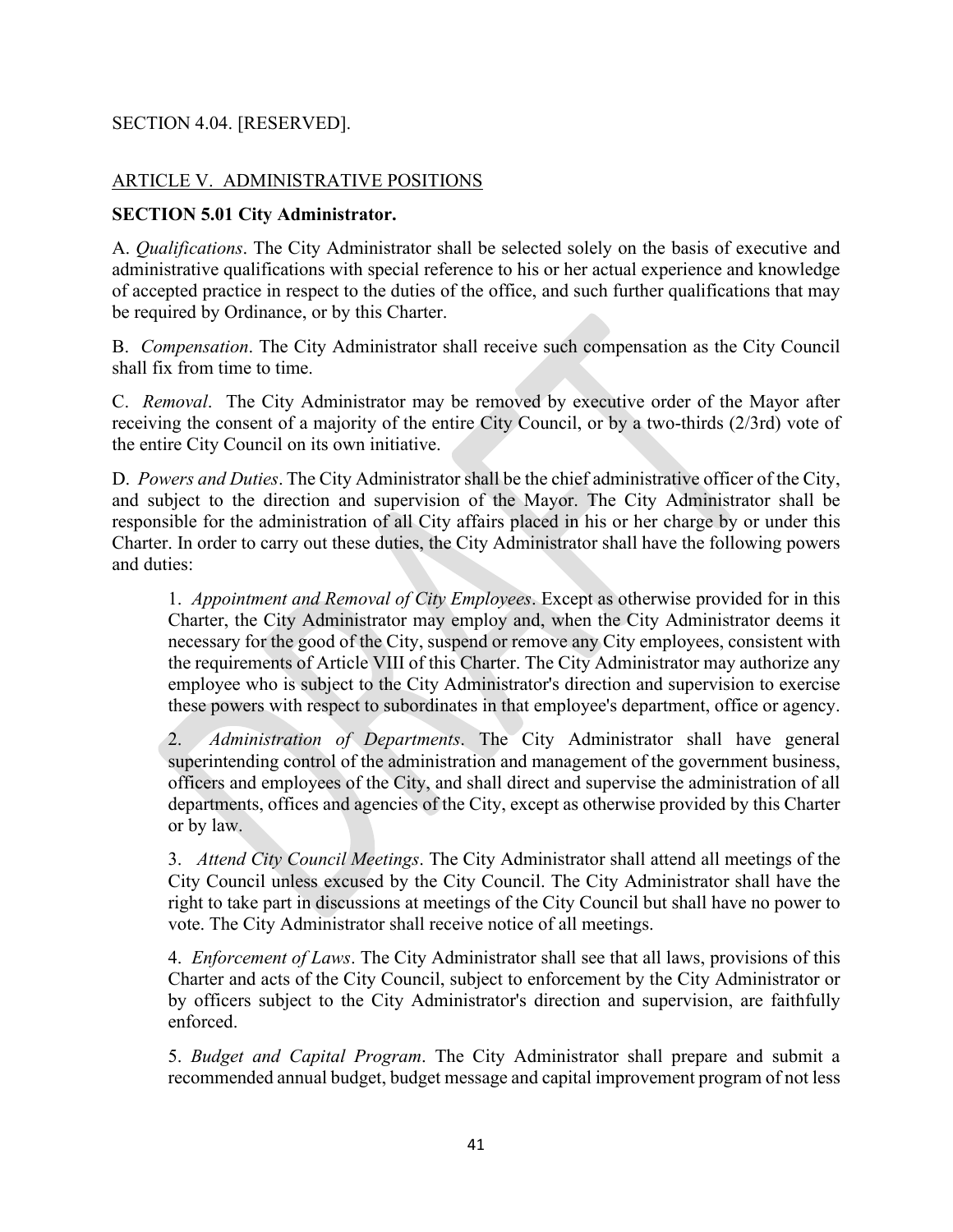than five (5) years to the Finance Commission established pursuant to Section 6.03 of this Charter.

6. *Other Reports*. The City Administrator shall make such reports as the Mayor and City Council may require concerning the operations of City departments, offices and agencies subject to the City Administrator's direction and supervision.

7. *Report of Financial Condition of City*. The City Administrator shall keep the Mayor and City Council fully apprised as to the financial condition and future needs of the City and make recommendations to the Mayor and City Council concerning the affairs of the City as the City Administrator deems desirable.

8. *Contract Administration*. Notwithstanding the provisions of Section 2.05(G) of this Charter to the contrary, the City Council may authorize the City Administrator to sign, negotiate and administer in behalf of the City all instruments, contracts, agreements, leases, deeds, mortgages, bonds, and other instruments binding the City or conveying an interest in property or other rights of the City to any corporation, association, legal entity or person.

9. *Other Duties*. The City Administrator shall perform such other duties as are specified in this Charter or may be required by the Mayor or City Council that are not inconsistent with this Charter or law.

The phrase "administrative assistant" as used anywhere in this Charter shall mean the "City Administrator".

SECTION 5.04 Police Department and Chief of Police.

A. The City shall operate and maintain a police department on a twenty-four hour per day basis so that at least one police officer employed by the City will always be on duty and available to respond to any call for assistance.

B. There shall be a Chief of Police appointed by the Mayor and approved by the City Council. The Chief of Police shall be appointed on the basis of his or her administrative ability and his or her qualifications as a law enforcement officer. The Chief of Police shall have a minimum of five (5) years' experience in law enforcement and must be a high school graduate or equivalent. The Police Chief shall receive compensation as may be established by ordinance, from time to time.

The Chief of Police may be removed from office by the Mayor with the Consent of the City Council, as provided by law.

# ARTICLE VI. BOARDS AND COMMISSIONS

SECTION 6.03 [RESERVED]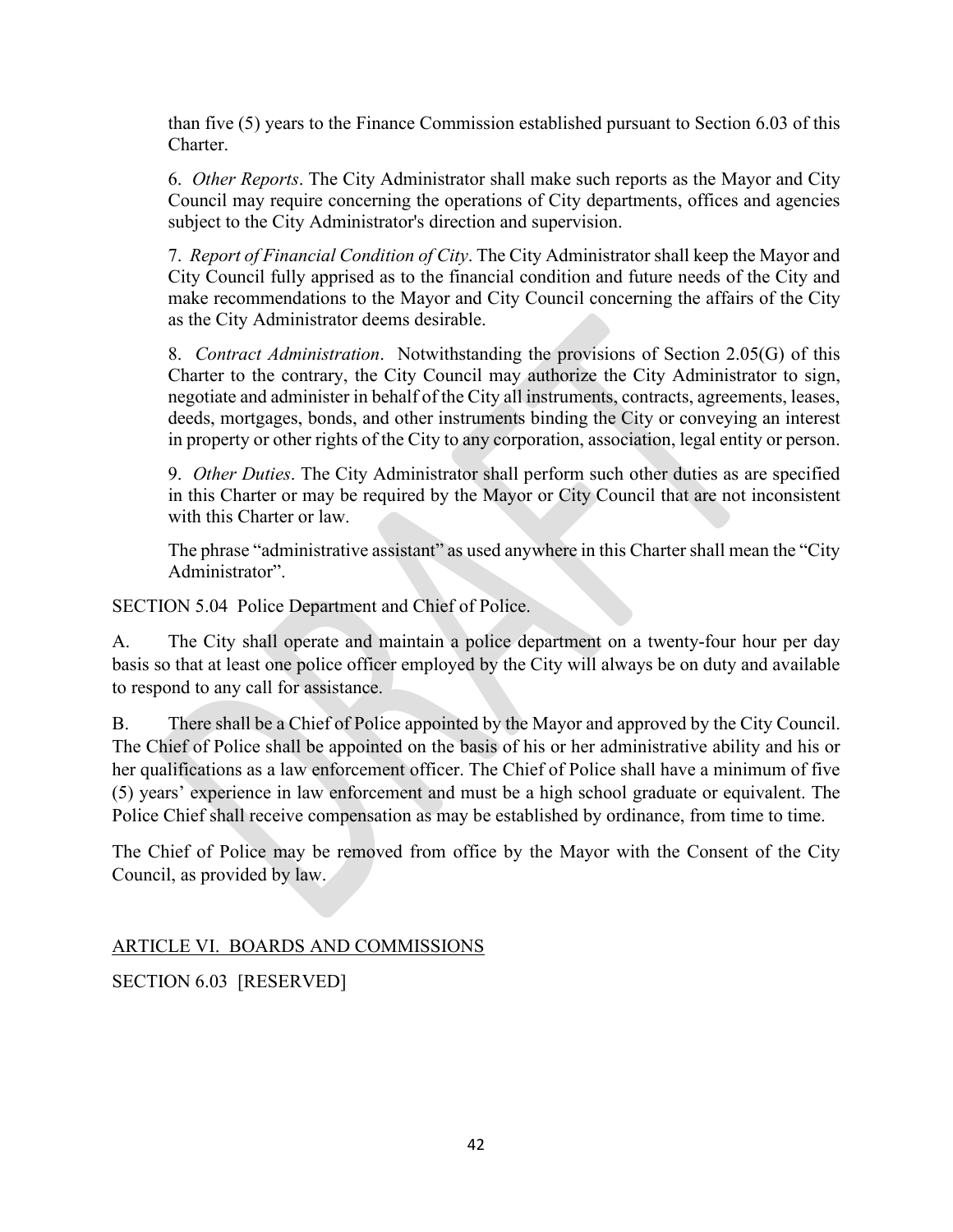SECTION 6.04 Historical Commission

There shall be a historical commission consisting of members who are residents of the City. The composition, terms, powers and duties of the historical commission shall be provided by ordinance.

SECTION 6.06 [RESERVED]

SECTION 6.07 Planning Commission.

A. *Composition*. There shall be a Planning Commission consisting of no less than nine (9) members. The members of this commission shall be residents of the City appointed by the Mayor with the approval of the Council. In addition, the Planning Commission may include a member of the City Council selected by the City Council, if the City Council chooses to have a member serve on the Planning Commission who shall serve without a vote.

B. *Powers and Duties*. The Planning Commission shall have such powers and duties as are provided by State law and City ordinances.

# SECTION 6.08 Police Commission.

A. *Composition*. There shall be a police commission consisting of five (5) members who shall have been residents of the City for two (2) years immediately prior to their appointment. In addition, one (1) Council Member shall serve as an ex officio member of the commission but without a vote.

B. *Powers and Duties*. The police commission shall have authority to:

1. Recommend to the Mayor the appointment or dismissal of a Chief of Police;

2. Recommend to the Chief of Police rules and regulations for the conduct, qualifications, and discipline of police department personnel.

3. Exercise such other powers and perform such duties with respect to the police administration and law enforcement as the Council may provide by ordinance.

# ARTICLE VII. FINANCIAL PROCEDURES

SECTION 7.01 Director of Finance and Purchasing.

The City Administrator shall act as Director of Finance and Purchasing. The City Administrator shall have authority and be required to:

- 1. Maintain the books, records, and general system of accounts for the City and each of its departments and offices in accordance with accepted principles and practices of municipal accounting.
- 2. Supervise and be responsible for the disbursement of all monies of the City and exercise control over all expenditures to ensure the budget appropriations are not exceeded. To this end, the City Administrator shall be required to: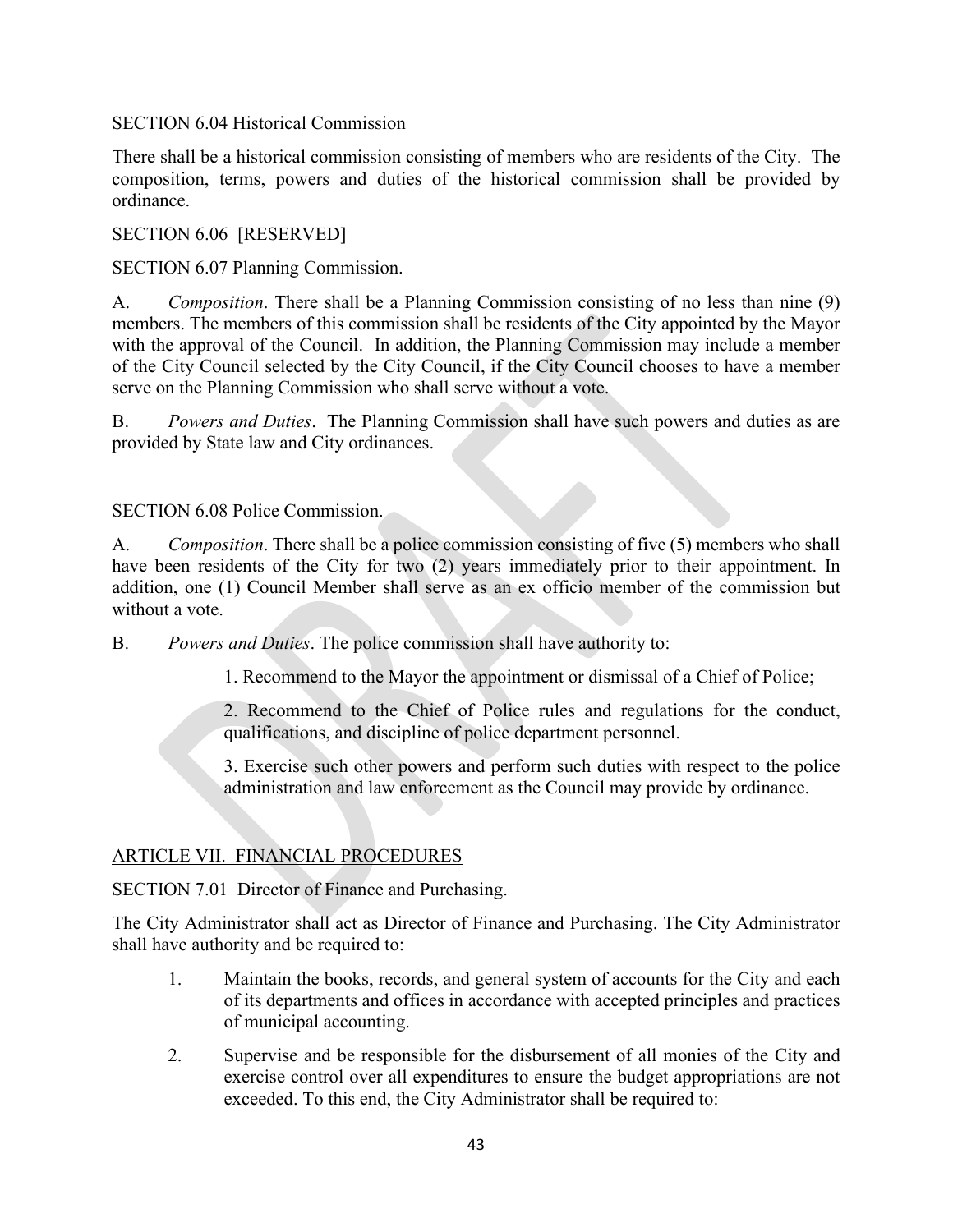- a. Certify, before any contract, order, or other document is executed by which the City would incur financial obligation, that the expenditure is within the purpose of the appropriation and that there is a sufficient unencumbered balance in the appropriation account to pay same.
- b. Prescribe the forms of all financial records, receipts, vouchers, bills, and claims to be used by all City departments, agencies, and offices.
- c. Audit and approve, before payment of bills, invoices, payrolls, and other claims and issue checks for payment of all such valid claims.
- d. Inspect and audit any accounts or records of financial transactions and require financial reports from any City department, agency or office at such intervals as the City Administrator may deem appropriate.
- 3. Collect or provide for the collection of all taxes, special assessments, fees, charges, amounts, and claims due to the City from any source whatsoever and receive from each City department, agency, or office any monies collected by it.
- 4. Have custody of all funds under the control of the City and deposit or invest such funds as directed by the City Council.
- 5. Submit to the City Council through the Mayor a monthly statement of all receipts and disbursements in such detail as to describe fully and clearly the financial condition of the City.
- 6. Pursuant to rules and regulations prescribed by ordinance, supervise and be responsible for the purchase, storage, and distribution of all supplies, materials, and equipment required by any department, agency or office of the City government, and establish procedures for the inspection, inventory, control, and transfer of all supplies, materials, and equipment. The City Administrator shall also be responsible for securing all contractual services required by any department, agency or office of the City government, except for contracts for public improvements.
- 7. All purchases shall be made in accordance with purchasing ordinance procedures.

# SECTION 7.03 Budget.

Upon receipt of the budget and supporting message, the City Council shall determine the time and place for a public hearing thereon and cause to be published a notice of such hearing, which shall be held not less than seven (7) days after publication of such notice. All interested persons shall be given an opportunity to be heard.

After the conclusion of the public hearing, the City Council may increase, decrease, add, or delete items in said budget, except for expenditures fixed by law, provided that the total proposed expenditures shall not exceed the total revenue of the preceding year plus any accumulated surplus at the end of such year.

The budget shall be adopted by the affirmative vote of a majority of the members of the City Council not later than three (3) days prior to the end of each respective fiscal year.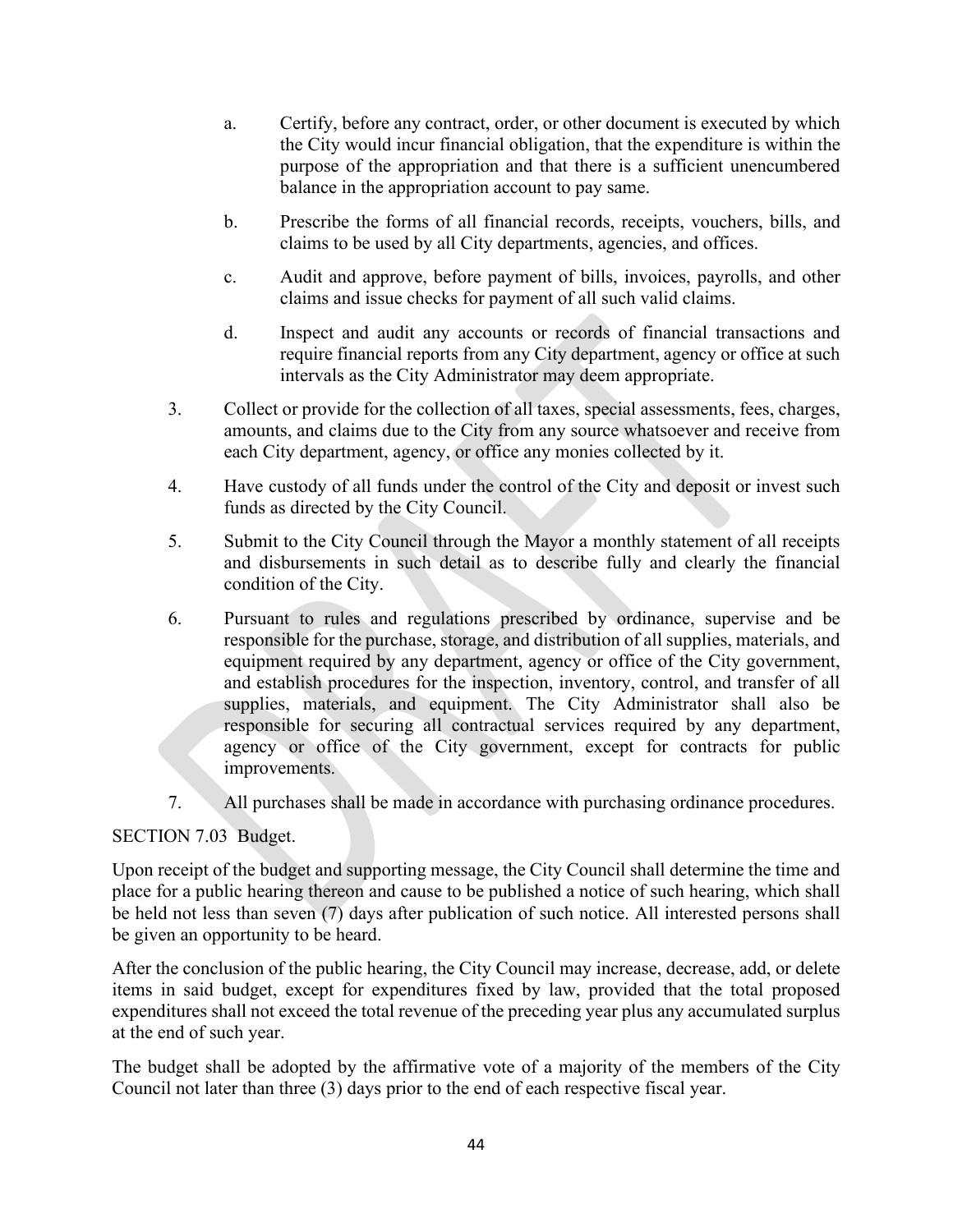Should the City Council take no final action by this date, the budget, for the next preceding fiscal year, so far as the same shall relate to operation and maintenance expenses, shall be deemed to be reappropriated, until such time as the budget for the current fiscal year is approved by the City Council.

Upon final adoption, the budget shall be certified by the Mayor and filed at the City Hall. Copies of the budget shall be available for use by all officials of the City, agencies, and offices and shall be available to all citizens and interested parties.

SECTION 7.04 Appropriations and Expenditures.

Simultaneously with the final adoption of the budget, the City Council shall adopt an appropriations ordinance approving the expenditures provided in the budget. If such ordinance is not adopted so that it can be in effect on the first (1st) day of the fiscal year, the expenditures in the budget shall be deemed appropriated to the departments, agencies, and offices for the purpose specified in the budget.

At the beginning of each budget year, the head of each City department, agency, and office shall submit a schedule designating the proposed monthly allotment of budget appropriations provided for each department, agency and office to the Mayor. The Mayor shall review the proposed allotments and may revise or alter same from time to time. A copy of the approved allotments and any amendments thereto shall be filed with the City Administrator, who shall authorize expenditures only in accordance with such approved allotments. A transfer of an unencumbered appropriation balance from one (1) department to another may be made only upon authorization by the City Council. All appropriations shall lapse at the end of the budget year to the extent that they shall not have been spent or lawfully encumbered.

### SECTION 7.05 Audit

An independent audit made in accordance with recognized municipal auditing procedures shall be made of all accounts of the City at least annually, and more frequently if deemed necessary by the City Council. The audit shall be made by a certified public accountant or accountants, experienced in municipal accounting and selected by the City Council. The results of the audit shall be made public in such manner as the City Council may determine.

# SECTION VIII. PERSONNEL PROCEDURES

SECTION 8.02 Personnel Director.

The City Administrator shall serve as personnel director and shall administer the personnel system of the City.

SECTION 8.03 [RESERVED]

SECTION 8.04 Personnel Rules.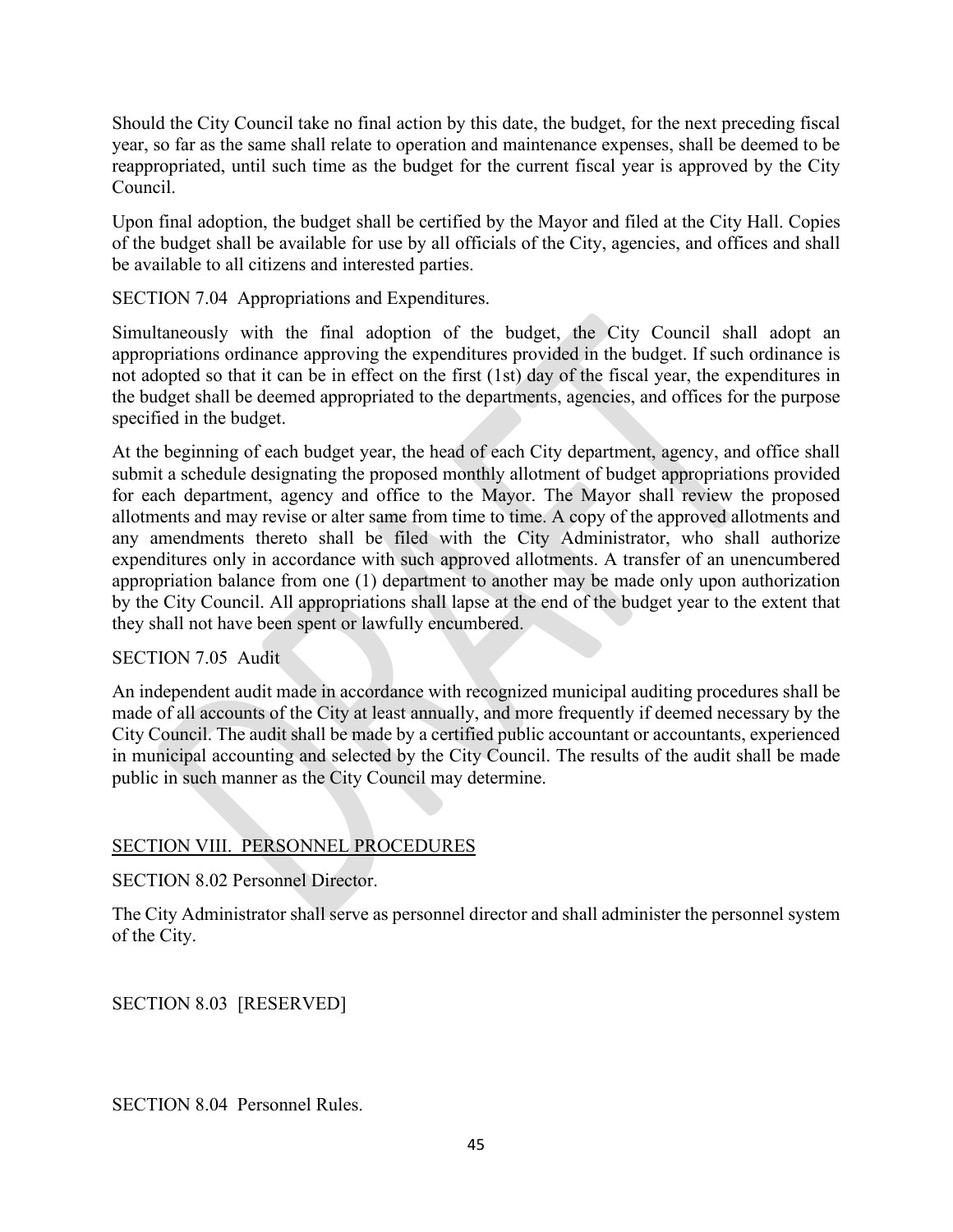The personnel director shall prepare and recommend to the Mayor personnel rules which shall in no way be in conflict with other provisions set forth in this Charter. When approved by the Mayor the rules shall be proposed to the City Council, and the City Council shall, by ordinance, adopt them with or without amendment. These rules shall provide for:

- 1. Classification of all City positions, based on duties, authority and responsibility of each position, with adequate provisions for reclassification of any position whenever warranted by changed circumstances.
- 2. Methods for determining the merit and fitness of candidates for appointments or for promotions.
- 3. A pay plan for all City positions.
- 4. Attendance regulations, hours of work, and provisions for vacations and sick leave.
- 5. The policies and procedures regulating the reduction in force and removal of employees.
- 6. Policies regarding in-service training programs.
- 7. Grievance procedures.
- 8. The policies and procedures governing persons holding provisional appointments.
- 9. Other practices and procedures necessary to the administration of the City personnel system.

# SECTION 8.05 Prohibitions.

No person seeking employment by the City or promotion in employment shall either directly or indirectly give, render, or pay any money, service or other thing of value to any person for or on account of or in connection with his test, appointment, proposed appointment, promotion, or proposed promotion.

No employee of the City other than elected officials shall continue in such employment after becoming a candidate for any public office.

Any employee in violation of this section forfeits his or her employment with the City. Any employee who forfeits his or her office pursuant to this section shall not be eligible for reinstatement into City service.

# ARTICLE IX. PLANNING AND ZONING PROCEDURES

SECTION 9.01 Change in Zoning.

Any proposition for a change in the zoning ordinance may be initiated by the Planning Commission, City Council, or by request of the owner of the property directly affected thereby. Any such request by a property owner shall be submitted in writing, signed by the property owner, to the City Clerk who shall file said request and forthwith refer same to the Planning Commission.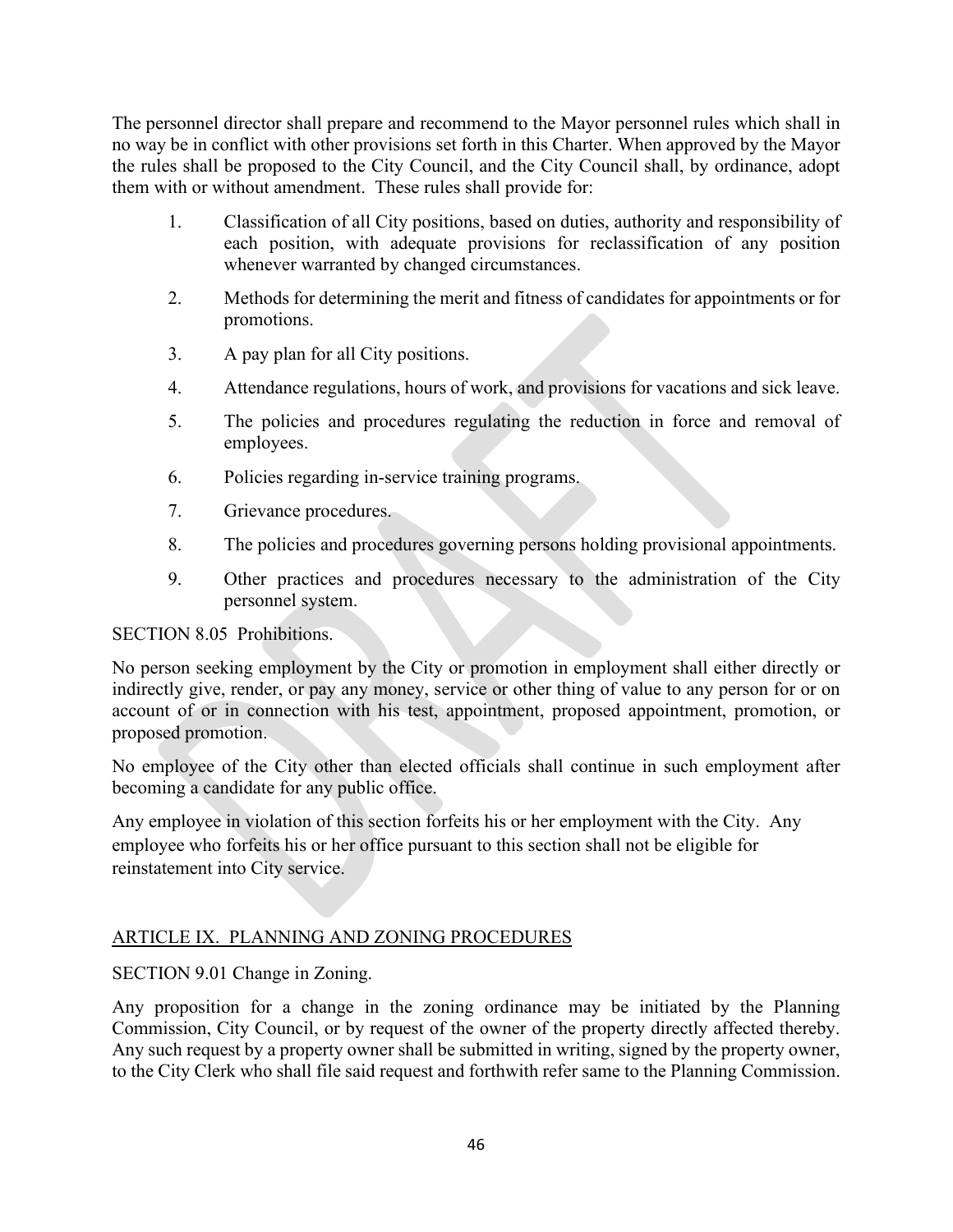The Planning Commission shall cause the City Clerk to send not less than five (5) days' notice to the following by mail, of the date, time, and place of the meeting at which it shall consider any proposition for a change in the zoning ordinance, whether initiated by the Council, the Planning Commission, or by request of the property owner:

> 1. The property owner or owners directly affected by the proposed change. A general change in regulations for the entire City or for a particular zoning district shall not require notice to any property owners;

2. The governing body of the school districts;

3. The governing body of the fire protection districts; and

4. All owners of property within one hundred eighty-five (185) feet of the property proposed to be rezoned, if the proposition is for a specific zoning.

All notices to property owners as herein provided for shall be directed to such property owners at their addresses as shown on the tax records for said property in the City offices, or if no such addresses are listed in the City offices, in the offices of the Department of Revenue of St. Louis County. If no address of the property owner is indicated in conjunction with the property in either the tax records of the City or the Department of Revenue of St. Louis County, no notice need be mailed to the property owner. In any event the failure of any party entitled to notice hereunder to receive same shall not be cause to invalidate any proceedings conducted under this Article.

The Planning Commission shall consider each proposition for a change in the zoning ordinance initiated by the City Council or request of the property owner and make its recommendations thereon to the City Council within eighty (80) days of the referral of said request to the Planning Commission, unless the Council or the applicant agrees to an extension of the time. The affirmative vote of the majority of all members of the Planning Commission shall be required for any favorable recommendation on any zoning change.

Any change in the zoning ordinance against the recommendations of the Planning Commission may be adopted by the City Council only on the affirmative vote of three-fourths (3/4) of the entire membership of the City Council. Any request for a change in the zoning ordinance initiated by a property owner which has been denied by the City Council may not be resubmitted for a period of six (6) months from the date of such denial.

SECTION 9.02 Special Use Permits.

All applications for a special use permit or similar permit, if such permits are authorized under the zoning ordinance, shall require the same procedure and be subject to the requirements of Section 9.01 of this Article as if such applications were for a change in zoning. For purposes of this section, the term "special use permit" shall mean an administrative zoning permission that allows a property owner to put his or her property to a use that the regulations expressly permit under conditions specified in the zoning regulations themselves.

SECTION 9.03 Additional Powers and Duties.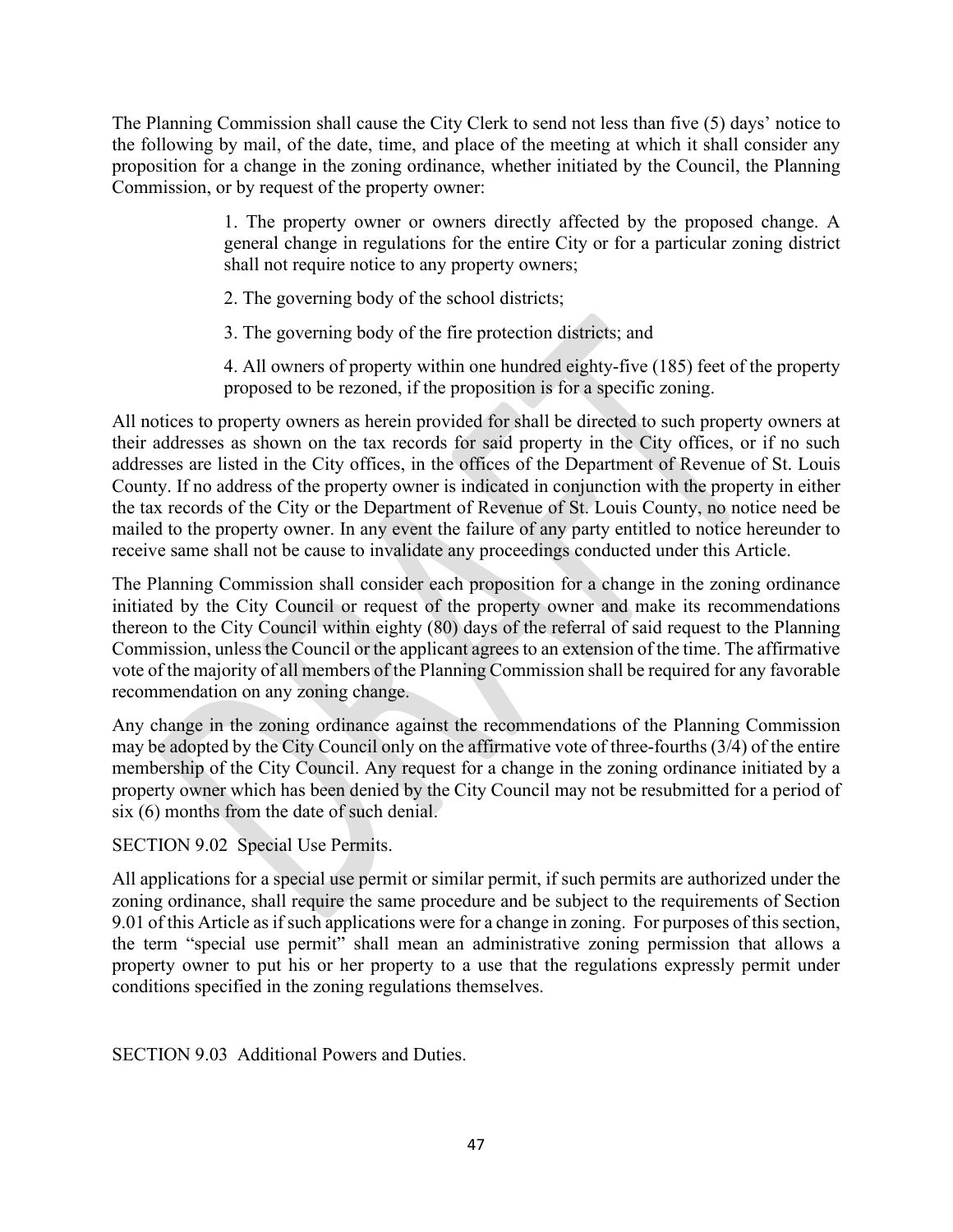The Planning Commission shall have all powers and duties granted and assigned to the Planning Commission and zoning commission under Chapter 89, Missouri Revised Statutes, as amended, and such other powers and duties granted and assigned to it by law or by ordinance.

# ARTICLE X. PUBLIC IMPROVEMENTS

SECTION 10.01 Public Improvements and Special Assessments.

A. *Improvements*. The procedure for making, altering, vacating or abandoning a public improvement shall be governed by general Ordinance consistent with applicable State laws.

B. *Special Assessments*. The procedure for levying, collecting and enforcing the payment of special assessments for public improvements or special tax bills evidencing such assessments shall be governed by general Ordinance consistent with applicable State laws.

# ARTICLE XI. NOMINATIONS AND ELECTIONS

# SECTION 11.01 Time of Elections.

A regular election for the choice of elective municipal officials shall be held annually in on the first Tuesday after the first Monday in April, or on such date as may be established by State Statute. The Council may by resolution, call, set the time of, and provide for holding special elections.

### SECTION 11.04 Nominations.

Nominations of candidates for all elective officials shall be by petition. No voter shall sign more than one (1) nominating petition for each office to be filled, and if a voter signs more than one (1) nominating petition, his signature shall be void except as to the first (1st) filed of the petitions signed by him or her. Petitions for Council Member shall be signed by not less than fifty (50) registered voters who are entitled to vote for the candidate nominated. Petitions for all other elective officials shall be signed by not less than one hundred (100) registered voters of the City.

Said petitions shall be submitted on forms provided by the City Clerk and shall contain the name and address of the nominee, in form in which the name is to appear on the ballot, the office for which he is being nominated, the certification that the signer is a registered voter, together with a statement of acceptance of the nomination by the nominee. Upon receipt of said petitions, the City Clerk will enter the date and time of day received and verify the fact that there is no duplication of signatures before forwarding to the board of election commissioners.

Nominating petitions shall be filed with the City Clerk at the City Hall during regular business hours not earlier than the fourth (4th) Monday before the last day by which the City Clerk must notify the Board of Election Commissioners concerning such election nor later than the day before the last day which the City Clerk must make such notification. The City Clerk shall notify a candidate of any insufficiency in a nominating petition within twenty-four (24) hours after the City Clerk may receive notice from the Board of Election Commissioners whether or not the nominating petition is sufficient. Within the regular filing time for filing petitions, new or supplemental petitions may be filed for the same candidate.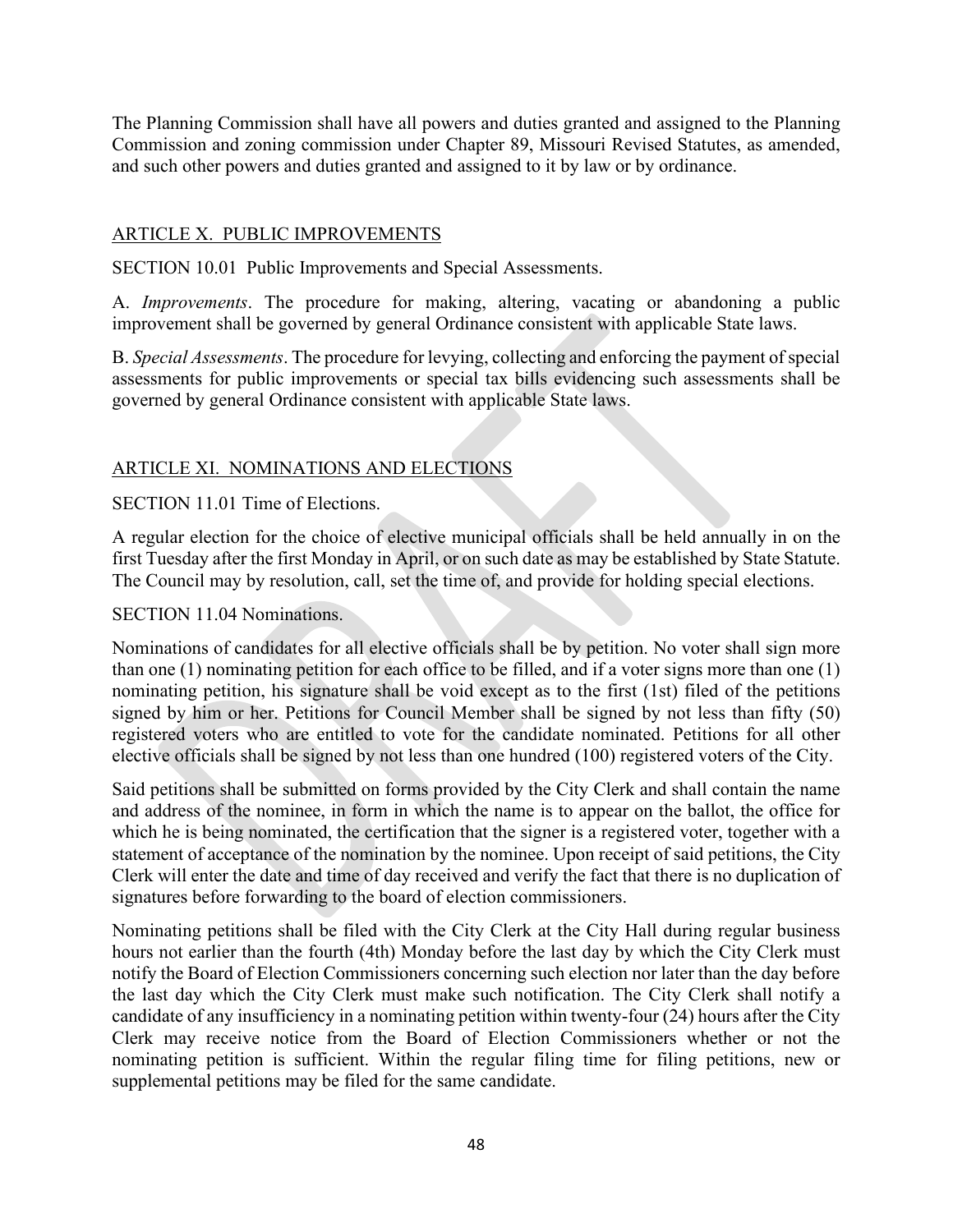The petition for each candidate nominated shall be preserved by the City Clerk until the expiration of the term of office for which he has been nominated, or as may otherwise be required by law.

SECTION 11.05 Ballots.

A. *Names on Ballots*. The names of all candidates nominated for municipal office shall appear as designated on the petition for candidacy, except those who have withdrawn, died, or become ineligible. They shall be printed on the official ballots without party designation or symbol by the board of election commissioners. If two (2) or more candidates have the same surname or surnames so similar as to be likely to cause confusion their residence addresses shall be printed with their names on the ballot.

B. *Rotation*. The names of the candidates shall be arranged in the order of the time and date of filing.

SECTION 11.06 Watchers and Challengers.

A regular nominated candidate may upon written application to the board of election commissioners at least five (5) days before the election, appoint two (2) persons to represent him or her as watchers and challengers as permitted by the board of election commissioners at each polling place where the voters may cast their ballots for him or her. A person so appointed shall have all the rights and privileges prescribed for watchers and challengers by or under the general election laws of the State of Missouri. The watchers and challengers may exercise their rights throughout the voting and until the ballots have been counted.

SECTION 11.07 Determination of Election Results.

A. Majority. The candidate receiving the highest number of votes for each office shall be declared elected, as per the results forwarded to the City Clerk by the board of election commissioners.

B. Tie Vote. If two (2) or more candidates receive an equal number of votes and a higher number of votes than any other candidate for the same office for the same office, another special election between the candidates so tied shall be held at the next available election as provided by State law.

\**Note*: I would note for your consideration the language of Section 115.517(4), RSMo., which states, in pertinent part, as follows: "if the candidates who received an equal number of votes in such election agree to the procedure prescribed in this subsection, the officer with whom such candidates filed their declarations of candidacy may, after notification of the time and place of such drawing given to each such candidate at least five days before such drawing, determine the winner of such election by lot. Any candidate who received an equal number of votes may decline to have his name put into such drawing."

SECTION 11.08 Ballots, Petitions, Charter Amendments.

A petition, ballot or Charter amendment to be voted on by the City shall be presented for voting by ballot title. The ballot title of a measure may differ from its legal title and shall be a clear, concise statement describing the substance of the measure without argument or prejudice. Below the ballot title shall appear the following question: "Shall the above described (petition, ordinance, amendment) be adopted?" Immediately below such question shall appear, in the following order, the words "yes" and "no," and to the left of each square in which by making a cross (x) the voter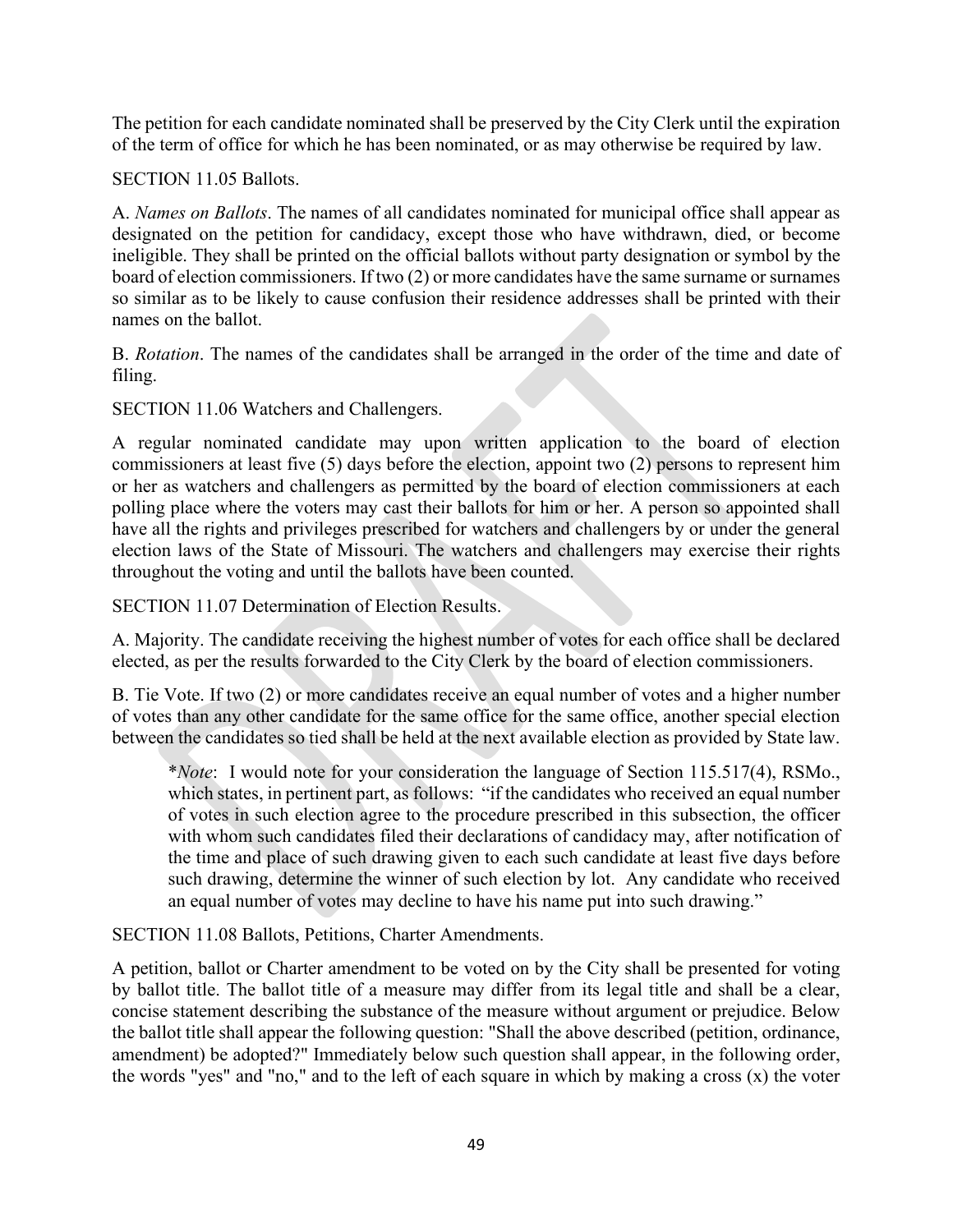may cast his vote. Said ballots shall be prepared and the election conducted according to the regulations of the board of election commissioners.

SECTION 11.09 Special Elections.

The City Clerk shall receive all requests or orders for a special election and shall submit same to the board of election commissioners. The City Clerk shall also contact the board of election commissioners to the end that, if at all possible, any special election may be held in conjunction with other special elections in the same district so as to share cost of same.

SECTION 11.10 [RESERVED].

SECTION 11.11 Council Wards, Adjustment of Wards.

A. *Number of Wards*. There shall be four (4) City Council wards.

B. *Districting Commission*. The Council shall appoint five (5) persons, at least one (1) from each City Council ward, and each a qualified voter as determined from the registration for the last statewide general election, who shall comprise the districting commission. The voters chosen shall not be employed by the City in any other capacity.

C. *Report, Specifications*. By the first (1st) day of December, 1981, and no less frequently than every ten (10) years thereafter, or every five (5) years thereafter should the Federal census be taken every five (5) years, the districting commission shall file with the City Clerk a report containing a recommended plan for adjustment, if necessary, of the Council ward boundaries so that each ward is in compliance with the following specifications.

1. Each ward shall be contiguous and compact and shall contain as nearly as practicable the same number of residents, determined from the most recent Federal decennial census or other most recent census, and in no event shall the number of residents in any ward vary by more than two percent (2%) from the number of residents in any other ward.

2. The report shall include a map and a written description of the wards recommended and shall include a report of the number of residents in each such ward. Such report shall be drafted as a proposed ordinance. Once filed with the City Clerk, the report shall be treated as a proposed ordinance. In the event of any discrepancy, the written description of ward boundaries shall govern over the map showing such boundaries.

D. *Procedure*. The procedure for the Council's consideration of the report shall be the same as for other ordinances.

E. *Failure to Enact Ordinance*. The Council shall adopt the ordinance at least ninety (90) days before the next regular City election. If the Council fails to do so by such date, the matter shall be referred to the circuit court of St. Louis County.

F. *Effect of Enactment*. The new Council wards and boundaries, as of the date of enactment, shall supersede previous Council wards and boundaries for all the purposes of the next regular City election, including nominations. The new wards and boundaries shall supersede previous wards and boundaries for all other purposes as of the date on which all Councilmen elected at that regular City election take office, except that nothing herein contained shall be construed as terminating the office of any Council Member until his regular term of office has expired.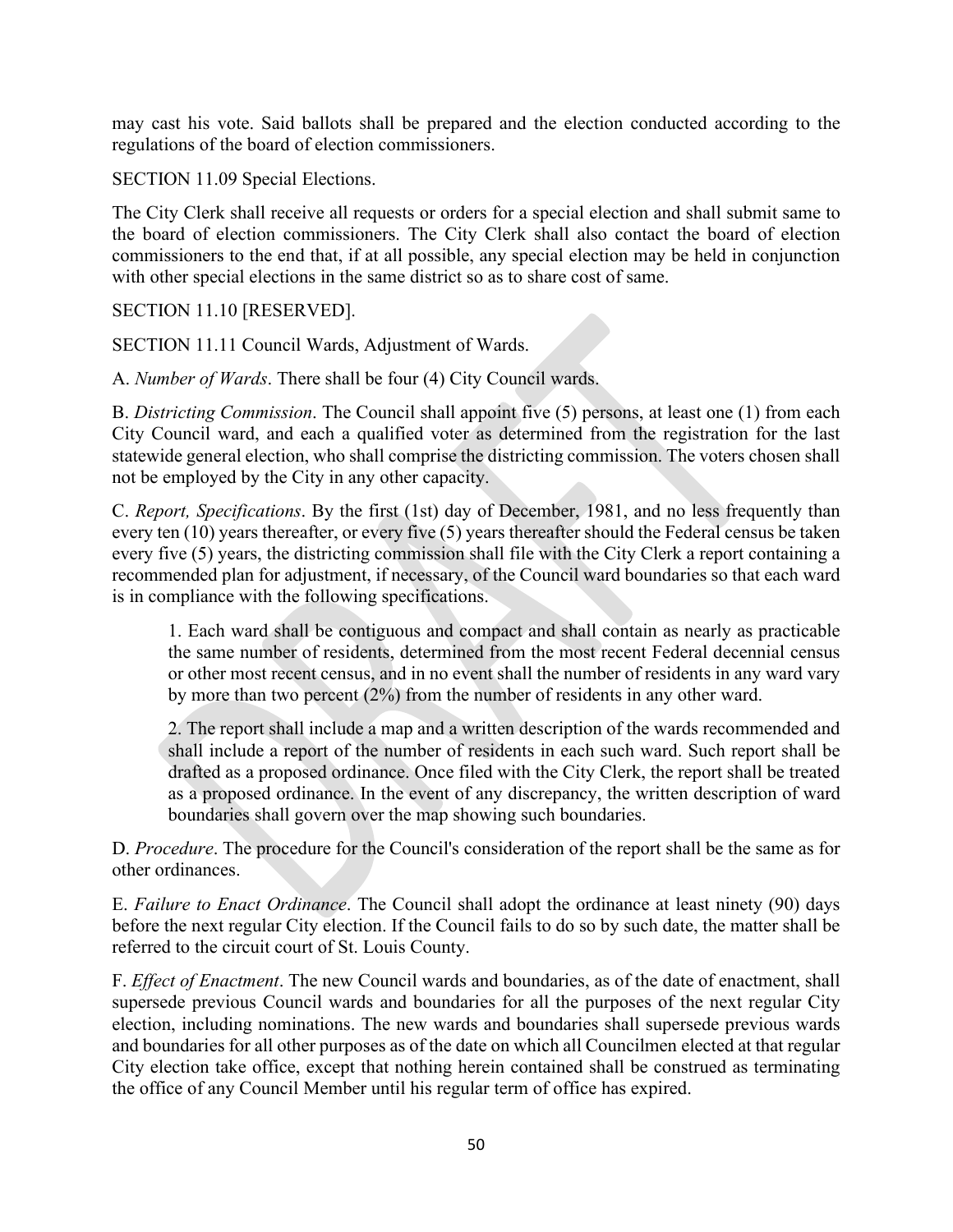# ARTICLE XII. INITIATIVE, REFERENDUM & RECALL

# SECTION 12.03 Recall.

Any officer elected by popular vote may be removed for cause by the electors qualified to vote for his or her successor, such power to be known as the recall. A petition requesting the removal of an incumbent shall be signed by voters of the City equal in number to twenty percent (20%) of the registered voters qualified to vote for the office in question as shown by the registration records at the time of the last regular municipal election.

SECTION 12.05 Filing and Certification of Petitions.

Within ten (10) days after a petition is filed, the City Clerk shall determine whether each paper of the petition has a proper statement of the circulator and whether the petition is signed by fewer persons than the number certified, the signatures shall be accepted unless void on other grounds. After completing his or her examination of the petition, the City Clerk shall certify the result thereof to the Council at its next regular meeting. If the City Clerk shall certify that the petition is insufficient, the City Clerk shall set forth in the City Clerk's certificate the particulars in which it is defective, and the City Clerk shall at once mail a copy of the certificate to the person filing the petition.

SECTION 12.07 Effect of Initiative Petition.

When an initiative petition has been certified to the Council as sufficient by the City Clerk, the Council shall proceed at once to consider the proposed ordinance. If the ordinance proposed by the initiative has not been finally adopted within thirty (30) days after certification, the Council shall submit the proposed ordinance to the qualified voters of the City at the next available election as prescribed by law. The Initiative question shall be submitted to the voters in substantially the following form:

|      |     |  | "SHALL THE CITY OF BRIDGETON, MISSOURI, ADOPT AN ORDINANCE |  |
|------|-----|--|------------------------------------------------------------|--|
| TO ( |     |  | )?" (insert subject matter)                                |  |
| YES  | NO. |  |                                                            |  |

SECTION 12.08 Effect of a Referendum Petition.

When a referendum petition has been certified to the Council as sufficient by the City Clerk, the ordinance specified in the petition shall be suspended unless and until approved by the voters as hereinafter provided. The Council shall proceed at once to reconsider the referred ordinance. If the ordinance specified in any referendum petition shall not be finally repealed within thirty (30) days after such certification, the Council shall call submit the repeal of the ordinance to the qualified voters of the City at the next available election as prescribed by law. At such election, the Referendum question shall be submitted to the voters in substantially the following form:

|     | "SHALL ORDINANCE (            | ), (insert Ordinance number and |  |
|-----|-------------------------------|---------------------------------|--|
|     | subject matter) BE REPEALED?" |                                 |  |
| YES | N()                           |                                 |  |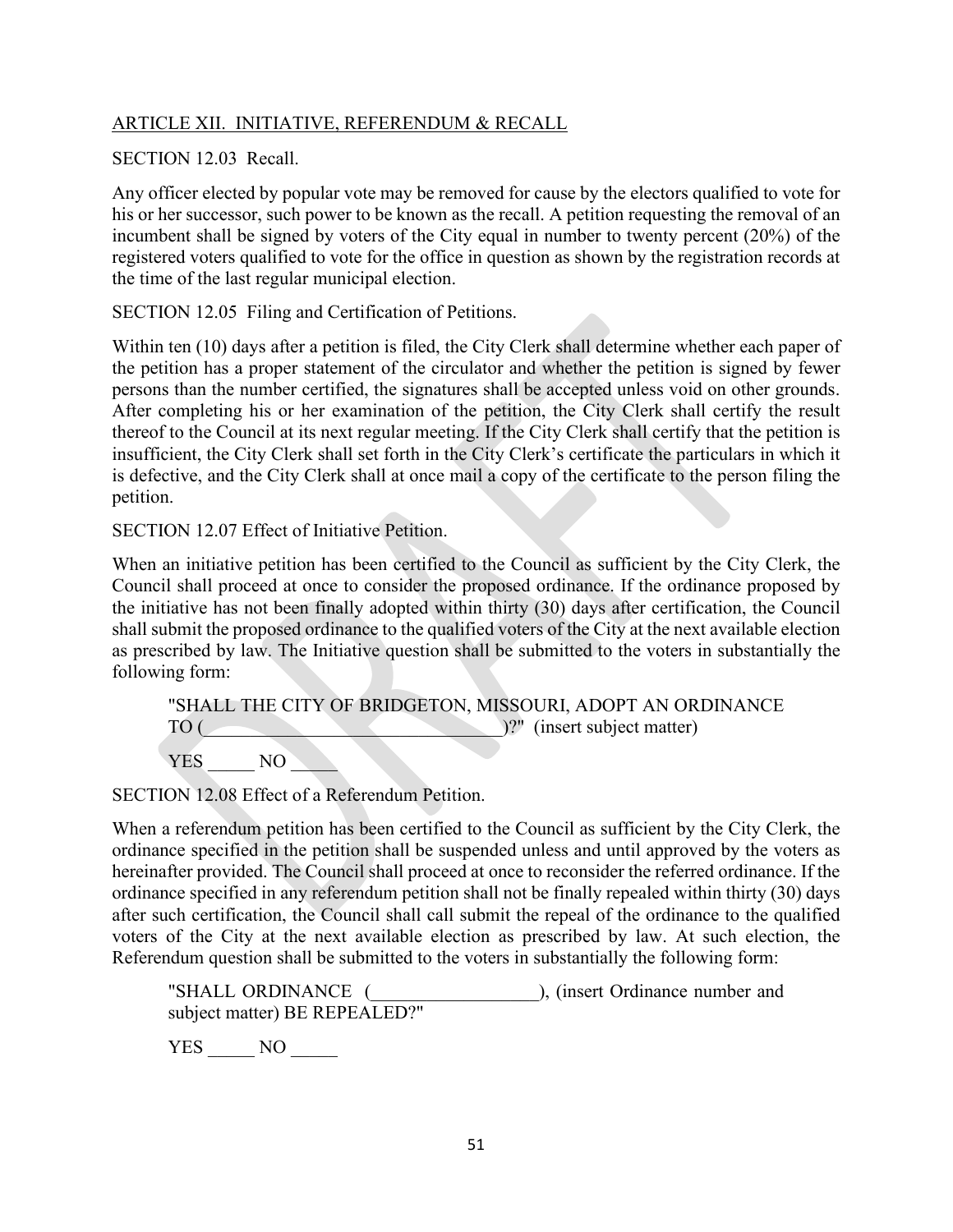SECTION 12.11 Recall Election.

When a recall petition has been certified to the Council as sufficient by the City Clerk, the Council shall, not less than thirty (30) days nor more than forty-five (45) days thereafter, set a date for holding the election at the next available election as prescribed by law. If such office becomes vacant prior to the election such election shall be cancelled, and the vacancy shall be filled as provided in previous Sections of the Charter.

# ARTICLE XIII. GENERAL PROVISIONS

SECTION 13.11 Personal Interest.

Any officer, employee or members of a board or commission of the City who has substantial financial interest, direct or indirect, in any contract with the City, or the sale to the City of any land, materials, supplies, equipment or services shall make known that interest in writing to the City and shall refrain from voting upon or otherwise participating in his or her capacity as a City officer or employee in the making of such sale or purchase or in the making or performance of such contract. Any City officer or employee who willfully conceals such a substantial financial interest or willfully violates the requirements of this Section shall be guilty of malfeasance in office or employment and shall forfeit his or her office or employment. Violation of this Section with the knowledge express or implied of the person or corporation contracting with or making a sale to the City shall render the contract or sale voidable by the City.

SECTION 13.12 Political Solicitation.

No officer, employee or member of a board or commission shall, directly or indirectly, solicit, accept or receive any financial contribution or individual service, for any political purpose whatsoever from any appointive officer or employee of the City. No employee of the City shall participate in the political campaign of any candidate for City office. All officers and employees of the City may exercise their rights as private citizens to express opinions and, if registered qualified voters in the City, to vote in any City election.

SECTION 13.17 Masculine Pronoun.

Throughout this Charter, all personal pronouns, whether used in the masculine, feminine or neuter gender, shall include all other genders, and the singular shall include the plural and vice versa.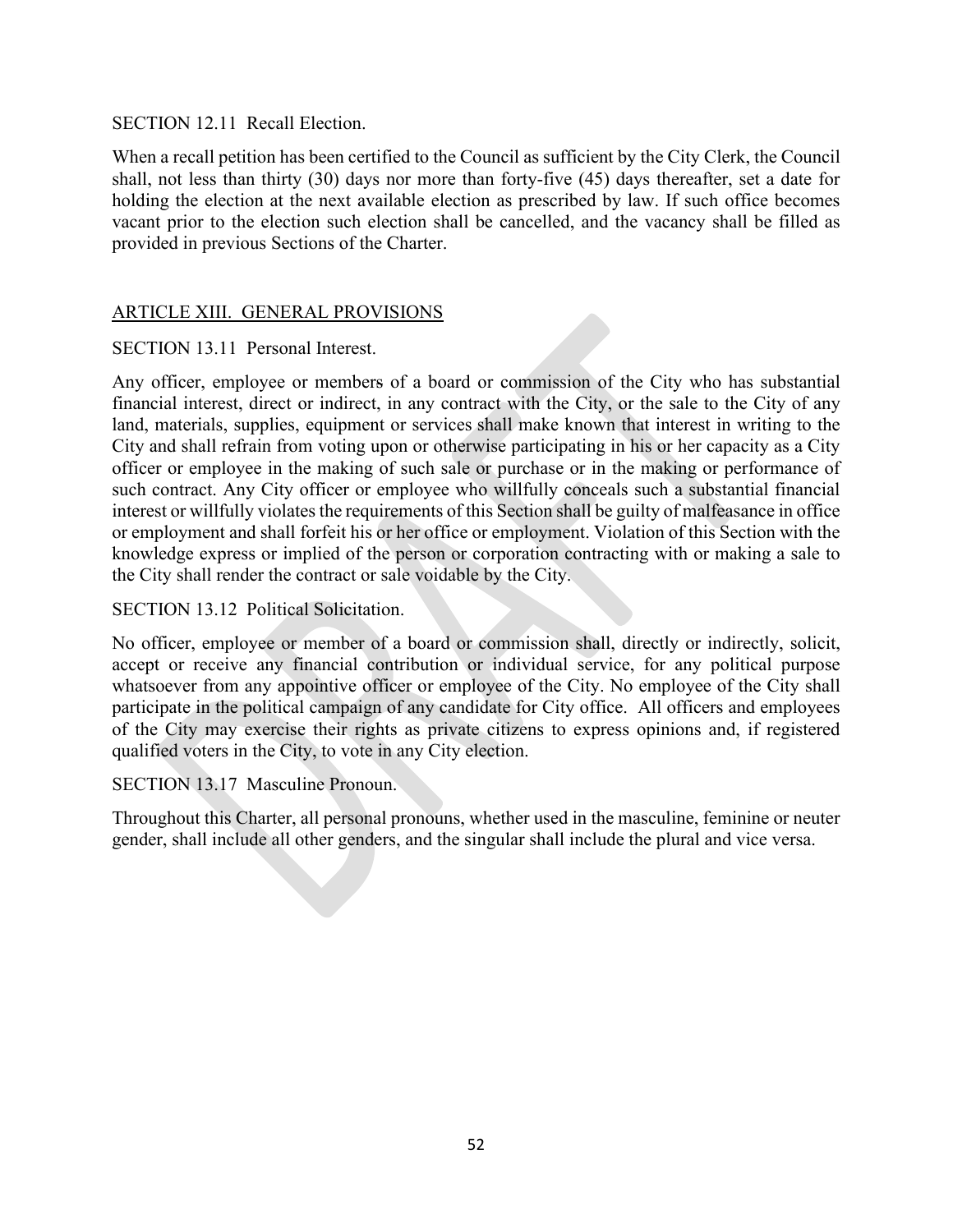#### **V. CHART SUMMARY OF PROPOSED CHARTER AMENDMENTS**

| <b>Section</b>     | <b>Title</b>             | <b>Summary of Changes*</b>                                                           | <b>City Charter/City Code</b>  |
|--------------------|--------------------------|--------------------------------------------------------------------------------------|--------------------------------|
|                    |                          |                                                                                      | <b>Provisions Impacted</b>     |
| <b>ARTICLE I</b>   | <b>POWERS OF THE</b>     |                                                                                      |                                |
|                    | <b>CITY</b>              |                                                                                      |                                |
| 1.02               | Form of                  | Amend to a "Mayor - City Administrator - Council" form of                            | Charter                        |
|                    | Government               | government                                                                           | 5.01, 6.08, 8.03, 7.01, 7.04 & |
|                    |                          |                                                                                      | 8.02                           |
| <b>ARTICLE II</b>  | <b>MAYOR</b>             |                                                                                      |                                |
| 2.02               | Election, Term           | -Provides for 16 year term limit, beginning in 2023, but may                         |                                |
|                    |                          | serve again after sitting out a full 4-year term.                                    |                                |
| 2.04               | Vacancy                  | Provides for Impeachment of Mayor and authorizes Council                             | Code                           |
|                    |                          | to provide procedure for impeachment by ordinance.                                   | New Ordinance                  |
| 2.05               | <b>Powers and Duties</b> | -Provide for appointment of City Administrator                                       | Charter                        |
|                    |                          | -Remove City Engineer as Appointive Officer                                          | 1.02, 5.01, 5.03, 6.03, 6.06,  |
|                    |                          |                                                                                      | 7.01, 7.04, 8.02, 8.03 & 8.04  |
| <b>ARTICLE III</b> | <b>CITY COUNCIL</b>      |                                                                                      |                                |
| 3.01               | Composition,             | Council Members elected in 2023, and thereafter, shall serve                         |                                |
|                    | Term, Election           | a term of 3 years.                                                                   |                                |
| 3.02               | Qualifications           | -Change minimum age of Council Member from 25 to 21.                                 |                                |
|                    |                          | -Delete requirement that candidate for City Council live in                          |                                |
|                    |                          | ward for 6 months prior to election.                                                 |                                |
| 3.04               | Vacancies                | -Provides for impeachment of Council Members and                                     | Code                           |
|                    |                          | authorizes Council to provide procedure for impeachment by                           | New Ordinance                  |
|                    |                          | ordinance.                                                                           |                                |
|                    |                          | -Provides that vacancies in office of Council Member are filled                      |                                |
|                    |                          | by Council, and successor shall serve until next regular                             |                                |
|                    |                          | municipal election. Deletes provisions pertaining to special                         |                                |
|                    |                          |                                                                                      |                                |
|                    |                          |                                                                                      |                                |
|                    |                          | elections being called.<br>-Authorizes City Council to pass ordinance for procedures |                                |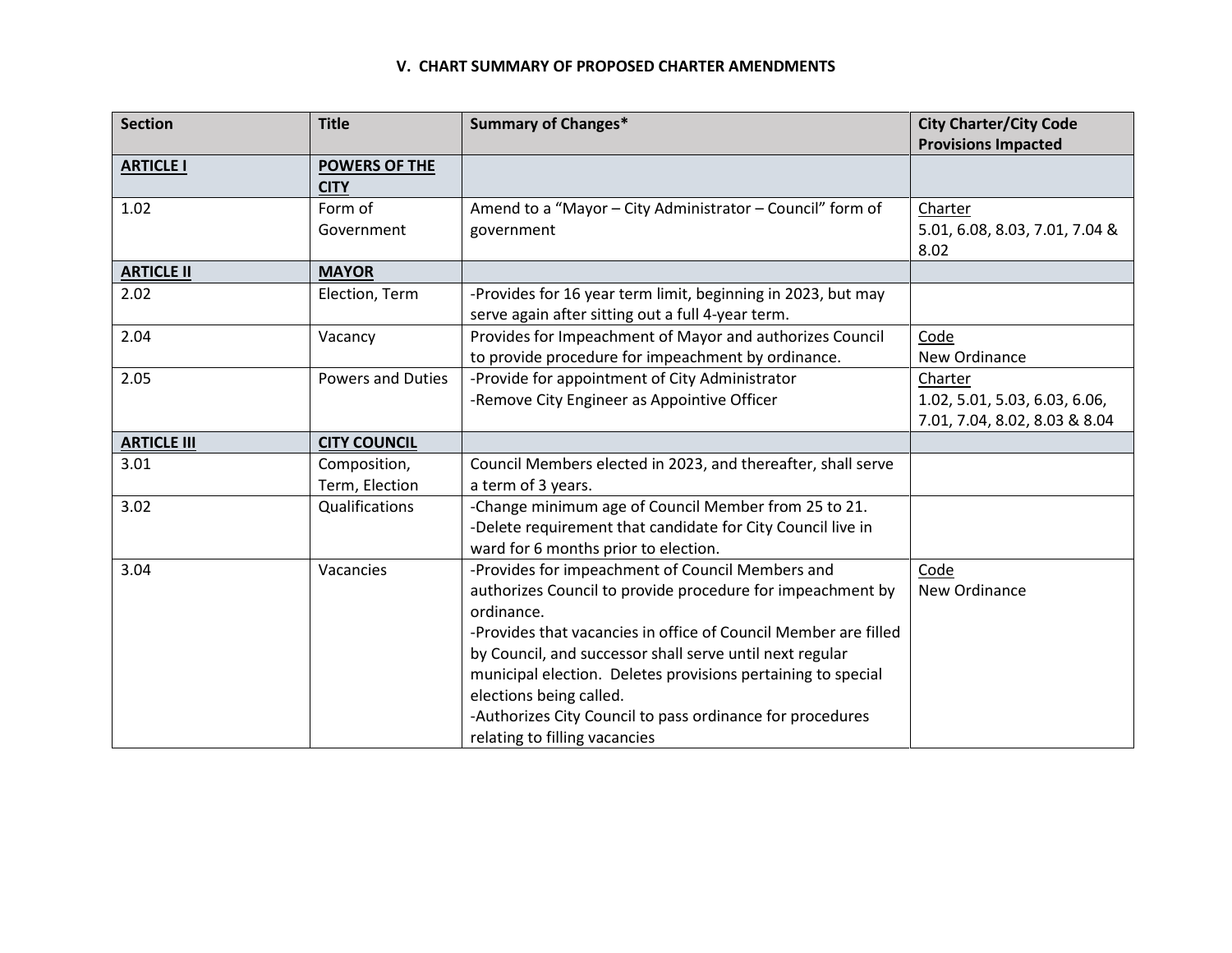| <b>Section</b>    | <b>Title</b>                              | <b>Summary of Changes</b>                                                                                                                                                                                                                                                                                                                                                                                                       | <b>City Charter/City Code</b><br><b>Provisions Impacted</b>              |
|-------------------|-------------------------------------------|---------------------------------------------------------------------------------------------------------------------------------------------------------------------------------------------------------------------------------------------------------------------------------------------------------------------------------------------------------------------------------------------------------------------------------|--------------------------------------------------------------------------|
| 3.05              | Procedure                                 | -Authorizes the City Council to, by ordinance, establish the<br>method of delivery of notices for special meetings.<br>-Deletes provisions authorizing closed meetings that would<br>violate the Sunshine Law.                                                                                                                                                                                                                  | Code<br>New Ordinance                                                    |
| 3.06              | <b>Action Authorized</b><br>by Ordinance  | -Retitle "Where Power Vested"<br>-Deletes list of authorized ordinances and generally vests all<br>powers of the City in the City Council (see Charter Section<br>$(1.03)$ .                                                                                                                                                                                                                                                    |                                                                          |
| <b>ARTICLE IV</b> | <b>MUNICIPAL</b><br><b>COURT</b>          |                                                                                                                                                                                                                                                                                                                                                                                                                                 |                                                                          |
| 4.01              | Jurisdiction                              | Amend to provide for the appointment of municipal judge in<br>recognition that the municipal court is a division of the Circuit<br>Court.                                                                                                                                                                                                                                                                                       |                                                                          |
| 4.02              | <b>Municipal Court</b><br>Judge           | -Change Title to "Municipal Judge"<br>-Delete qualifications and replace with qualifications required<br>by law.<br>-Change from elected office to appointment by the Mayor.<br>-Remove reference to initial salary.<br>-Remove reference to elections to fill vacancy, which are now<br>by appointment.<br>-Change procedure for appointment of special judge in<br>Municipal Judge's absence to be consistent with state law. | Code<br>105.530, 110.010, 110.220                                        |
| 4.03              | Marshal                                   | Deleted to remove the office of Marshal                                                                                                                                                                                                                                                                                                                                                                                         | Code<br>110.040                                                          |
| 4.04              | <b>Municipal Court</b><br>Clerk           | Remove                                                                                                                                                                                                                                                                                                                                                                                                                          | Code<br>110.040                                                          |
| <b>ARTICLE V</b>  | <b>ADMINISTRATIVE</b><br><b>POSITIONS</b> |                                                                                                                                                                                                                                                                                                                                                                                                                                 |                                                                          |
| 5.01              | Administrative<br>Assistant               | -Change to provide for office of City Administrator and<br>prescribing powers and duties of the office.                                                                                                                                                                                                                                                                                                                         | Charter<br>1.02, 2.05, 5.03, 6.03, 6.06,<br>7.01, 7.04, 8.02, 8.03, 8.04 |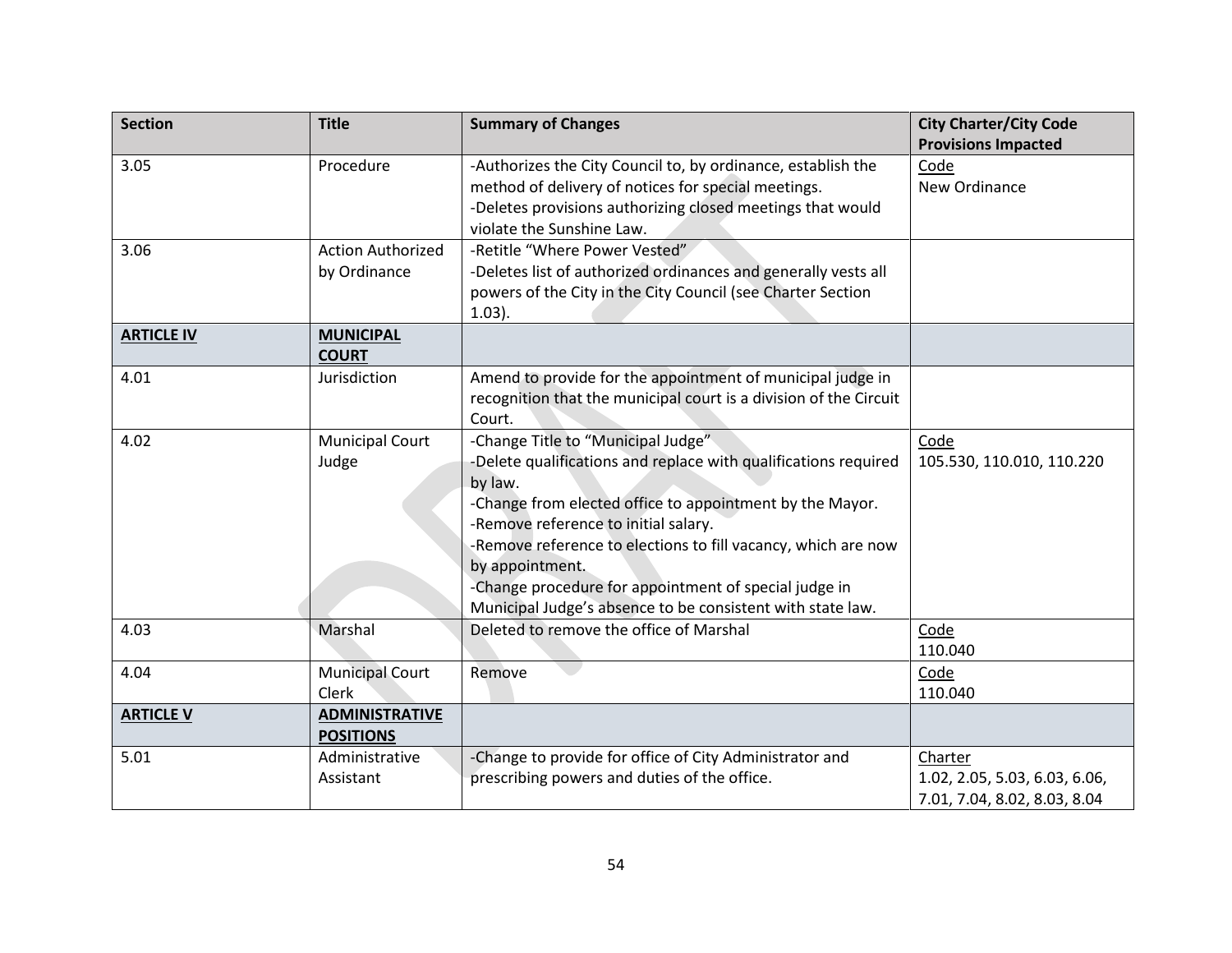| <b>Section</b>     | <b>Title</b>             | <b>Summary of Changes</b>                                   | <b>City Charter/City Code</b> |
|--------------------|--------------------------|-------------------------------------------------------------|-------------------------------|
|                    |                          |                                                             | <b>Provisions Impacted</b>    |
| 5.03               | <b>City Engineer</b>     | Remove                                                      | Charter                       |
|                    |                          |                                                             | 2.05                          |
|                    |                          |                                                             |                               |
| 5.04               | Chief of Police          | -Amend Title to "Police Department and Chief of Police"     | Charter                       |
|                    |                          | -Require employment of at least one police officer on a 24- | 6.08                          |
|                    |                          | hour basis, consistent with statutory language.             |                               |
|                    |                          | - Provide for removal by the Mayor with the consent of the  |                               |
|                    |                          | City Council, and remove reference to Police Commission     |                               |
| <b>ARTICLE VI</b>  | <b>BOARDS AND</b>        |                                                             |                               |
|                    | <b>COMMISSIONS</b>       |                                                             |                               |
| 6.03               | Finance                  | Delete                                                      | Charter                       |
|                    | Commission               |                                                             | 6.08                          |
|                    |                          |                                                             | Code                          |
|                    |                          |                                                             | 535.100                       |
| 6.04               | Historical               | -Require City residency for members.                        | Code                          |
|                    | Commission               | -Composition, term, powers and duties to be provided by     | 508.020                       |
|                    |                          | ordinance                                                   |                               |
| 6.06               | Personnel                | Delete                                                      | Charter                       |
|                    | Commission               |                                                             | 5.01 & 8.03                   |
| 6.07               | Planning                 | -Reduce minimum number of members to 9.                     |                               |
|                    | Commission               | -Remove 2-year residency requirement.                       |                               |
|                    |                          | -Amend Powers and Duties to allow all powers provided by    |                               |
|                    |                          | law.                                                        |                               |
| 6.08               | <b>Police Commission</b> | -Remove authority to interview and hire police officers and | Charter                       |
|                    |                          | hear appeals of decisions of Chief of Police.               | 5.04 & 6.03                   |
|                    |                          | -Remove duty to prepare budget.                             | Code                          |
|                    |                          |                                                             | 115.010, 200.010              |
| <b>ARTICLE VII</b> | <b>FINANCIAL</b>         |                                                             |                               |
|                    | <b>PROCEDURES</b>        |                                                             |                               |
| 7.01               | Director of Finance      | Add references to City Administrator                        | Charter                       |
|                    | and Purchasing           |                                                             | 5.01                          |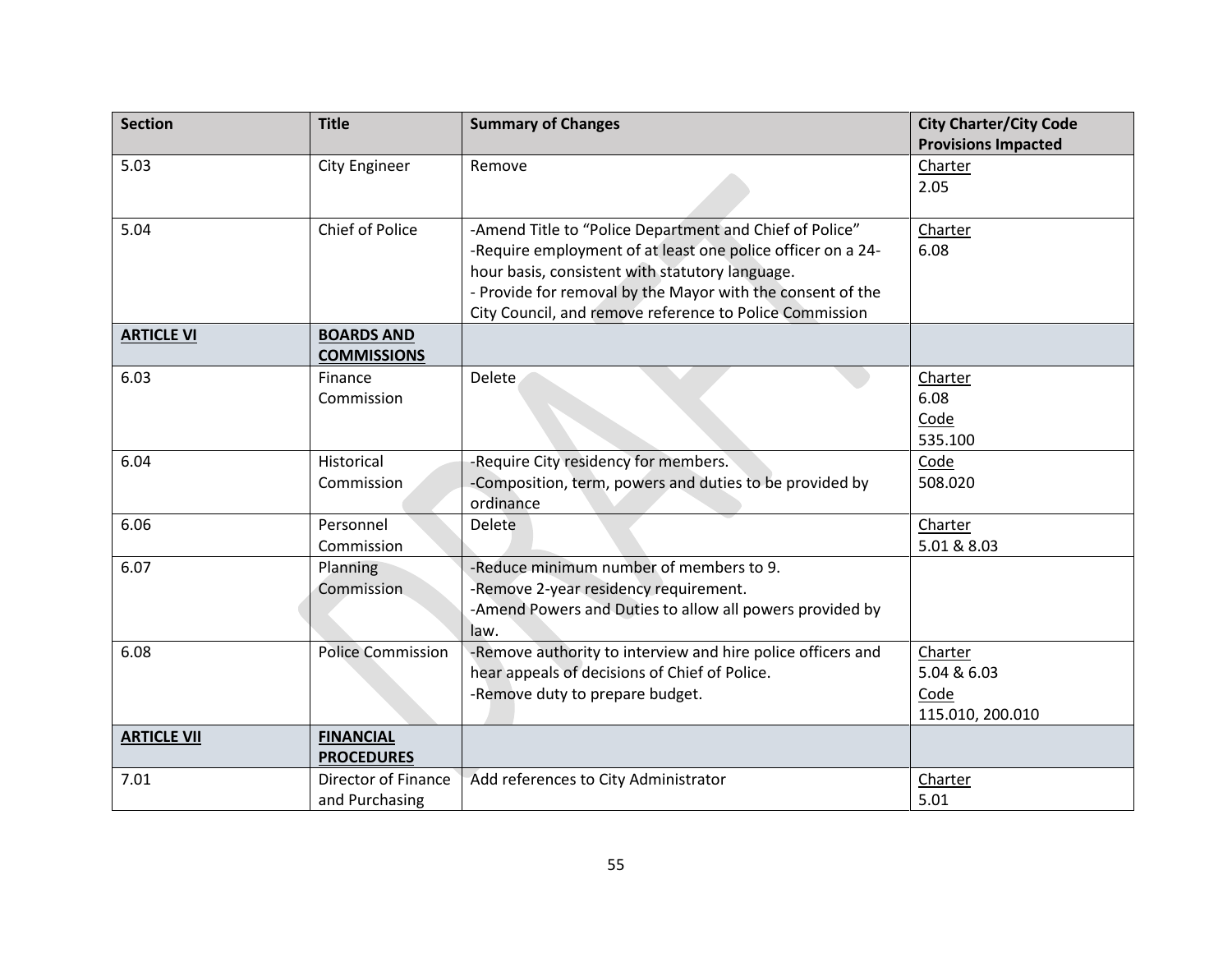| <b>Section</b>      | <b>Title</b>              | <b>Summary of Changes</b>                                      | <b>City Charter/City Code</b> |
|---------------------|---------------------------|----------------------------------------------------------------|-------------------------------|
|                     |                           |                                                                | <b>Provisions Impacted</b>    |
| 7.03                | <b>Budget</b>             | -Make effect of failure to timely adopt budget consistent with | Charter                       |
|                     |                           | State law.                                                     | 6.03                          |
| 7.04                | Appropriations and        | Reference City Administrator                                   | Charter                       |
|                     | Expenditures              |                                                                | 5.01                          |
| 7.05                | Audit                     | Add requirement for annual audit.                              |                               |
| <b>ARTICLE VIII</b> | <b>PERSONNEL</b>          |                                                                |                               |
|                     | <b>PROCEDURES</b>         |                                                                |                               |
| 8.02                | <b>Personnel Director</b> | Change to make duty of City Administrator                      | Charter                       |
|                     |                           |                                                                | 5.01                          |
| 8.03                | Personnel                 | Delete                                                         | Charter                       |
|                     | Commission                |                                                                | 5.01, 6.06 & 8.03             |
|                     |                           |                                                                | Code                          |
|                     |                           |                                                                | 115.390 & 115.400             |
| 8.04                | <b>Personnel Rules</b>    | Remove References to Personnel Commission, and obsolete        | Charter                       |
|                     |                           | deadlines.                                                     | 5.01, 6.06 & 8.03             |
| 8.05                | Prohibitions              | Update penalties for City Employees accepting bribes and       | Code                          |
|                     |                           | running for public.                                            | 105.340                       |
| <b>ARTICLE IX</b>   | <b>PLANNING &amp;</b>     |                                                                |                               |
|                     | <b>ZONING</b>             |                                                                |                               |
|                     | <b>PROCEDURES</b>         |                                                                |                               |
| 9.01                | Change in Zoning          | Remove requirement that notice be by certified mail.           |                               |
| 9.02                | <b>Special Use</b>        | Define "Special Use Permit"                                    |                               |
|                     | Permits                   |                                                                |                               |
| 9.03                | <b>Additional Powers</b>  | Update statutory reference                                     |                               |
|                     | and Duties                |                                                                |                               |
|                     |                           |                                                                |                               |
|                     |                           |                                                                |                               |
|                     |                           |                                                                |                               |
|                     |                           |                                                                |                               |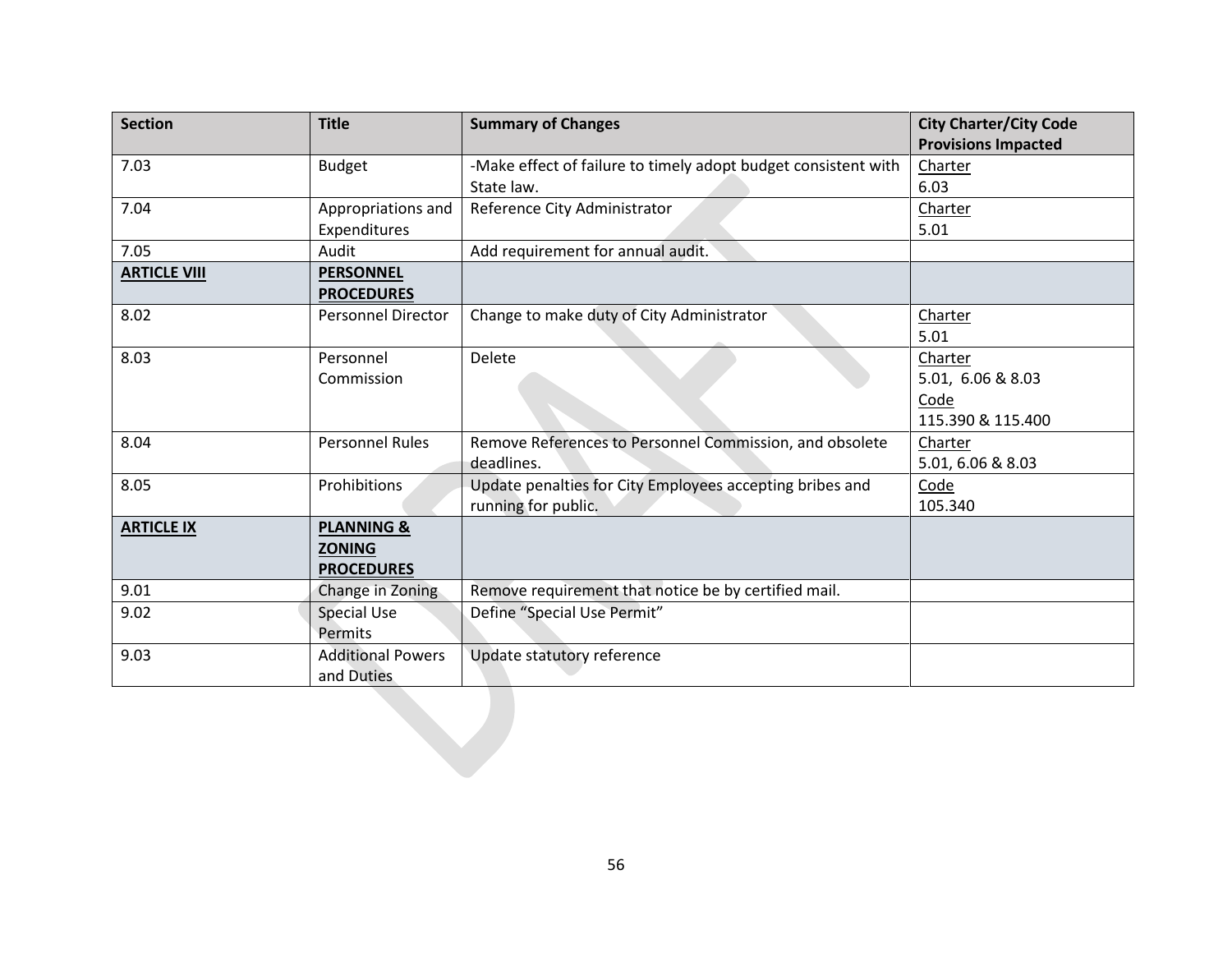| <b>Section</b>             | <b>Title</b>             | <b>Summary of Changes</b>                                      | <b>City Charter/City Code</b> |
|----------------------------|--------------------------|----------------------------------------------------------------|-------------------------------|
|                            |                          |                                                                | <b>Provisions Impacted</b>    |
| <b>ARTICLE X</b>           | <b>PUBLIC</b>            |                                                                |                               |
|                            | <b>IMPROVEMENTS</b>      |                                                                |                               |
| 10.01                      | Power                    | -Rename to "Public Improvements and Special Assessments"       | Charter                       |
|                            |                          | -Provide for levying, collecting and enforcing of payment of   | 10.02, 10.03, 10.04, 10.05,   |
|                            |                          | special assessments for public improvements as provided by     | 10.06, 10.07, 10.08, 10.09,   |
|                            |                          | law.                                                           | 10.10, 10.11, 10.12, 10.13,   |
|                            |                          |                                                                | 10.14 & 10.15                 |
| 10.02, 10.03, 10.04,       | <b>Various Public</b>    | Delete in favor of general authority in Section 10.01, as      | Charter                       |
| 10.05, 10.06, 10.07,       | Improvements and         | amended                                                        | 10.01                         |
| 10.08, 10.09, 10.10,       | Assessments              |                                                                |                               |
| 10.11, 10.12, 10.13, 10.14 |                          |                                                                |                               |
| & 10.15                    |                          |                                                                |                               |
| <b>ARTICLE XI</b>          | <b>NOMINATIONS &amp;</b> |                                                                |                               |
|                            | <b>ELECTIONS</b>         |                                                                |                               |
| 11.01                      | Time of Elections        | Amend to be consistent with date for General Municipal         |                               |
|                            |                          | Election as provided in State law<br>-Gender neutral           |                               |
| 11.04                      | Nominations              | -Amend to provide for preservation of candidate nomination     |                               |
|                            |                          | petition consistent with State and Local Records Law.          |                               |
| 11.05                      | <b>Ballots</b>           | Remove provision regarding rotation of candidates on ballots.  |                               |
| 11.06                      | Watchers and             | <b>Gender neutrality</b>                                       |                               |
|                            | Challengers              |                                                                |                               |
| 11.07                      | Determination of         | In case of tie, provide for runoff election or election by lot |                               |
|                            | <b>Election Results</b>  | consistent with State law.                                     |                               |
| 11.10                      | Availability of List     | Remove as the City retains no such list                        |                               |
|                            | of Qualified Voters      |                                                                |                               |
| 11.11                      | Council Wards,           | Amend to require redistricting no less frequently than every   |                               |
|                            | Adjustment of            | 10 years.                                                      |                               |
|                            | Wards                    |                                                                |                               |
| <b>ARTICLE XII</b>         | <b>INITIATIVE,</b>       |                                                                |                               |
|                            | <b>REFERENDUM &amp;</b>  |                                                                |                               |
|                            | <b>RECALL</b>            |                                                                |                               |